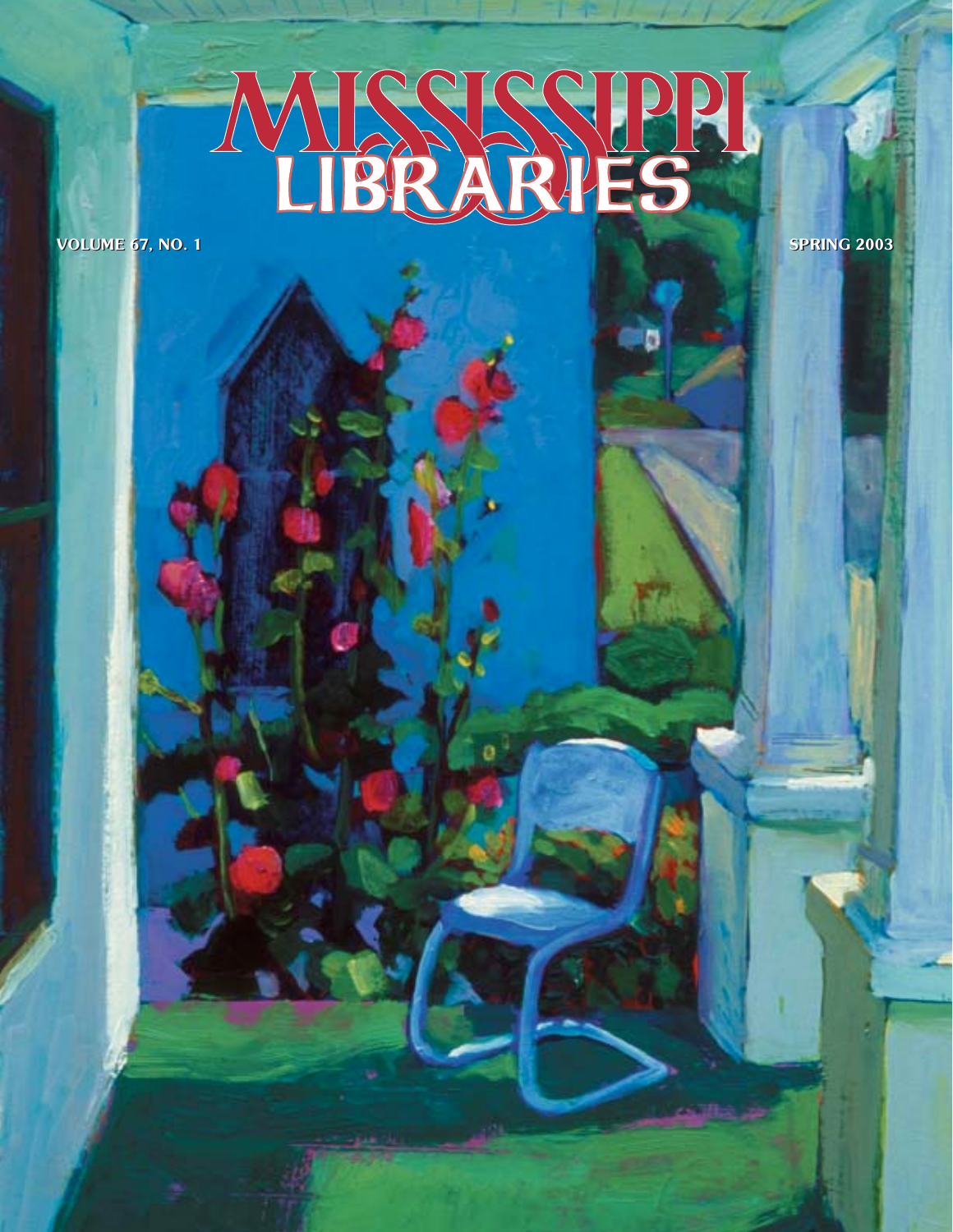Mississippi Library Association P.O. Box 20448 • Jackson, MS 39289-1448 PHONE: 601-352-3917 • FAX: 601-352-4240 Office Hours: 9-1 M, T, Th, F Email: mla@meta3.net Executive Secretary: Mary Julia Anderson MLA Web site: http://www.misslib.org Web Master: Steven.Turner@usm.edu President Prima Plauché, Director Hancock County Library System 312 Hwy. 90 • Bay St. Louis, MS 39520 228-467-6836 (w) • 228-452-0022 (f) pplauche@hancock.lib.ms.us Vice-President Juanita Flanders District Dean of Learning Resources Hinds Community College • McLendon Library P.O. Box 1100 • Raymond, MS 39154-1100 601-857-3380 (w) • 601-857-3293 (f) hjflanders@hinds.cc.ms.us **Secretary** Sara Morris, Reference Librarian Mitchell Memorial Library P.O. Box 5408 • Mississippi State, MS 39762 662-325-9347 (w) • 662-325-9131 (f) smorris@library.msstate.edu **Treasurer** Jennifer Smith, Assistant Director Warren County-Vicksburg Public Library 700 Veto Street • Vicksburg, MS 39180 601-636-6411 (w) • 601-634-4809 (f) jensmith@warren.lib.ms.us Immediate Past President Terry Latour, Director of Library Services W. B. Roberts Library . Delta State University Cleveland, MS 38733 662-846-4440 (w) • 662-846-4443 (f) tlatour@deltast.edu ALA Councilor Billy Beal, Dean of Learning Resources Meridian Community College 601-484-8760 (w) • 601-482-3936 (f) bbeal@mcc.cc.ms.us SELA Councilor Glenda Segars, Director of Learning Resources Itawamba Community College 662-862-8383 (w) • 662-620-5095 (f) grsegars@icc.cc.ms.us Parliamentarian Randy Sherard 2003 SECTIONS ACRL Section Chair, Gretchen Cook gcook@belhaven.edu Public Section Chair, Linda Tufaro itufaro@pearlriver.lib.ms.us School Libraries Chair, Otha Keys orkeys@hotmail.com Special Section Chair, Sandy Hayes lrmalibrary@c-gate.net Trustee Section Chair, Randy Sherard sherard@magnolia.net 2003 ROUNDTABLES ANRT (Automation and Networking) BLACK CAUCUS ECRT (Educational Communication and Tech) GODORT (Government Documents) LIRT (Library Instruction) NMRT (New Members) SCRT (Special Collections) TSRT (Technical Services) 2YCRT (2 Year College) YPSRT (Young People's Services)

## *PRESIDENT'S PAGE*

## MLA: BUILDING ON THE PAST, PLANNING FOR THE FUTURE

These are exciting times for the Mississippi Library Association. Membership is on the rise. The annual conference was well attended and the association is on sound financial footing. I am happy to report that the state of the Association is good.



Prima Plauché

ples are the annual Technical Services Roundtable workshops that are open to the membership and the Campaign for America's Librarians workshop conducted by our ALA Councilor Billy Beal during Library Legislative Day 2003.

Development of the mentoring program established by the 2002 New Members Roundtable is

another important member service goal. A mentoring program provides our Association's members with opportunities to share experiences with others while establishing a network of mentors who can support our future leaders.

This program will be enhanced by two leadership projects. An orientation workshop conducted in the fall for new officers, open to the general membership, will provide for a smooth transition of governance and encourage more members to become active in our Association.

The second phase of this initiative is development of a plan for a leadership institute in Mississippi. It is my hope that this will evolve into an annual program modeled on the Texas Library Association's Tall Texans Leadership Development Institute.

Strengthening our partnerships helps strengthen MLA. Alliances with the Mississippi Library Commission, the Friends of Mississippi Libraries, the University of Southern Mississippi's School of Library and Information Science, and the Center for the Book offer extraordinary opportunities to promote reading, libraries and life-long literacy in our state.

MLA must also maintain a strong organizational infrastructure to support growth and maintain accountability to our membership. Three committees are actively involved in this process. They are Internal Audit, Fiscal Management and Constitution, By-Laws and Organizational (continued on page 28)

Good state library associations don't just happen. It takes the commitment and hard work of hundreds of members who volunteer their time, their talent, and their leadership to make MLA strong. It takes hundreds more who support those efforts through their individual and institutional memberships.

As President of the Mississippi Library Association for 2003, I am excited about the possibilities of building on the strengths of our organization while meeting the future needs of our membership.

Increasing the visibility of all types of libraries through development of a marketing and communications plan for the Association is a cornerstone for future growth.

We especially need to market our Mississippi Author Awards to the reading public. Increased awareness of these prestigious awards will in turn bring awareness to libraries and reading in Mississippi.

In conjunction with MLA's author awards for adult genres, an ad hoc committee is developing a statewide children's and young adult reading and awards program. This exciting project will be coordinated with the School Library Section and Young People's Services Roundtable (YPSRT).

A year-round continuing education plan is a priority for a strong Association. We have many talented and knowledgeable members who can provide cost effective training to our members. Good exam-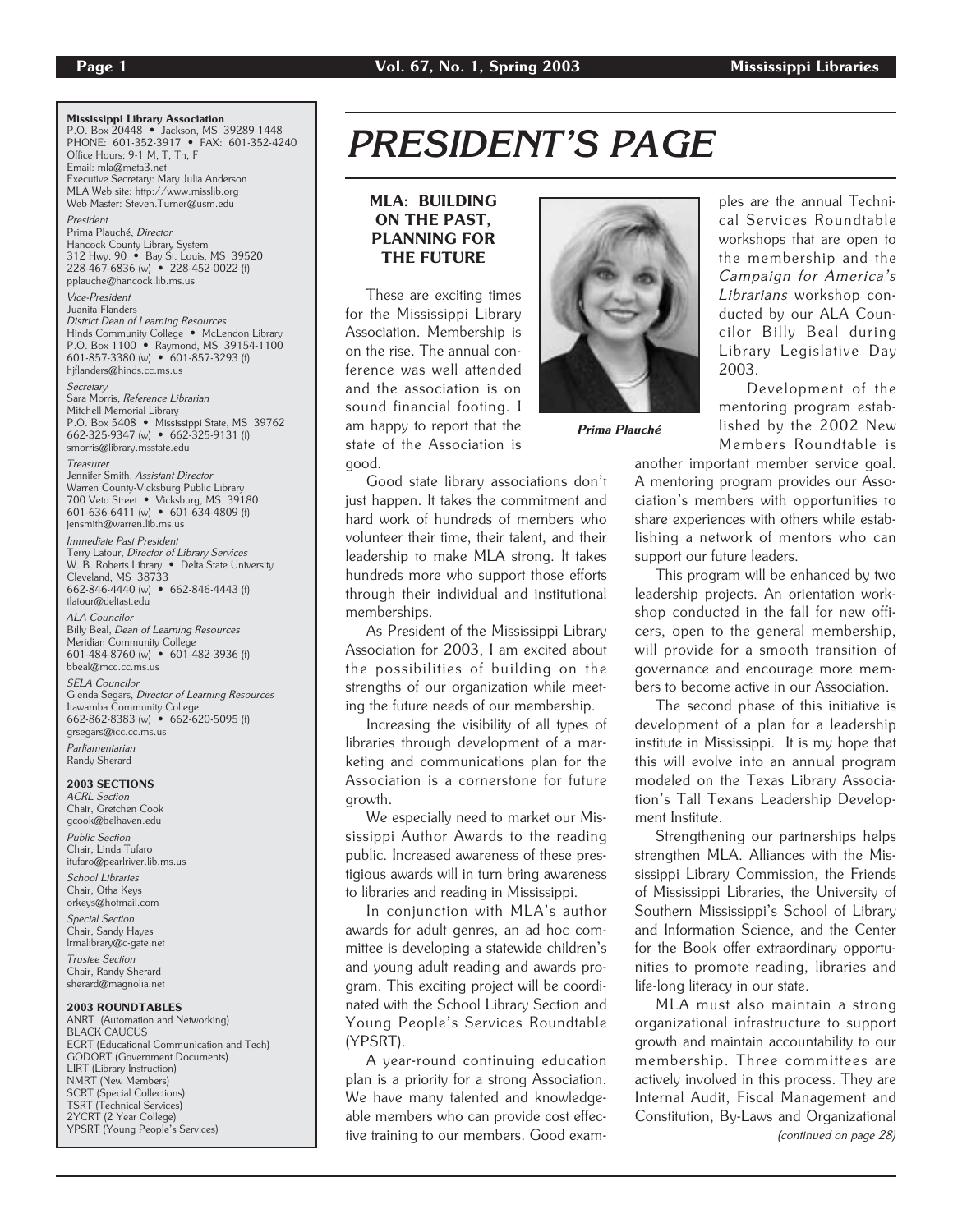## A Quarterly Publication of the ISSN 0194-388X Mississippi Library Association ©2003

# EDITORIAL STAFF **Contents**

| Adapting Library Programs for Children with ADHD                  |  |
|-------------------------------------------------------------------|--|
| Fiction and Non-fiction Titles for Children and Adults with ADHD  |  |
| Providing Quality Library Services for Students with Disabilities |  |
|                                                                   |  |
|                                                                   |  |
|                                                                   |  |
|                                                                   |  |
|                                                                   |  |
|                                                                   |  |
|                                                                   |  |
|                                                                   |  |
|                                                                   |  |
|                                                                   |  |
|                                                                   |  |
|                                                                   |  |
|                                                                   |  |
|                                                                   |  |
|                                                                   |  |
|                                                                   |  |

On the Cover: The cover artwork is "Hollyhocks - Yazoo City," 20" x 14" oil and acrylic on board, by Jackson artist Ron Lindsey. In the collection of Elizabeth Johnson. Mr. Lindsey's work will be featured on the covers of Mississippi Libraries for Volume 67.



Mississippi Libraries is a publication of the Mississippi Library Association, and is indexed in Library Literature. The articles, reports and features herein represent the viewpoints of their respective authors and are not necessarily the official opinions of the Association. Printed with soy ink on recycled paper.

Subscription Rate: \$16.00 per year (\$4.00 per issue), \$24.00 per year outside the U.S., free to MLA members. Back issues available from University Microfilms International. Advertising rates on request to Advertising Editor. Deadline for advertising copy is the tenth of the month preceding month of publication.

Manuscripts must be typescripts produced as a computer file document, Times New Roman font, 12 pt., in MSWord 95 or greater, WordPerfect or ASCII text. Send file as an attachment or submit the file on a floppy disk via surface mail. Manuscripts must be received by the editor by the following deadlines: Spring, February 2nd; Summer, May 2nd; Fall, August 2nd; and Winter, November 2nd. Photographs must be black and white, glossy finish.

NOTICE: Dues must be paid by January 15 in order to vote in election of officers and to receive the Spring issue of Mississippi Libraries.

....Kathryn R. Davis Box 5128, USM-GC Library The University of Southern Mississippi, Gulf Coast Long Beach, MS 39560-2699 (W) 228-867-8760 FAX: 228-867-2650 email: kathy.davis@usm.edu

Donnelle Scott Box 5128, USM-GC Library The University of Southern Mississippi, Gulf Coast Long Beach, MS 39560-2699 (W) 228-867-8767 FAX: 228-867-2650 email: donnelle.scott@usm.edu

COPY EDITOR............................Kathleen Wells The University of Southern Mississippi email: kathleen.wells@usm.edu

ADVERTISING EDITOR .......Suzanne R. Graham The University of Southern Mississippi email: suzanne.graham@usm.edu

REPORTER .................................Mary Hamilton The University of Southern Mississippi email: mary.hamilton@usm.edu

COLUMN EDITORS....................Rick Torgerson Delta State University email: rick@merlin.deltast.edu

> Peggy Price The University of Southern Mississippi email: peggy.price@usm.edu

> Steven Turner The University of Southern Mississippi email: steven.turner@usm.edu

BOOK REVIEW EDITOR ..............Sarah Spencer The University of Southern Mississippi email: sarah.spencer@usm.edu

CHILDREN'S BOOK REVIEW EDITOR....................Rosemary Chance

The University of Southern Mississippi email: rosemary.chance@usm.edu

MLA PUBLICITY COMMITTEE, CHAIR.....................Mary Perkins Hancock County Library System Email: mperkins@hancock.lib.ms.us

INDEXER..................................Shirlene Stogner The University of Southern Mississippi email: shirlene.stogner@usm.edu

WEBMASTERS..................Diane DeCesare Ross The University of Southern Mississippi email: diane.ross@usm.edu

> Tracy Koch Englert The University of Southern Mississippi email: tracy.englert@usm.edu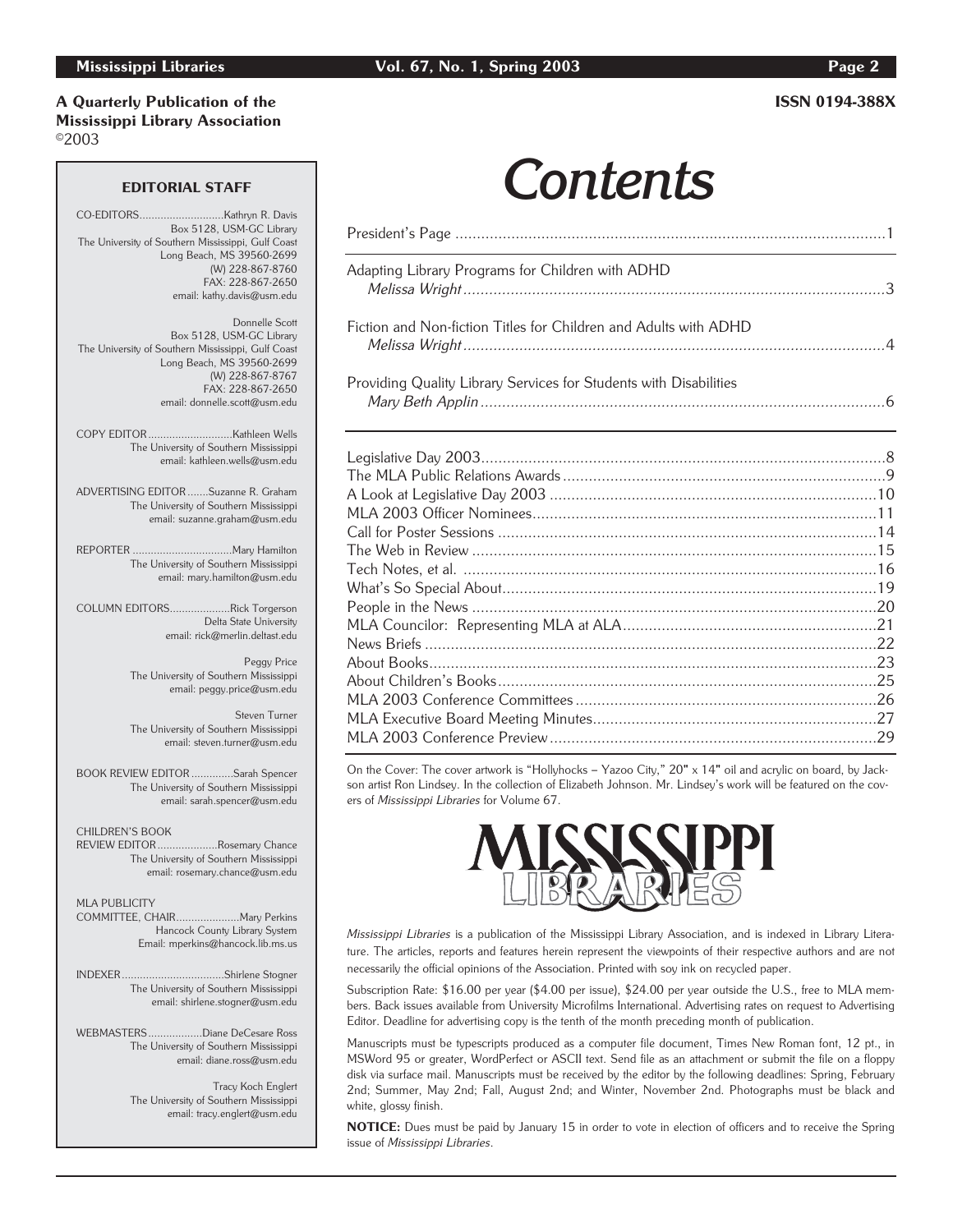## **Adapting Library Programs for ADHD Children**

By Melissa Wright Programming Consultant Mississippi Library Commission 1-800-647-7542 or 1-601-961-4113 melissaw@mlc.lib.ms.us

Miss Mel, the children's librarian at the Storybook Public Library, is in the middle of reading Jules Feiffer's Bark George to her kindergartners for story hour when Susie shouts out, "Miss Mel, Miss Mel, can I hold the book, can I, can I?"

"No, Susie," Miss Mel says calmly. "Now please be quiet and listen to the story."

Susie is quiet for approximately 20 seconds then shouts, "Miss Mel, can I draw a picture? Puullleasseee!"

"Susie, I'm reading right now. Don't you want to listen to the story?" asks Miss Mel.

"No, this story is boring. I want to draw a picture of my dog."

"Susie, you can draw a picture of your dog later. Please listen to the story."

Susie listens to the story for almost two minutes and then begins tapping her neighbor on the arm. Her neighbor, in turn, tells Susie to stop. An exasperated Miss Mel again stops her story and pleads with Susie to pay attention, which Susie does...for about a minute.

Susie then gets up and begins to dance around the room singing "B-I-N-G-O." The other children begin watching and listening to Susie rather than Miss Mel, so Miss Mel shakes her head and again pleads with Susie to sit down and pay attention. Susie again complies with Miss Mel's request...for about a minute.

## WHAT IS THE PROBLEM?

Susie, in this hypothetical scenario, has Attention Deficit Hyperactivity Disorder (ADHD). ADHD is a neurobiological condition characterized by a developmentally inappropriate level of attention, concentration, activity, distractibility, and impulsivity. "These problems are reflected in impairment in a child's will or capacity to control his or her own behavior relative to the passage of time – to keep future goals and consequences in mind." (Barkley, 1995, p. 17) Three to five percent of school-aged children in the United States have been diagnosed with ADHD.

Children with ADHD often struggle academically, socially, and emotionally throughout their childhood and adolescence. As a result, both the classroom and the library can be torture for them. The focus of this article, however, is on adapting library programs for ADHD children (or children who seem to have activity levels, inattentiveness, and/or impulsivity much beyond that of their same-age peers – the label of ADHD is not necessary). A comprehensive bibliography of ADHD-related materials for both children and adults is also provided.

### SOME GUIDELINES

If you have a child in your story hour or other library programs who is constantly on the go or constantly interrupting the story, the following tips may by helpful in returning peace to your programs:

- Involve the child with ADHD in the story. Let him/her hold props or tell part of the story with you. This will keep the child actively involved in the story and reduce the likelihood of them interrupting you when it's your turn to tell the story.
- Plan variety into your activities. Stories should be interspersed with poems, music, or dancing. Children with ADHD become bored and distracted very easily and need a lot of variation in tasks to keep them on track.
- Include music and movement in your activities. Music often has a calming and soothing effect on children with ADHD. Allowing them to move around or dance to the music will aid in working off their excess energy and allow them to sit quietly for the other activities in the program.
- Allow the child to get up and walk around during the activities, provided

he/she is not otherwise being disruptive. Once again, this will allow the child to work off excess energy, while listening to the stories or other activities at the same time.

- Give the child something to hold if he/she seems to want to hit or nudge a neighbor. Holding something will give the child something to focus on besides distracting other children.
- Praise the child frequently when he/she does something well. Although all children need praise, children with ADHD especially thrive when given frequent praise.
- Use hands-on projects in your programs whenever possible. This will keep both the child's mind and hands occupied and will reduce the likelihood of his/her becoming disruptive.
- Speak in a very calm voice when correcting or instructing a child with ADHD. Make sure you have eye contact with the child. It is also a good idea to have the child repeat back to you what you have just said. Children with ADHD tend to be extremely sensitive and often become upset and thus even more disruptive if the adult speaking to them appears frustrated, irritated, or angry. Therefore, it is imperative to maintain a calm voice and demeanor when speaking to them.
- Make frequent eye contact with the child during the program. Children with ADHD "drift off" into their own worlds very easily. Frequent eye contact will aid in keeping them focused on you and the program you're doing.
- Have your programs in a room that is physically enclosed (four walls and a door), such as your meeting room, if possible. Enclosed spaces work better for the child with ADHD because there are fewer distractions than in a more open area of the library.

### **CONCLUSION**

While there is no magical solution for maintaining the interest of a child with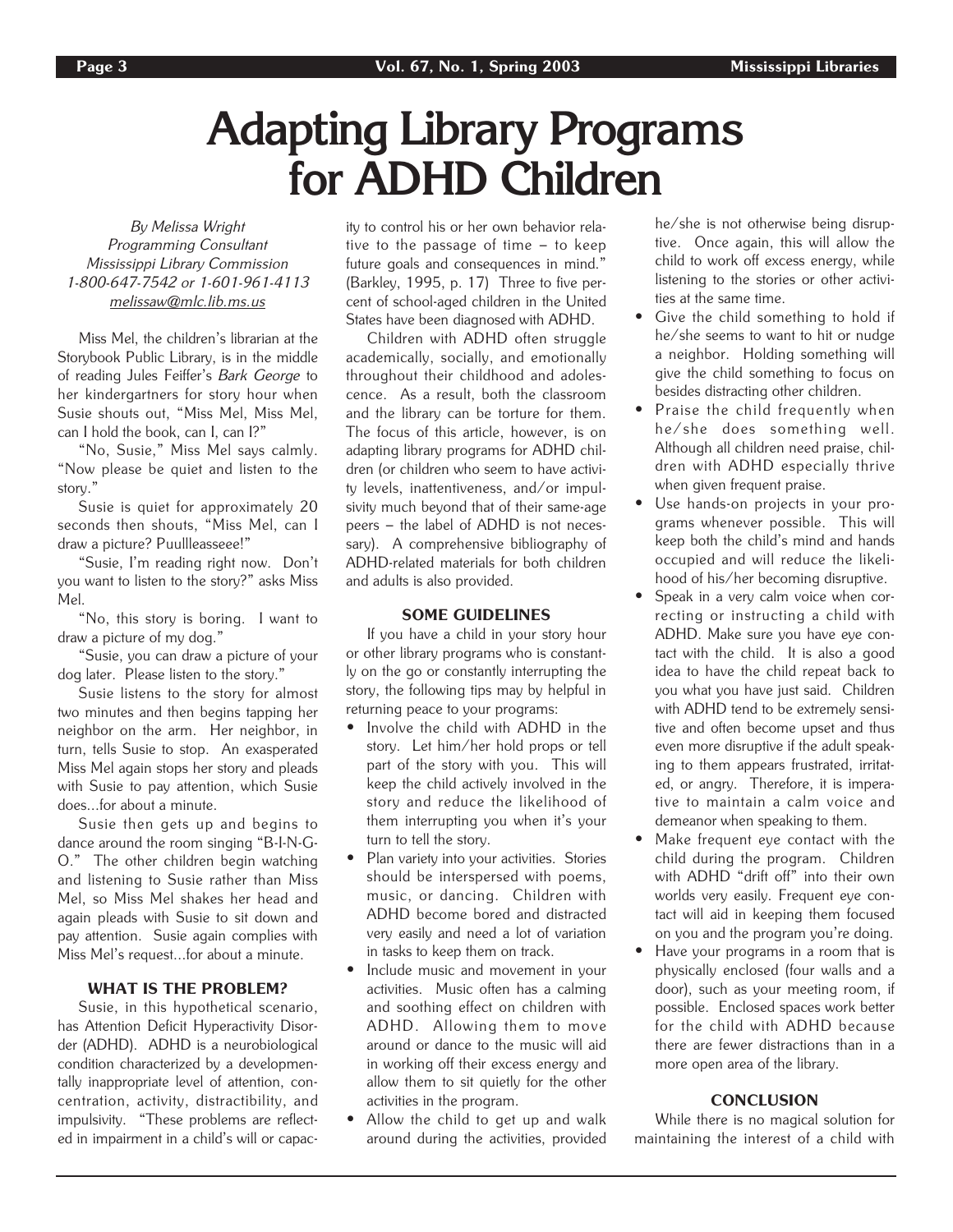ADHD, adding action and variation to your programs will greatly aid in keeping the child interested and non-disruptive to you and the other children. Children with ADHD are often extremely creative, have class-clown tendencies, and often view the world much differently than the average person. So, while working with them can be a challenge, it can also be an interesting and entertaining adventure.

## FICTION BOOKS FOR CHILDREN WITH ADHD

### Caffrey, Jaye Andras. (1997). First Star I See. Fairport, NY: Verbal Images Press. (Grades 3-5).

Paige, the main character, desperately wants to win a writing contest so that she can meet her favorite actress. However, she is easily distracted and despite her best efforts, she doesn't win the contest. The actress, though, has a daughter with ADHD and wants to meet Paige anyway.

### Carpenter, Phyllis. (2000). Sparky's Excellent Misadventures: My A.D.D. Journal. New York, NY: Magination Press. (Grades K-3).

Sparky keeps a journal of his struggles and triumphs with coping with ADHD. He discusses visiting the doctor and how the "little pills" help him to do better in school.

### Corman, Clifford. (1996). Eukee the Jumpy Jumpy Elephant. Plantation, FL: Speciality Press. (Grades K-3).

Eukee, a young elephant having trouble paying attention, visits Dr. Tusk, and discovers that he has ADHD.

### \*Gantos, Jack. (1998). Joey Pigza Swallowed the Key. New York, NY: Farrar, Straus and Giroux. (Grades 4-8). (Reviewed in School Library Journal, 12- 01-98; Kirkus Review, 10-01-98; and Publishers Weekly, 10-26-98).

Much to the frustration of his teachers and his mother, Joey often has trouble controlling his impulsiveness and mood swings. Joey is constantly in trouble both at home and at school for the scrapes he gets into until he is sent to a special school where he receives medicine and coping skills for controlling his Attention Deficit Hyperactivity Disorder.

#### \*Gantos, Jack. (2000). Joey Pigza Loses Control. New York, NY: Farrar, Straus and Giroux. (Grades 4-8). (Reviewed in School Library Journal, 09-01-00; Kirkus Review, 06-15-00; and Publishers Weekly, 08-11-00).

When Joey spends the summer with his father, he discovers that his father is even more "wired" than he is. When Joey's dad wants him to stop taking his medication, to make his dad happy, Joey does so, with almost dire consequences.

## **REFERENCES**

- Attention Deficit Disorder. Retrieved January 11, 2002, from Yahoo Health Website. Website: <http://health.yahoo.com/health/dc/001551/0.html>
- Barkley, Russell. (1995). Taking Charge of ADHD: The Complete, Authoritative Guide for Parents. New York, NY: Guilford Press.

### Gehrete, Jeanne. (1992). I'm Somebody Too. Fairport, NY: Verbal Images Press. (Grades 5-8). (Reviewed in School Library Journal, 01-01-93).

Twelve-year-old Emily feels that her parents are ignoring her and only focusing on her brother Ben and his ADHD. She feels that her parents expect perfect behavior from her so that they can concentrate on solving Ben's problems. The whole family begins seeing a therapist to work out Emily's needs.

#### Janover, Caroline. (1997). Zipper: The Kid with ADHD. Bethesda, MD: Woodbine House. (Grades 4-7). (Reviewed in Booklist, 02-01-98).

Even though eleven-year-old Zachary "Zipper" Wilson is highly intelligent and creative, he often forgets his chores and his homework, doesn't listen, alienates his schoolmates, and is very disorganized. In this book, Janover, through the character of Zipper, presents the social, emotional, behavior, and academic struggles of a person with ADHD and how he (Zipper) learns to understand the effects of the disorder.

### \*Moss, Deborah. (1989). Shelley the Hyperactive Turtle. Kensington, MD: Woodbine House, Inc. (Grades K-3).

Shelley is constantly on the go and doing things he shouldn't. None of the other turtles will play with him until he goes to the doctor and finds out he is hyperactive. He is given medication and sees a therapist to help learn to cope with his hyperactivity. He then is less active and impulsive and makes lots of friends.

#### Roberts, Barbara A. (1998). Phoebe Flower's Adventures: That's What Kids Are For. Advantage Books. (Grades 3-5).

This book focuses on Phoebe, a girl who marches to her own drummer, and her struggles with school and ADHD.

## NONFICTION BOOKS FOR CHILDREN WITH ADHD

Gordon, Michael. (1991). Jumpin' Johnny Get Back to Work!: A Child's Guide to ADHD/Hyperactivity. GSI Publications. (Grades 1-3).

Using cartoon images and text, Gordon addresses the struggles children with ADHD face at school and at home.

### Nadeau, Kathleen G. (1997). Learning to Slow Down and Pay Attention: A Book for Kids About ADD. New York, NY: Magination Press. (Grades 2-5).

This is a guidebook for children which utilizes cartoons and activity pages to teach them and their parents how to work with the challenges of ADHD.

### Quinn, Patricia O. (2001). Putting on the Brakes: A Young People's Guide to Understanding Attention Deficit Hyperactivity Disorder. New York, NY: Magination Press. (Grades 3-6). (Reviewed in School Library Journal, 02-01-92).

In this book, Quinn addresses medications, treatment options, and coping strategies for upper elementary school-aged children.

#### Quinn, Patricia O. (Ed.) & Stern, Judith (Ed.). (2000). The Best of Brakes: An Activity Book for Kids with ADD and ADHD. American Psychological Association. (Grades 3-6).

Quinn and Stern have compiled a series of articles, games, puzzles, activities and resources for children. All of the materials in this book have been collected from Brakes, a newsletter for children with ADHD.

Rotner, Shelley. (2000). The A.D.D. Book for Kids. Brookfield, CT: Millbrook Press. (Grades K-3). (Reviewed in Booklist, 04-15- 00 and School Library Journal, 07-01-00).

This is a photo essay which helps explain Attention Deficit Hyperactivity Disorder to children.

## NONFICTION BOOKS FOR YOUNG ADULTS WITH ADHD

Crist, James. (1996). ADHD – A Teenager's Guide. Childswork/Childsplay. (Grades 8-12).

Presented in question and answer format, this book discusses the types, causes, ramifications, and treatments of ADHD.

#### Nadeau, Kathleen. (1998). Help4ADD @ High School. Advantage Books. (Grades 9-12).

Designed like a Web site that young adults can "surf," Help4ADD @ High School focuses on tips for succeeding in high school, coping strategies for "problem patterns," sex, drugs, dating, family conflicts, and preparing for college.

Gantos, Jack. (2001). "Smart, Sensitive, & Out of Control." In School Library Journal, 04-01-01, pp. 62-63.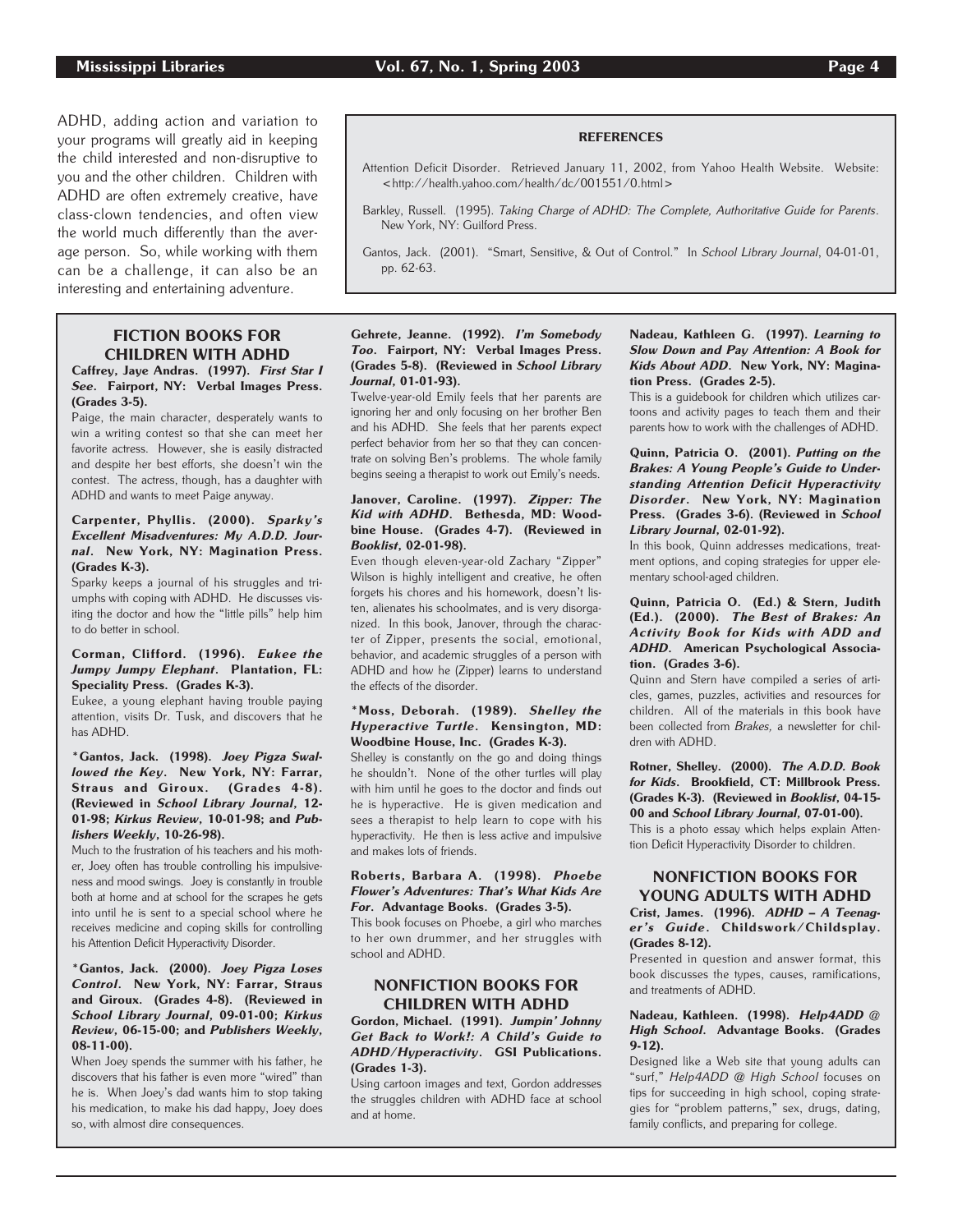Quinn, Patricia O. (Ed.). (1994). ADD and the College Student: A Guide for High School and College Students with Attention Deficit Disorder. New York, NY: Magination Press. (High School and College). (Reviewed in Booklist, 04-01-94).

This book focuses on the physiology and manifestations of ADHD, common treatments, learning accommodations that students might seek, guidelines for finding an "ADHD friendly" college, and the legal rights of students with ADHD.

### Quinn, Patricia O. (1995). Adolescents and ADD: Gaining the Advantage. New York, NY: Magination Press. (Grades 8- 12). (Reviewed in School Library Journal, 03-01-96 and Booklist, 01-01-96).

In this book Quinn discusses the manifestations of ADHD in adolescents, the academic challenges of students with ADHD, tips for success, and the various medications available. The book also offers personal stories from adolescents with the disorder.

## NONFICTION – BOOKS FOR PARENTS WITH CHILDREN WITH ADHD

### \*Alexander-Roberts, Colleen. (1994). The ADHD Parenting Handbook: Practical Advice for Parents from Parents. Taylor Publishing.

The information was obtained by collecting surveys. Topics covered include the symptoms of ADHD, the chronological patterns of ADHD in children, ways to prevent misbehavior, working with the school, adolescents with ADHD, and the impact that ADHD children have on their families.

### \*Barkley, Russell A. (2000). Taking Charge of ADHD: The Complete, Authoritative Guide for Parents (Revised Edition). New York, NY: Guilford Press. (MLC has the 1995 edition of the same title.)

An update of the 1995 edition, this book gives an overview of current thinking and research regarding ADHD and outlines medical, educational, and behavioral techniques for treating the disorder. It provides a step-by-step plan for behavior management, information on diagnosis and treatment, strategies for helping children succeed at school and in social situations.

### Buntman, Peter. (1998). Living with ADHD Children. Center for Family Life.

Buntman includes practical information on how to get children to behave and listen to their parents, how to help children with ADHD in the school system, how to deal with parents' anger, how to build children's self-esteem, how to get children to go to sleep, and how to improve the home life with ADHD children.

Giler, Janet. (2000). Socially ADDept: A Manual for Parents of Children with ADHD and/or Learning Disabilities. C.E.S.

Giler's book provides information on social skills training for children with ADHD and/or learning disabilities, the parents' role in helping and guiding their children, teaching empathy, and charting negative behavior.

Glick, Grad L. (1998). ADD/ADHD Behavior-Change Resource Kit: Ready to Use Strategies & Activities for Helping Children with Attention Deficit Disorder. Center for Applied Research in Education. This book's intended audience is teachers, counselors, and parents. It is filled with practical strategies to help children learn to manage their own behaviors and build academic, social, and personal skills. Information is also included on ADHD behavior, biological bases of the disorder, procedures used for diagnosis, and treatment options.

### Nadeau, Kathleen, Littman, Ellen, & Quinn, Patricia. (1999). Understanding Girls with Attention Deficit Hyperactivity Disorder. Advantage Books.

The purpose of this book is to help parents and teachers identify and help girls with ADHD. Toward that end, checklists for preschool, elementary, middle, and high school levels are provided to help recognize girls who may have the disorder. The book also discusses the differences between boys and girls with ADHD, educational issues, approaches to treatment, and medication.

### Weingartner, Paul. (1999). ADHD Handbook for Families: A Guide to Communicating with Professionals. Child Welfare League of America, Inc.

Weingartner, who is ADHD himself, discusses how it feels to have ADHD, collecting and recording information for a diagnosis of ADHD, medical and psychosocial interventions, sample behavior modification plans, strategies for home and school, and myths and misunderstandings about ADHD.

### Weiss, Lynn. (1996). Give Your ADD Teen a Chance: A Guide for Parents of Teenagers with Attention Deficit Disorder. Pinon Press.

Weiss provides information on how to determine which traits and behaviors are typical of most young adults and which are specific to ADHD, identifying and building on young adults' strength, guidelines for disciplining an ADHD young adult and teaching them to be responsible, and tips on how to help ADHD young adults achieve academic success.

#### \*Zeigler, Chris A. (1995). Teenagers with ADD: A Parents' Guide. Bethesda, MD: Woodbine House.

Zeigler focuses on understanding ADHD, treatments, common behaviors of young adults with ADHD, how to help with academic struggles, and words from young adults themselves. The book also includes a sample behavior management contract and a list of resources.

## NONFICTION BOOKS FOR ADULTS WITH ADHD

Fellman, Wilma R. (1997). The Other Me: Poetic Thoughts on ADD for Adults, Kids, and Parents. Plantation, FL: Speciality Press, Inc.

This book of poems focuses on both the painful and humorous aspects of ADHD.

### \*Hallowell, Edward, & Ratey, John. (1994). Driven to Distraction: Recognizing and Coping with Attention Deficit Disorder from Childhood through Adulthood. New York, NY: Touchstone.

Hallowell and Ratey provide a definition of ADHD, traits associated with the disorder, diagnostic criteria, treatment options, and coping strategies. They provide a comparison of the medications commonly used in treating ADHD. (See also the title Answers to Distraction.)

\*Kelly, Kate, & Ramundo, Peggy. (1995). You Mean I'm Not Lazy, Stupid or Crazy?!: A Self-Help Book for Adults with Attention Deficit Disorder. New York, NY: Scribner. Kelly and Ramundo focus on the types of ADHD, the impact of growing up with ADHD, the diagnosis and treatment of ADHD, interacting in groups and on the job, dating, family relationships, and the organization of tasks.

#### Solden, Sari. (1995). Women with Attention Deficit Disorder: Embracing Disorganization at Home and in the Workplace. Underwood Books.

Solden focuses on the many girls and women with ADHD who have gone undiagnosed because they suffer from the inattentive type of the disorder rather than the hyperactivity type that typically garners the most notice. She discusses the emotional ramifications of the disorder, self-assessment and diagnosis, restructuring personal relationships, and redefining one's self-image.

#### \*Weiss, Lynn. (1997). Attention Deficit Disorder in Adults. Dallas, TX: Taylor Publishing Company.

Weiss provides information on what ADHD is, the difficulties in diagnosis, various diagnostic criteria, an example of the visualization technique she often uses in treating clients with ADHD, information for family, friends of a person with ADHD, and coworkers. (See also the title A.D.D. on the Job: Making Your A.D.D. work for you.)

\*Indicates titles owned by the Mississippi Library Commission

If you are an employee of a state agency, you may borrow the titles directly from the Mississippi Library Commission by calling Glenda Tilson, Technical Services Branch Director, at 1-800-647-7542 or 1- 601-961-4124 or by e-mailing her at gtilson@mlc.lib.ms.us.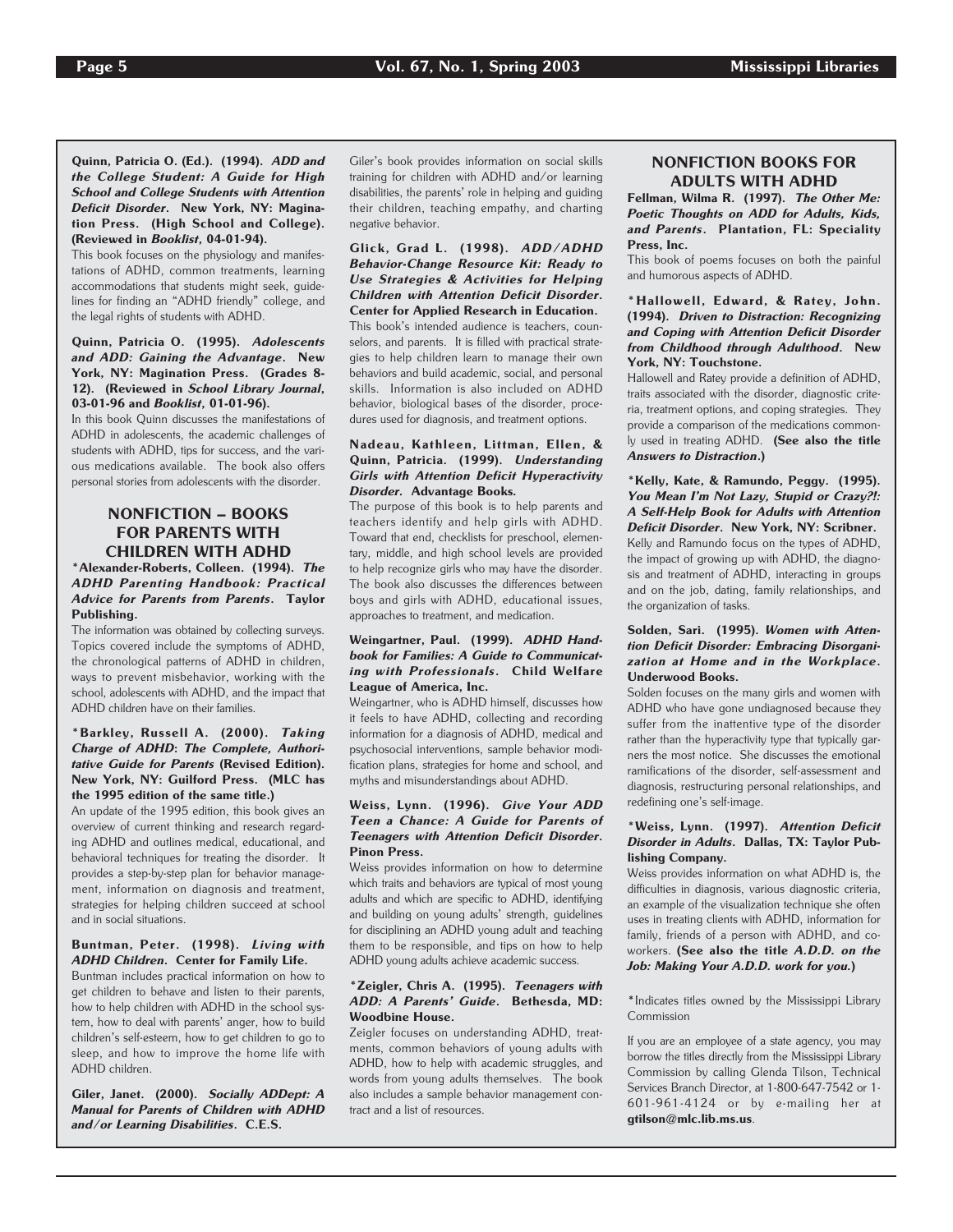## **Providing Quality Library Services for Students with Disabilities**

By Mary Beth Applin Information Services Librarian USM Libraries University of Southern Mississippi Mary.Applin@usm.edu

## INTRODUCTION

Public Law 94-142 (1975) and the Americans with Disabilities Act (ADA 1990) ensure that persons with a disability are given equal access to education and other public services. In terms of school and college libraries, this means that libraries are not only physically accessible to users but that the delivery of all services is adequately adapted to meet the special needs of these individuals.

The Digest of Education Statistics, 2001 reports that public school enrollment of students with disabilities was 13% in the year 2000. At the college level, enrollment numbers for students with disabilities rose to 9% in 2000 (NCES). Statistically, about two-thirds of these students will have some sort of physical disability (orthopedic, hearing, visual or speech). What do these numbers mean for libraries and librarians? Well, chances are that at least 10 in every 100 students that visit a school or college library will have some type of measurable disability. Six of those 10 will probably need some sort of adaptation to assist the student in accessing information. Is your library ready to meet their needs?

## PROVIDING EQUAL ACCESS

Many libraries do not worry about serving a person with a disability until the need arises. By then, people are scurrying for information, trying to find someone who knows what the library's policy is, what services the library has available and/or what the library should do if it cannot accommodate a need. Sound familiar? Although a library may never be equipped to accommodate every special need, it can proactively prepare to provide the best service possible. Here are some recommended actions every library should adopt in order to ensure persons with disabilities are provided access and quality service:

- Form an advisory committee consisting of a librarian, a school official (such as a representative from the Office of Disability Services), a library user with a disability and maybe someone from a local non-profit office serving people with disabilities. The committee should evaluate the library's current status in terms of accommodations, develop policies and procedures for serving persons with special needs, and formulate a plan for best meeting anticipated needs.
- *Designate a librarian* to be an official contact for employees and library users who have questions or problems in terms of the library's disability services. This person would answer questions concerning library policies, be familiar with the library's adaptive equipment, and provide training for staff.
- Provide annual training for employees regarding the library's disability services policies and procedures, assistive hardware and software, and sensitivity issues. Libraries can invite speakers from local service agencies (e.g. ARC, Vocational Rehab) for presentations on disability awareness and sensitivity issues. This training would serve to inform employees concerning the special needs of people with disabilities and help them feel more comfortable interacting with them. The library's designated contact person can also provide employees with training specific to the library's policies/procedures and available services.
- Become familiar with basic accessibil-

ity features that are built into many software products including Windows, Word, Internet Explorer and Netscape Communicator. Adaptive hardware and software which provides computer access to persons with disabilities is expensive. And though adaptive equipment is essential, many basic software programs come with built-in accessibility features that can accommodate simple needs. For instance, for someone with a slight visual impairment, Microsoft Windows (98 and 2000) comes equipped with a Magnifier (found in the Start menu under >Programs, >Accessories, >Accessibility) which enlarges the text or image on the screen in a narrow window along the top of the screen. Other features found in Windows include Sticky Keys (all Windows products) designed for people who have difficulty holding down two or more keys at a time and Sound Sentry (all Windows products) which generates visual warnings, such as a blinking title bar or a screen flash, whenever the computer generates a sound. (See Table for a list of some other built-in software features.)

### **CONCLUSION**

Libraries have a legal responsibility to provide equal access and appropriate accommodations to persons with disabilities. Knowing what accommodations are needed and budgeting to provide such accommodations can be difficult if a library does not take a proactive approach. A few simple provisions can make the difference between quality and substandard service. By establishing a plan, providing employee training, and designating a staff person as an information conduit, libraries can better prepare to provide the services adequately adapted to meet the special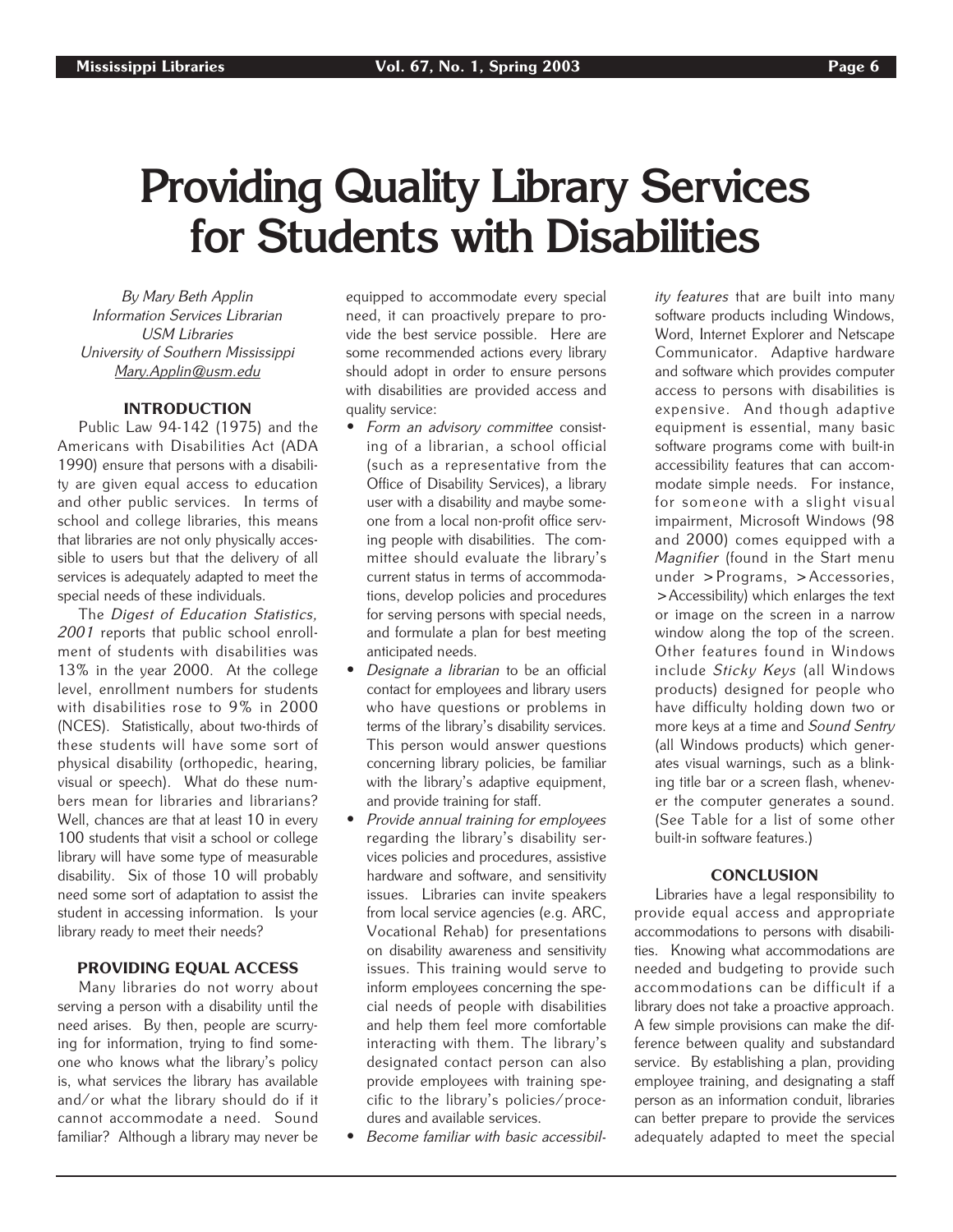needs of all individuals.

For more information on providing library services for adults and children with disabilities, see the National Library Service for the Blind and Physically Handicapped (NLS) "Library and Information Services to Individuals with Disabilities" web site at http://www.loc. gov/nls/reference/bibliographies/library. html#Users

## BUILT-IN COMPUTER ACCESSIBILITY FEATURES

Accessibility features are built into many software products including Windows (95, 98, NT, 2000), Word, Internet Explorer and Netscape Communicator.

## General Features (Windows):

(A chart of accessibility features in Windows can be found at: http:// www.microsoft.com/enable/products/ chartwindows.htm)

Magnifier (Windows 98 & 2000) works by displaying an enlarged section of the screen in a narrow window along the top of the screen. The magnifier can be found in the Start menu under >Programs, >Accessories, >Accessibility.

Sticky Keys (All Windows products) designed for people who have difficulty holding down two or more keys at a time (example: CTRL+ALT+DELETE). Sticky Keys can be found in the Start menu under >Settings, >Control Panel, >Accessibility Options.

**Sound Sentry** (All Windows products) – generates visual warnings, such as a blinking title bar or a screen flash, whenever the computer generates a sound. Sound Sentry can be found in the Start menu under >Settings, >Control Panel, >Accessibility Options.

## SHORT-CUT KEYS (WINDOWS 95, 98 AND NT)

| <b>Action</b><br>To open the Start Menu | <b>Keys</b><br>Press the Windows Logo Key or Ctrl + Esc<br>(then use arrow keys to maneuver through menu) |
|-----------------------------------------|-----------------------------------------------------------------------------------------------------------|
| To copy                                 | $Ctrl + c$                                                                                                |
| Paste                                   | $Ctrl + v$                                                                                                |
| Open shortcut menu                      | $Shift + F10$ (same as right mouse click)                                                                 |
| To open menu lists                      | $Alt + underlined letter of menu title$<br>(then use arrow keys to maneuver through menu)                 |
| To select minimized<br>Windows          | $Alt+Tab$<br>(then use arrow keys to maneuver through menu)                                               |

## SHORT-CUT KEYS (INTERNET EXPLORER 4.0-UP)

| <b>Action</b><br>To choose links on a page | <b>Keys</b><br>Press Tab key to move through links, then Enter |
|--------------------------------------------|----------------------------------------------------------------|
| Forward button                             | $Alt + Right Arrow$                                            |
| <b>Back button</b>                         | $Alt + Left Arrow$                                             |
| Reload/Refresh                             | F5                                                             |
| Open new Window/<br><b>Browser</b>         | $Ctrl + N$                                                     |
| Print                                      | $Ctrl + P$                                                     |

## SHORT-CUT KEYS (NETSCAPE COMMUNICATOR)

| <b>Action</b><br>To Magnify Text | Keys<br>Press $Ctrl + ]$ |
|----------------------------------|--------------------------|
| To de-Magnify Text               | Press $Ctrl + \lceil$    |
| Forward button                   | $Alt + Right$            |
| <b>Back button</b>               | $Alt+Left$               |

Renew your MLA membership online with PayPal. www.misslib.org/buy/join.html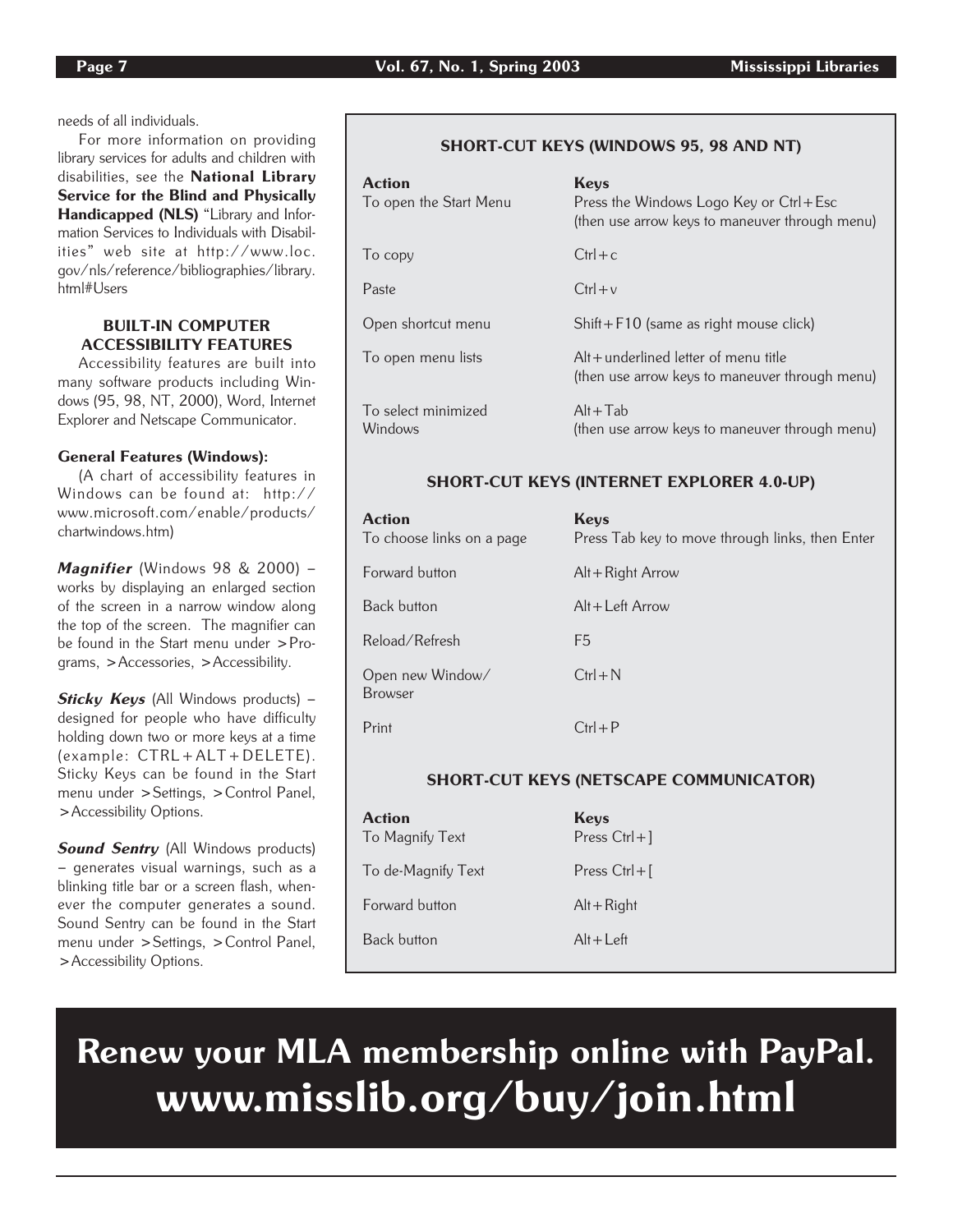## **Libraries Making a Difference in Mississippi: Legislative Day 2003**

Two hundred and fifteen Mississippi librarians and trustees, and over 90 of their legislators and officials, attended this year's Library Legislative Day held February 4 at the Edison Walthall Hotel and Eudora Welty Library in Jackson.

The opening speaker for the afternoon session was Chair of the House Education Committee Joe Warren. Representative Warren discussed the newly passed Education Appropriation Omnibus Bill and then gave his assessment of the Mississippi Legislature's perception of the library community. A longtime library supporter and user, Representative Warren believes that the library community is important to the state legislators.

Lobbyist John M. Sullivan also emphasized the relationship between the legislature and libraries. Sullivan is the founder and principal associate with the Jackson marketing and legislative lobbying firm, GPAC LLC. Sullivan energized the audience with his account of how he became a lobbyist and his challenge to Mississippi Library Association members to continually evaluate how they interact with the legislature. He encouraged librarians to be aware of issues facing the legislature and adapt their legislative approach accordingly. Librarians can also maximize the effect of their message by making allowances for practical issues of daily routines, committee schedules, and major deadlines when approaching their legislators. Sullivan also urged libraries to have a constant presence at the legislature to

understand what is going on. The library community's relationship with the state legislature and local governing bodies must be a constantly evolving process.



Legislative Day Speaker John Sullivan shares his experience as a lobbyist.

The afternoon program also included a legislative update by the MLA Legislative Committee. Several items on the legislative agenda were addressed by the legislature on January 31. These were:

- Continued state funding for MAGNO-LIA. Requested an additional \$32,590; FY04 funding passed at same level as FY03 (\$1,086,340).
- A funding request for an additional \$12,550 for the Health/Life Insurance Program for Public Libraries to offset growth in participation or increases in premiums (passed).
- A funding request for \$500,000 of additional state funding for the Personnel Incentive Grants Program which supplements the personnel budgets of public library systems. On average, more than one-third of public library personnel costs are funded by the program. FY04 funding passed at same level as FY03 (\$5,207,574).

Two key items remain:

- State bond funding for furniture/ equipment/technology for the new Mississippi Library Commission facility. Given the construction schedule, the funds are essential in FY2004. Funding request: \$3,000,000 in general obligation bonds.
- Increased funding for the Mississippi Library Commission, for public school libraries, and for public university and community college library programs.

The afternoon session closed with recognition of the 2003 winners of the MLA Public Relations Awards. Librarians and trustees came together again to greet their legislators and officials at the evening reception held at the Eudora Welty Library. Friends of the Moss Point Library member Eva Roithmyr received special recognition at the Legislative Reception with the presentation of an official State Resolution from District 109 Representative Frank Hamilton. The resolution was in honor of her outstanding service to the community for volunteering

to teach Spanish to area police, fire fighters and public service employees in Moss Point. A key part of MLA's Legislative Day, this well-attended reception provided a delightful cap to this year's event.



District 109 Representative Frank Hamilton presents Friends of the Moss Point Library member Eva Roithmyr a resolution in her honor. Behind are from the right, Charles Roithmyr, District 114 Representative Daniel Guice, Jr., and District 52 Senator Tommy Moffatt.

## MISSISSIPPI LIBRARY ASSOCIATION 2003 LEGISLATIVE GOALS:

- 1. Increase public awareness of the role of all types of libraries in the educational, informational and economic development of the state.
- 2. Secure increased funding for such statewide library cooperative efforts as MAGNOLIA, which provides Mississippians with access to electronic informational databases through all publicly-supported libraries.
- 3. Secure legislative and executive branch support of full funding for the Mississippi Library Commission's budget, including direct state aid for public libraries.
- 4. Secure legislative and executive branch support for bond funding necessary for furniture, technology, and equipment for the new Mississippi Library Commission building presently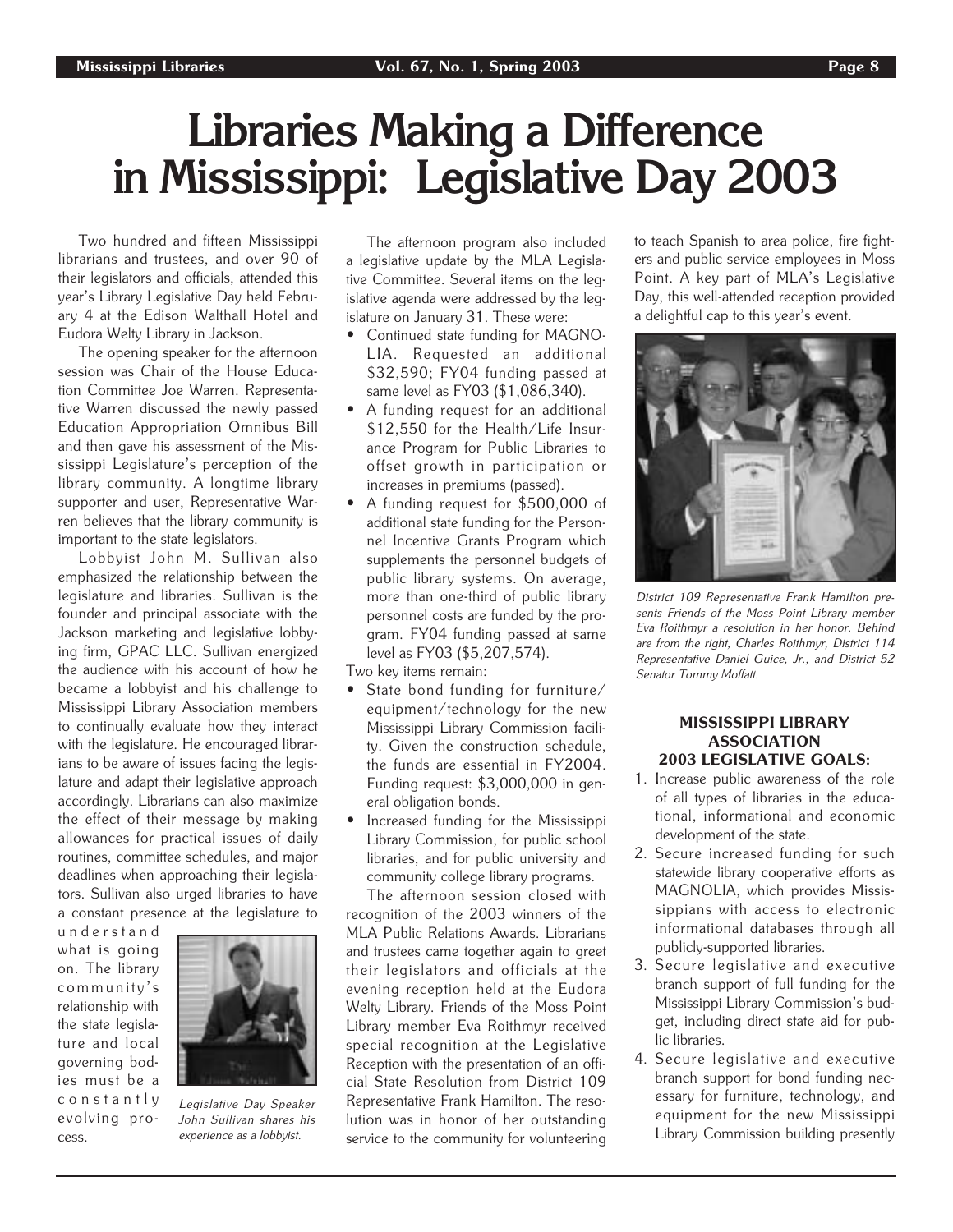under construction.

- 5. Strengthen K-12 library programs through legislative efforts and relationships with State Department of Education officials.
- 6. Secure legislative and executive branch support for funding for library programs in Mississippi's community colleges and institutions of higher learning.
- 7. Advance library issues through development of relationships with county and municipal associations.
- 8. Identify and monitor any legislative initiatives that pertain to or impact the delivery of library services to Mississippians, including issues related to funding, library governance, intellectual freedom, access to information, and confidentiality in the use of library materials and services.
- 9. Monitor federal activities affecting libraries and encourage passage of needed legislation.
- 10.Raise awareness of the need for professional librarians and qualified staff in libraries.



STUART GRINNELL Domestic Sales Manager

**42 CHASNER STREET** HEMPSTEAD, NY 11550, USA Tel. 800-431-8913 Fax 516-489-5661 e-mail stuart@absbook.com Web Address http://www.absbook.com



**CUSTOMER SERVICE MANAGERS BOOKS: BERYL STOSS** NON-PRINT MEDIA: MARY MERCADO

## **The MLA Public Relations Awards**



### GOLDEN BOOK AWARD Gulfport Public Library

Most outstanding volunteer effort by an individual or group deemed to have contributed most to library awareness in the past or present. (Accepting the award is Bob Lipscomb, Director of the Harrison County Library System.)

#### PUBLIC RELATIONS AWARDS Mid-Mississippi Library System Best year-round coordinated effort by a group of libraries to publicize library services in general. (Accepting the award from Public Relations Award Committee chair Marsha Case is Linda Milner, Assistant

Director of Mid-Mississippi Regional Library System.)





PEARL PUBLIC LIBRARY Best year-round effort by an individual library to publicize library services in general. (Sherry Duplichain, Evening Circulation Supervisor, accepting award.)

## CENTRAL MISSISSIPPI LIBRARY SYSTEM

Best coordinated effort of several libraries to publicize library services around a single theme or event. (Accepting award is Dorothy Vance, Coordinator of Public Relations.)





### FIRST REGIONAL LIBRARY SYSTEM Honorable Mention

Best coordinated effort of several libraries to publicize library services around a single theme or event. (David Brown, Public Relations Specialist, accepting award.)



## EUDORA WELTY LIBRARY

Best coordinated effort by an individual library to publicize library services around a single theme or event (Accepting award is Ruth Davis, Youth Services Supervisor.)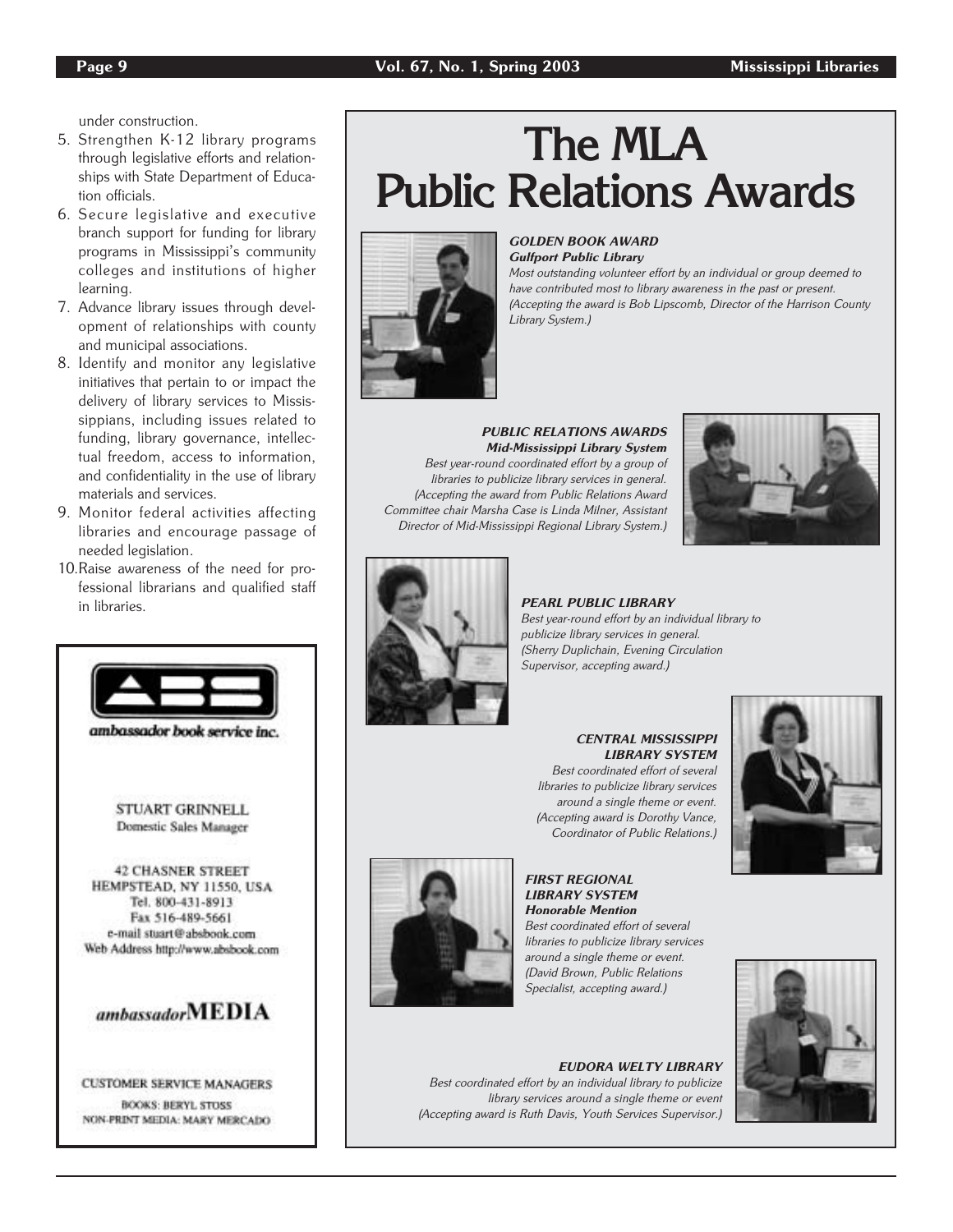## **A Look at Legislative Day 2003**



President of the Hinds County Board of Supervisors George Smith and Senator Sampson Jackson II (District 32).

Left to right, Cathy Kanady, Asst. Director, Northeast Regional Library System; Joe Tynes, Director, Dixie Regional Library System; Sen. Nickey Reed Browning (District 3); and Rhonda Tynes, Media Director, Tupelo High School.





Guests enjoy the legislative reception at the Eudora Welty Library.



Pamela Pridgen, Director of The Library of Hattiesburg, with Rep. Joe Warren (House District 90).



Left to right: Catherine Nathan, Asst. Director for Public Services, First Regional Library System; Rep. Tommy Reynolds (House District 33); Dr. Glenda Segars, Director of Learning Resources, Itawamba Community College; Jim Anderson, Director of First Regional Library System; Rep. Steve Holland (House District 16); and Frances Coleman, Director of MSU Libraries.



Left to right, Rep. J. P. Compretta (House District 122), Evelyn Johnson (Board of Trustees, Hancock County), Rep. Dirk Dedeaux (House District 93), Mary Cassis (Chairman of the Board of Trustees, Hancock County), Sen. Scottie Cuevas (District 46), and Sen. Deborah Dawkins (District 48).

Libraries: Making a



Left to right, MLA President Prima Plauché; Sen. Scottie Cuevas (District 46); Sen. Ezell Lee (District 47); Linda Tufaro, Director of the Pearl River County Library System; and Sharman Smith, Executive Director of MLC.



Left to right, Attending the Mississippi Library Association's Legislative Reception in Jackson were Pascagoula librarian Julia Holmes, Moss Point City Library manager Carol Hewlett, Rep. Billy Broomfield (House District 110), Friends of the Moss Point Library Eva and Charles Roithmyr, and Jackson-George Regional Library director Robert Willits.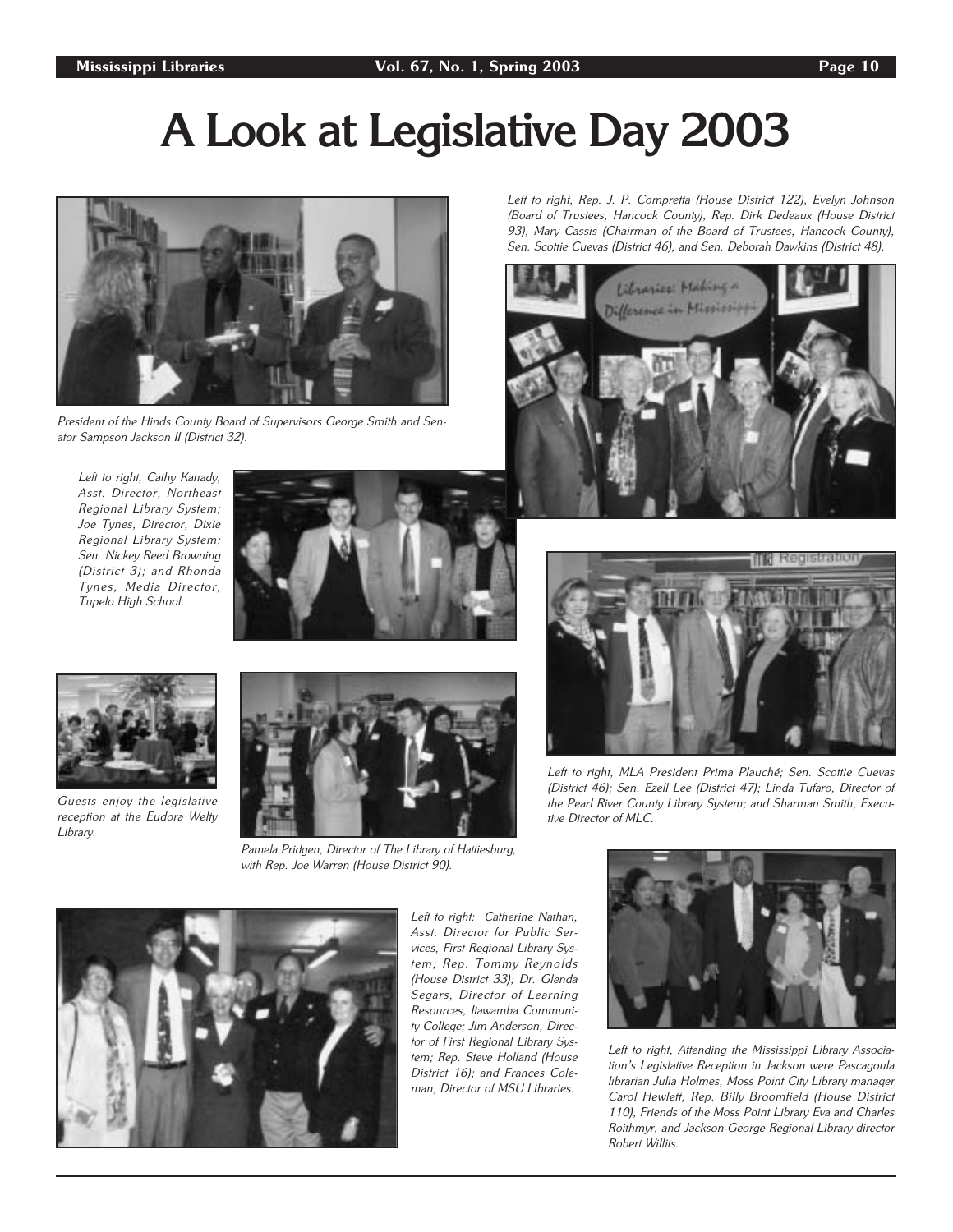# *MLA 2003 Officer Nominees*



Susan S. Cassagne Susan Allison P. Mays National Material R. Thieling Allison P. Mays National P. Mays National Media Allison P. Mays National Allison P. Mays National Allison P. Mays National Allison P. Mays National Alli

## Vice-President/ President-Elect

## SUSAN S. CASSAGNE

Education: M.L.I.S., The University of Southern Mississippi, 1999; B.S., Louisiana State University, 1974.

Professional Experience: Director, Homochitto Valley Library Service, Natchez, MS, 2002 to present; Assistant Director and Technology Coordinator of the Pearl River County Library System, 1999-2002; Technology Coordinator of the Pearl River County Library System, 1995-1999. Other: Mississippi Intern, Bill and Melinda Gates Library Foundation, 1998-1999.

Professional Activities: ALA: Member, 1997 to present. PLA: Member, 1997 to present. MLA: Member, 1997 to present; Committees: Continuing Education, member; Insurance, member; Legislative, member; and Membership, member. Other: MLC Continuing Education Advisory Group; Organized the Mississippi Dynix Customers Users' Group; Pearl River County Strategic Planning Task Force.



## Vice-President/ President-Elect

## KAILEEN R. THIELING

Education: M.A. in Library Science, University of Iowa,1971; B.A. in English, University of Iowa, 1970; A.A. Degree in Liberal Arts, Iowa Lakes Community College, 1968

Professional Experience: Director, Central Mississippi Regional Library System, 2001 to present; Branch Manager – Pearl Public Library, Central Mississippi Regional Library System, 1997-2001; Children's Services Consultant, Mississippi Library Commission, 1995-1997; Head of Branch Services, Central Mississippi Regional Library System, 1986- 1995; Circulation Desk Supervisor, Jackson Metropolitan Library System, 1986; Reference Librarian, Jackson Metropolitan Library System, 1986; Assistant Reference Librarian, Jefferson Parish Library System, Metairie, LA, 1974-1975; Children's Librarian, Bettendorf Public Library, Bettendorf, IA, 1971-1973. Other: Multicultural Children's Literature Resources Development Institute, Louisiana State University, Baton Rouge, LA; Creating Effective Youth Services & Programs, University of Wisconsin, Madison, WI.



Professional Activities: ALA: Member 1987 to present. YALSA: Member 2002 to present. MLA: Member 1988 to present; YPSRT, chair, 1997-1998, Committees: Legislative, member; and National Library Week, chair, 2003.

## **Secretary**

## ALLISON P. MAYS

Education: M.L.S., Indiana University, 1981; B.A. Music History, Rhodes College, IN, 1980.

Professional Experience: Acquisitions/ Serials Librarian, Millsaps-Wilson Library, 1999 to present; Acquisitions/ Collection Development Librarian, The Ohio State University College of Law, 1997-1998; Reference Librarian, The Ohio State University College of Law, 1997; Assistant Librarian, Sutin Thayer & Browne (law firm), Albuquerque, NM, 1992-1994; Branch Librarian, U.S. Courts Branch Library, Little Rock, AR, 1983-1989; Reference librarian, Memphis/Shelby County Public Library, Memphis, TN, 1982-1983.

Professional Activities: MLA: Member, 2000 to present; Mississippi Authors Awards Committee, Co-Chair, 2001-02, Chair, 2002-03; MLA Confer-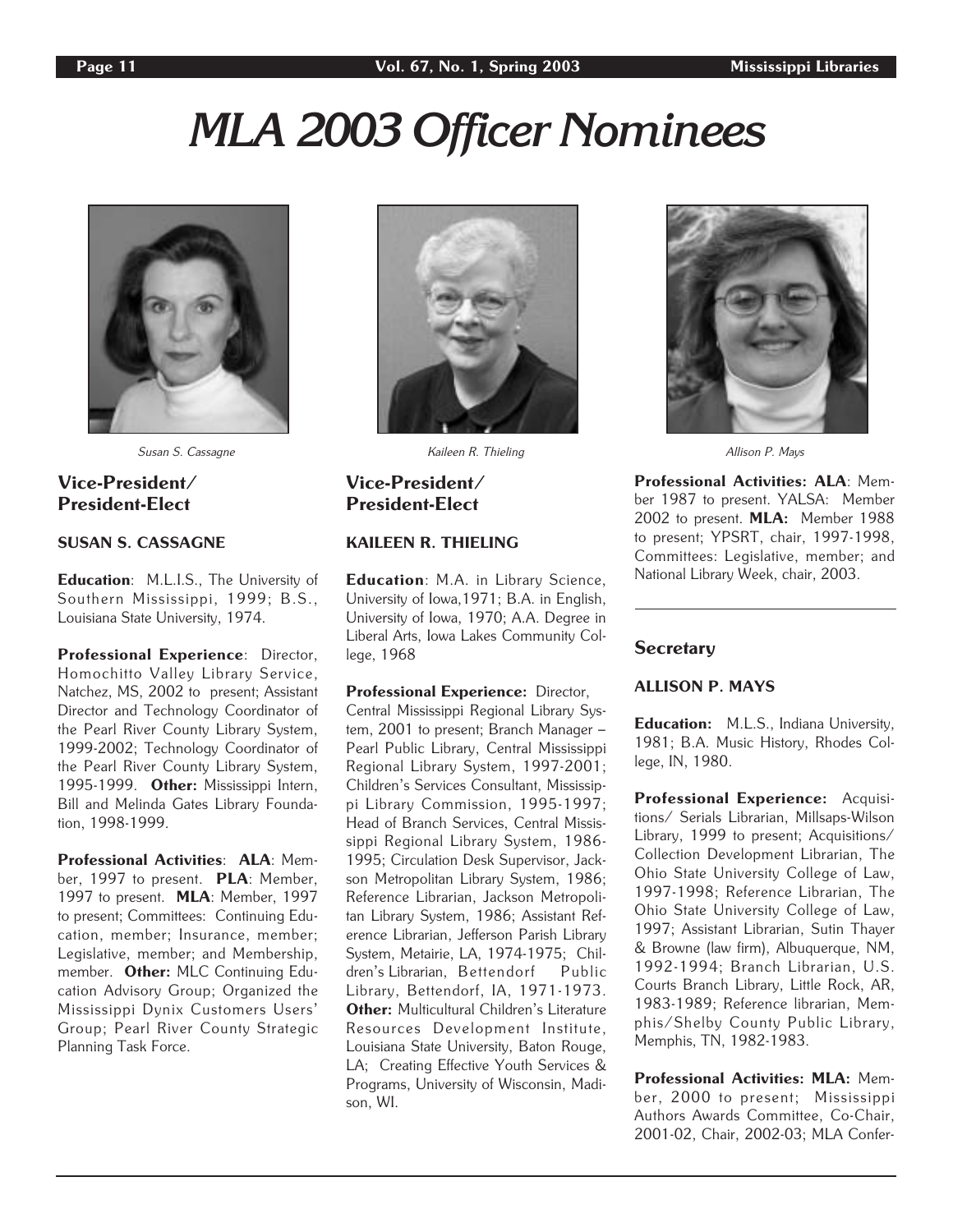ence Hospitality Committee, member, 2001-02; NASIG (North American Serials Interest Group), member, 2001-present; Column editor for Against the Grain, 2000 to present; Other: SACS Self-Study Sub-Committee Chair for Library & Instructional Support & Computer Resources Committee, 2000-01; Institutional Advancement Committee, member, 2001-present, Chair, 2002-03.

Publications: "Random Rantings and Ravings: My Thoughts on E-journals, Embargoes, Etc." (op-ed), Against the Grain, Vol. 14, No. 3, June 2002; "Euromonitor International: Company Profile," Against the Grain, Vol. 14, No. 1, February 2002; "Innovations Affecting Us – Free Books and a Party: What a Concept!," Against the Grain, Vol. 13, No. 2, April 2001; "Library Profile – Millsaps-Wilson Library: On the Brink of Change," Against the Grain, Vol.12, No.3, June 2000.

Presentations: MINITEX (Minnesota Library Consortium), Speaker, May 2002; "Aggregator Gripes," Panel member of plenary session Charleston Conference, October 2002.

## **Secretary**

## MARGARET JANE STAUBLE

Education: M.S., The University of Southern Mississippi, 1999; M.L.S., The University of Southern Mississippi, 1992; B.A., Florida State University, 1970.

Professional Experience: Public Services Librarian, Hinds Community College, 2002-to present; World Geography Adjunct Instructor, Mississippi Virtual Community College, 2000-to present; Branch Librarian, Hinds Community College, 1998-2002; Technical Services, Hinds Community College, 1994-1998.

Professional Activities: ALA: Member; ACRL, LITA Division, LIRT, MAGERT; MLA: Member, 1991 to present; Committees: Membership, member;



Handbook, member; Information literacy ad hoc committee, member; Conference committees: Hospitality committee; Registration committee, chair, 2003; Other: Hinds Community College Education Association; Mississippi's SIRSI Users' Group; Co-Developed information literacy master course and developed World Geography master course utilizing Blackboard software for the Mississippi Virtual Community College.

## Publications and Presentations:

"Rx: Teaching Information Literacy Online in the Community College," with Juanita Flanders and Nancy Tenhet, Mississippi Libraries, Spring 2002; Spatial Distribution and Residential Immigration Patterns of Best-Selling Non-Fiction Authors in the U.S., 1912-1994, 1999, M.S. Thesis; Information in the Electronic Age, Mississippi Library Association, Jackson, Mississippi, October 2001 with Juanita Flanders and Nancy Tenhet; Inventory Control Using Intermec 2410, Mississippi Library Association, October 2001 with Juanita Flanders; Are You: Surfless? Siteless? Cyberless? Rx: Information in the Electronic Age, Poster Session with Nancy Tenhet and Juanita Flanders, Mississippi Library Association, October 2001; Geographical Information Systems in the Library Environment, Poster Session, Mississippi Library Association, October 1995; Using OCLC/SIRSI Interface for Loading Catalog and Authority Records, Fourth Annual International SIRSI Users Group Conference, Huntsville, Alabama, April 1995 with Juanita Flanders; Indian River Bibli-



ography, with Diane Barile and others, Florida Institute of Technology Grant Report, 1985; Newsletter Editor, American Association of University Women Brevard County, Florida Branch, 1983- 1985; The Chesapeake Bay Bibliography, Vol. IV: Virginia Waters, with Sandra A. Gleeson, Virginia Institute of Marine Science Special Scientific Report #80, 1976; The Chesapeake Bay Bibliography, Vol. III: Maryland Waters, with Douglas Wood, Virginia Institute of Marine Science Special Scientific Report #73, 1975.

Honors: Beta Phi Mu, Library Honorary Society; Gamma Theta Upsilon, Geographical Honor Society; Gamma Beta Phi, Academic Honor Society; Phi Kappa Phi, Academic Honor Society.

## ALA Representative

## ALLISA BECK

Education: M.L.S., The University of Southern Mississippi, 1983; M.Ed. in Adult Education., The University of Southern Mississippi, 1993; B.A., University of South Alabama, 1981.

Professional Experience: Collection Management Librarian, 2000 to present, The University of Southern Mississippi Gulf Coast; Public Services Librarian, 1994-2000, USMGC, Reference Librarian, 1983-1994, USMGC.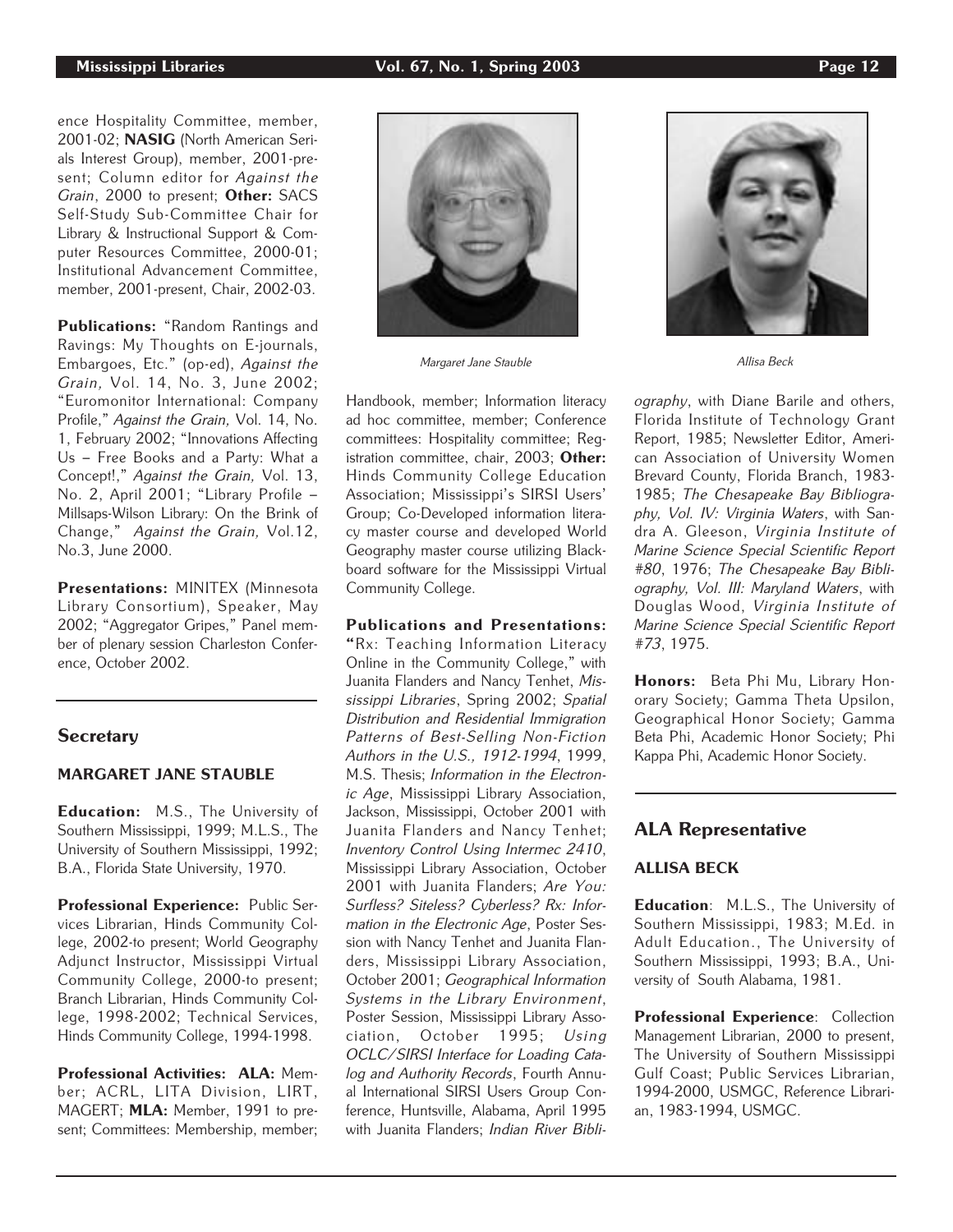Professional Activities: ALA: Member, 1983 to present; Library Instruction Round Table PR/Membership Committee, member, 1996-1999; MLA: Member 1983 to present; Committees: Archives and History Committee, member, 1993; Membership Committee, member, 1993; Publicity Committee, member, 1993; Intellectual Freedom Committee, member, 1996; Copyright Review Committee, member, 1996; MLA Conference Hospitality Committee, 2002. Other: Long Beach Friends of the Library, Secretary, 1998-2002; Vice-President, 2002 to present; Long Beach Historical Society, Treasurer, 2000 to present; Nominations Committee, Chair, 2003.

## ALA Representative

## ROBERT M. LIPSCOMB

Education: M.S. in Library and Information Studies, Florida State University, 1973; B.A., Florida Atlantic University, 1972; A.A., Broward Community College, 1970; Other: Leeds University, Leeds England, 1965-1966; United States Army Security Agency Training Center and School, Ft. Devens, Massachusetts,1964; Advanced Administration Certificate (Computer Networking) College of the Mainland, Texas City, Texas. 1994; Novell Network Administration (Novell Computer Network Systems), Center for Professional Education Inc., Houston, Texas, 1994.

Professional Experience: Director, Harrison County Library System, Gulfport, Mississippi, 1997 to present; Head, Adult Services Department, Rosenberg Library, Galveston, Texas, 1994-1997; Director of the Central Florida Regional Library System, Ocala, Florida, 1987-1993; Director of the Clay County Public Library System, Clay County Florida, 1982-1987; Adjunct Professor of English at Flagler College, St. Augustine, Florida, 1982; Library Development Consultant for the Mandrin Farm Day School, Mandrin, Florida, 1978- 1979; Director, St. Johns County Library System, St. Augustine, Florida, 1977-



Robert M. Lipscomb Mary Beth Applin

1982; Head of the Reference Department, Flagler College Library, St. Augustine, Florida, 1973-1977.

Professional Activities: ALA: Member, 1975 to present; MLA: Member, 1997 to present; Public Library Section, 1997 to present; Chair, 1999, Vice Chair, 1998 & Secretary, 1997; Automation and Networking Roundtable, Chair, 1998- 2001; New Members Roundtable, Chair, 1998-2000; Continuing Education Task Force, member, 2000. SELA: Member, 1984-1994; Other: Harrison County Wildlife Rehabilitation and Nature Preservation Society, member, 1998 to present; Gulfport ROTARY Club, member, 1997 to present; Mississippi Coast Audubon Society, member, 1997 to present.

Publications: More than 250 book reviews and library information columns for four different newspapers.

Honors: 1980's Outstanding Young Men of America by Board of Advisors of "OYM."

## SELA Representative

## MARY BETH APPLIN

Education: M.L.I.S., Louisiana State University, 1997; B.A. in Special Education/Elementary Education, Southeastern Louisiana University, 1987; Other: graduate studies in history, Southeastern Louisiana University, 1994-1996.



Professional Experience: Information Services Librarian; The University of Southern Mississippi, June 1998-present; Reference Librarian/Instructor, Southeastern Louisiana University, 1997-1998.

Professional Activities: ALA: Member; ACRL, Member; MLA: Member; Committees: Committee on Information Literacy, member; Committee on Intellectual Freedom, member; Guest Editor, Mississippi Libraries 66.1 (Spring 2002); SELA: Member; Other: USM Libraries, Distance Education Committee, member; Advisory Council for the Mississippi Postsecondary Training and Technical Assistance Project (Services for Students with Disabilities), member.

Publications: "Survey of the Influence of Mississippi School Media Programs on Academic Achievement: Implications for Teacher/Administrator Preparation Programs." with Thelma Roberson. Accepted as article in Behavioral and Social Sciences Librarian (October 2003) and a monograph chapter in Information Literacy in Teacher Education, edited by Scott Walter and Dawn Shinew; "Instructional Program/Services," in Mississippi School Library Media Programs: A Guide for Management. Mississippi Dept. of Education, In press; "Sharing the Responsibility of Teaching Information Literacy: Educating the Educators." with Thelma Roberson. Mississippi Libraries 66.1 (Spring 2002); "E-Struction: E-Mail Instruction Reaches Out," with Kathy Davis. Mississippi Libraries 66.1 (Spring 2002); "Preparing Future Principals to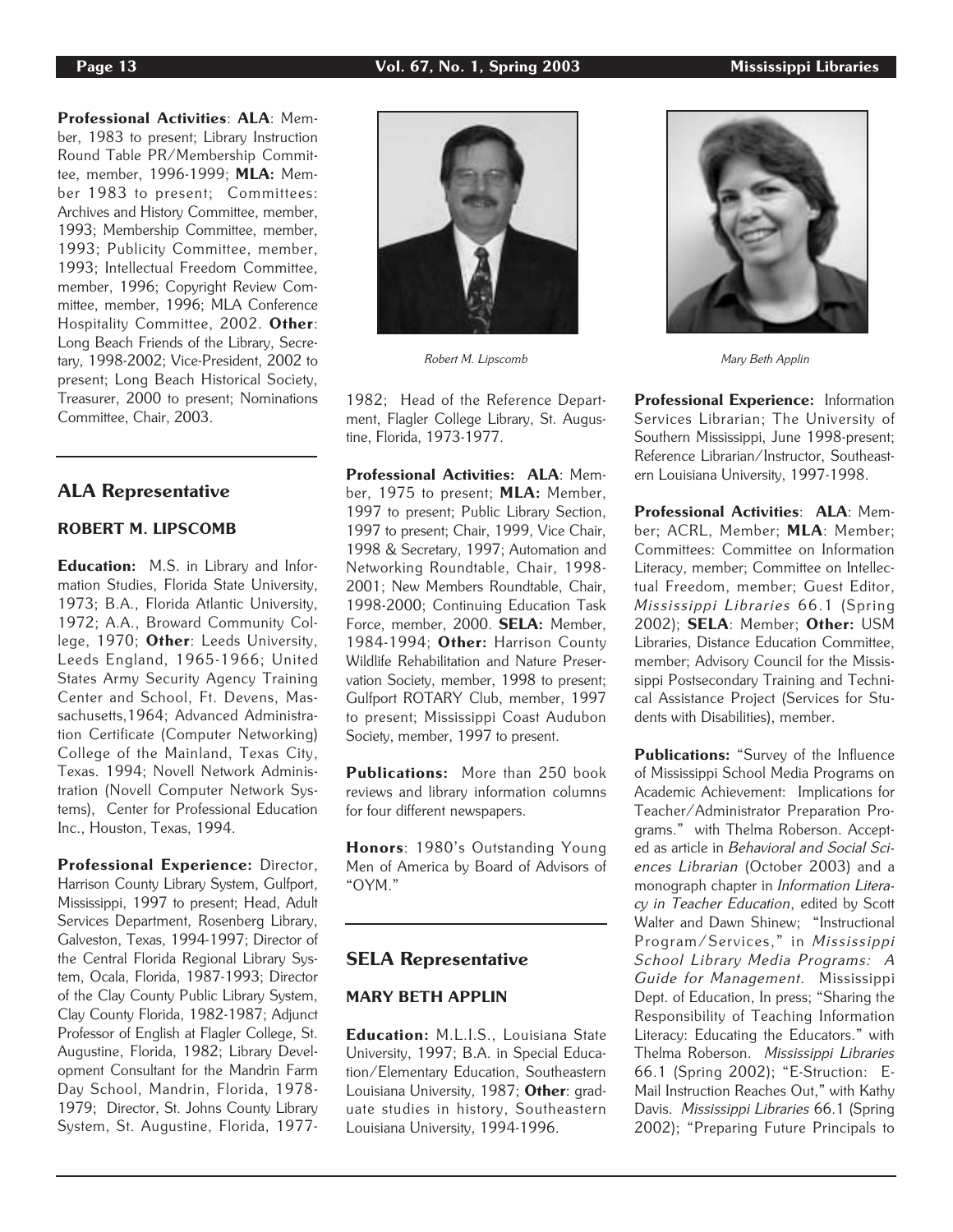## Mississippi Libraries Vol. 67, No. 1, Spring 2003 Page 14

Effectively Supervise Quality Library Media Programs in the K-12 Setting." with Thelma Roberson. ERIC Clearinghouse, 2001, In press; "Eagle E-Struction Debuts: E-Mail Tutorials Bring Infor-

mation to You." Library Focus (Fall 2001); "Information Literacy." Mississippi Libraries (Fall 2000); "Instructional Services for Students with Disabilities." Journal of Academic Librarianship (March 1999); "Document Delivery." Library Focus (Fall 1998).

Presentations: "Information Literacy for Educators: Models for Integrating Information Literacy Instruction into Pre-Service Education for K-12 Teachers and Administrators." Panel presentation at the 11th Meeting of the Association of College and Research Libraries, April 2003; "Preparing Future Principals to Effectively Supervise Quality Media Programs," with Dr. Thelma Roberson. Presentation at the Annual Conference of the Southern Regional Council on Educational Administration, November 2001; "E-struction." Presentation for USM Libraries' Personnel Development Committee program, October 12, 2001; "Working with Students with Special Needs," with Glenn Bond. Presentation made to USM Psychology class, November 2001; "Using Magnolia Databases to Help Teach Information Literacy Skills," Workshop for Rowan Jr. High Faculty, October 2001; "Services for Students with Disabilities." Invited Speaker, LACUNY Institute's Information Literacy: Reaching Diverse Populations, May 2001; "Library Services for Patrons with Special Needs," with Glenn Bond. Presentation made to USM Libraries, April 2001; "Information Literacy." Presentation at Mississippi Library Association Annual Conference, Hattiesburg, MS. October 1999.

Honors: The University of Southern Mississippi Excellency in Librarianship Award, 2001; University Libraries' HEADWAE Award, 2000; LIRT's National Top Twenty library instructional articles, "Instructional Services for Students with Disabilities." Journal of Academic Librarianship (March 1999).



Lona L. Hoover

## SELA Representative

## LONA L. HOOVER

Education: M.L.S., University of Alabama, 1992; B.A. in Education, Juniata College, PA, 1964.

Professional Experience: Monographic Cataloger, Mississippi State University Libraries, 2000-present; Reference librarian, Huntsville-Madison County Public Library, Huntsville, AL, 1997- 2000; Cataloging Consultant, Alabama A.&M. University, 1999-2000; Cataloger, Alabama A.&M. University, 1993- 1997; Library Consultant, Westminster Presbyterian Church, Huntsville, AL, 1988-1992; Technical Services Director, Westminster Christian Academy,

Huntsville, AL, 1983-1986.

Professional Activities: ALA: Member, 1993 to present; ALCTS, Member, 1994, 2002; PLA, Member, 1998- 2000. MLA: Member, 2000, 2002 to present; Technical Services Round Table, member, 2000, 2002 to present; Membership Committee, member, 2002 to present; **SELA:** Member, 2000 to present; Interstate Cooperation Committee, 2001 to present; ALLA: (Alabama Library Association) Member, 1993- 2000; College and Universities Section, 1993-1997; Reference Services Section, 1997-2000.

Publications and Presentations:

"Cataloging and Treatment of Theses, Dissertations, and ETDs," with Robert E. Wolverton, Jr. Technical Services Quarterly 20, no. 4 (forthcoming in 2003); "Electronic Journals: The Wave of the Future (and how libraries can stay afloat!)," The Serials Librarian 45, no. 2 (forthcoming in 2003). "New Directions in Library Services for Theses and Dissertations," with Susan Hall and Robert E. Wolverton, Jr., Poster Session at Mississippi Library Association Annual Meeting 2002; "Cataloging Theses and Dissertations: An Annotated Bibliography," Technical Services Quarterly 19, no. 3, 2001.

## **CALL FOR POSTER SESSIONS**

Poster Session applications for the 2003 MLA Annual Conference are now being accepted.

> Apply by **June 27, 2003**

Send an abstract of no more than 250 words to: Diane DeCesare Ross Box 5148 • Hattiesburg, MS 39406

Email: diane.ross@usm.edu

In a separate paragraph, please note any equipment or special set-up requirements.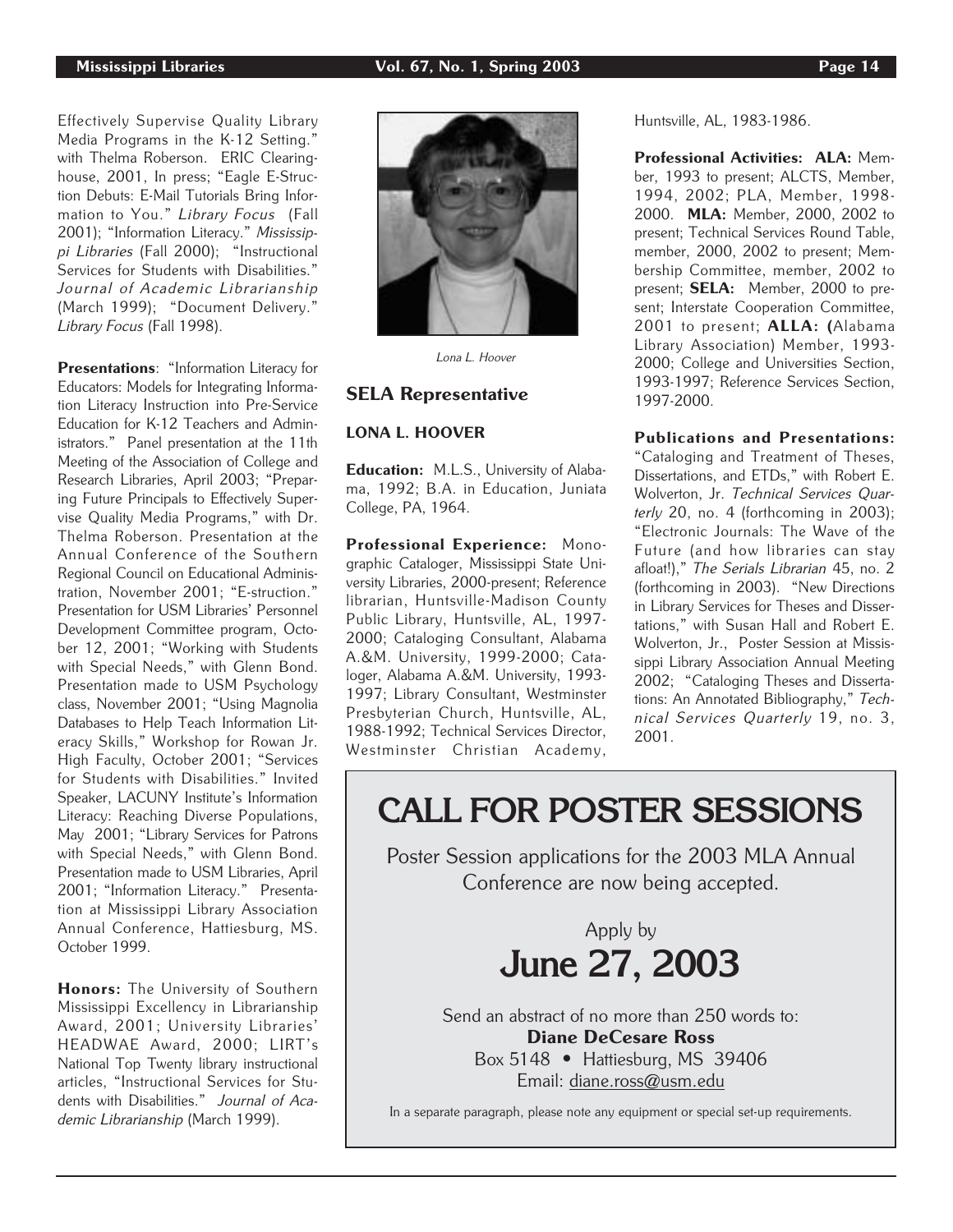## *The Web in Review*

Edited by Steven Turner, The University of Southern Mississippi

## **A Review of the** *Principia Cybernetica Web*

Kenneth Evans Acquisition/Receiving Specialist & SLIS Graduate Student The University of Southern Mississippi kenneth.evans@usm.edu

The Principia Cybernetica is an online reference tool conceived by Soviet scientist Valentin Turchin in the late 1980s; it is designed to explore philosophical and scientific questions from a particularly cybernetic or systemic point of view. Given that Claude Shannon's mathematical theory of information understands information as ordered signals against a backdrop of noise (Gimon, 2002), and cybernetics as mainly concerned with information feedback in complex systems, a database such as the Principia Cybernetica could prove useful to librarians and information scientists seeking to better understand their place in the wider information revolution and cybernetic paradigm shift.

An interesting aspect of this database is that it emphasizes the cyclical and networked nature of the medium it occupies as a boon to understanding the subject it seeks to illuminate. That is, the Internet as a human/machine cybernetic system is ideal for communicating ideas about cybernetic systems. Or as the Principia Cybernetica (PCP) says of itself:

"Principia Cybernetica's aim can be defined as: integrating the knowledge available in the domain of cybernetics and systems science with the help of cybernetic methods, as a first step towards integrating the whole of human knowledge available in the different disciplines."

## ACCURACY AND AUTHORITY

Each article within the Principia is wellcross-referenced with hypertext notes, as well as being complete with references to

outside sources of information at the bottom of each webpage. The articles are written by academics for the use of academics, generally, but are accessible to the lay person (or academics from other fields) mainly due to the hyperlinked terms embedded in each article. The article on "the socio-technological singularity," for instance, was written by Francis Heylighen, a research professor at the Free University of Brussels (Vrije Universiteit Brussel) working on the evolution of organizational complexity, and a specialist in cybernetics and cultural evolution.

Although it is sometimes difficult for a non-specialist to know the accuracy or inaccuracy of any given article in a timely way, often due to the technical nature of the subject, the database is built openly with references to other sources, so that any particular entry can be verified via the information given as reference-links and through the reference tools (an online glossary, etc.) within the Principia.

## COVERAGE AND CURRENCY

The Principia covers many subjects and areas of knowledge pertaining to what is called "systems science" and cybernetics. Under these auspices, the Principia examines the fields of information science, computer technology, biology, physics, mathematics, cosmology and philosophy through the lens of holism, networks, and iterative systems. The Website is rather extensive for this reason, and the coverage is, well, awesome. Principia is apparently modified monthly, with individual articles being updated as often as weekly. An archive lists the topics covered in each entry or article, chronologically or thematically, for years back.

This database apparently endeavors to remain up to date, and it is obvious that the contributors are excited about their

topics and strive to keep current in their areas of academic inquiry.

## **CONCLUSION**

The Principia is an amazing database for its ease of use, accuracy, imaginative and helpful internal organization (the number of access points is staggering), and range of topics covered. It is accurate, current, and, despite its sometimes extreme technicality, user friendly.

The *Principia* is more than just a database of information on topics relating to systems. It and tools like it, due to the subjects that it covers and the way that such subjects are covered (i.e. cybernetically), could be at the vanguard of the information revolution. As Frijof Capra says in his The Web of Life, an excellent introduction to systems science, as it bears on biology and physics, science is now turning its attention away from the myth of matter and toward the fact of energetic and informational relationships (Capra, 1996, p. 6). The conceptual tools of cybernetics are essential to information science, and, therefore, quite pertinent to librarians. In a world increasingly built and busied by the exchange of information, systems science and cybernetics allows us to think further into a truly networked and cybernetic future. The Principia and tools like it may be in a most interesting, and perhaps even pivotal, position to connect people and ideas about the nature of the coming changes during the coming changes.

Check it out at http://pespmc1.vub.ac.be/

#### **REFERENCES**

- Capra, F. (1996). The Web of Life. New York: Doubleday.
- Gimon, C. A. Heroes of Cyberspace: Claude Shannon. INFONATION. Retrieved December 4, 2002, from http://www. skypoint.com/~gimonca/shannon.html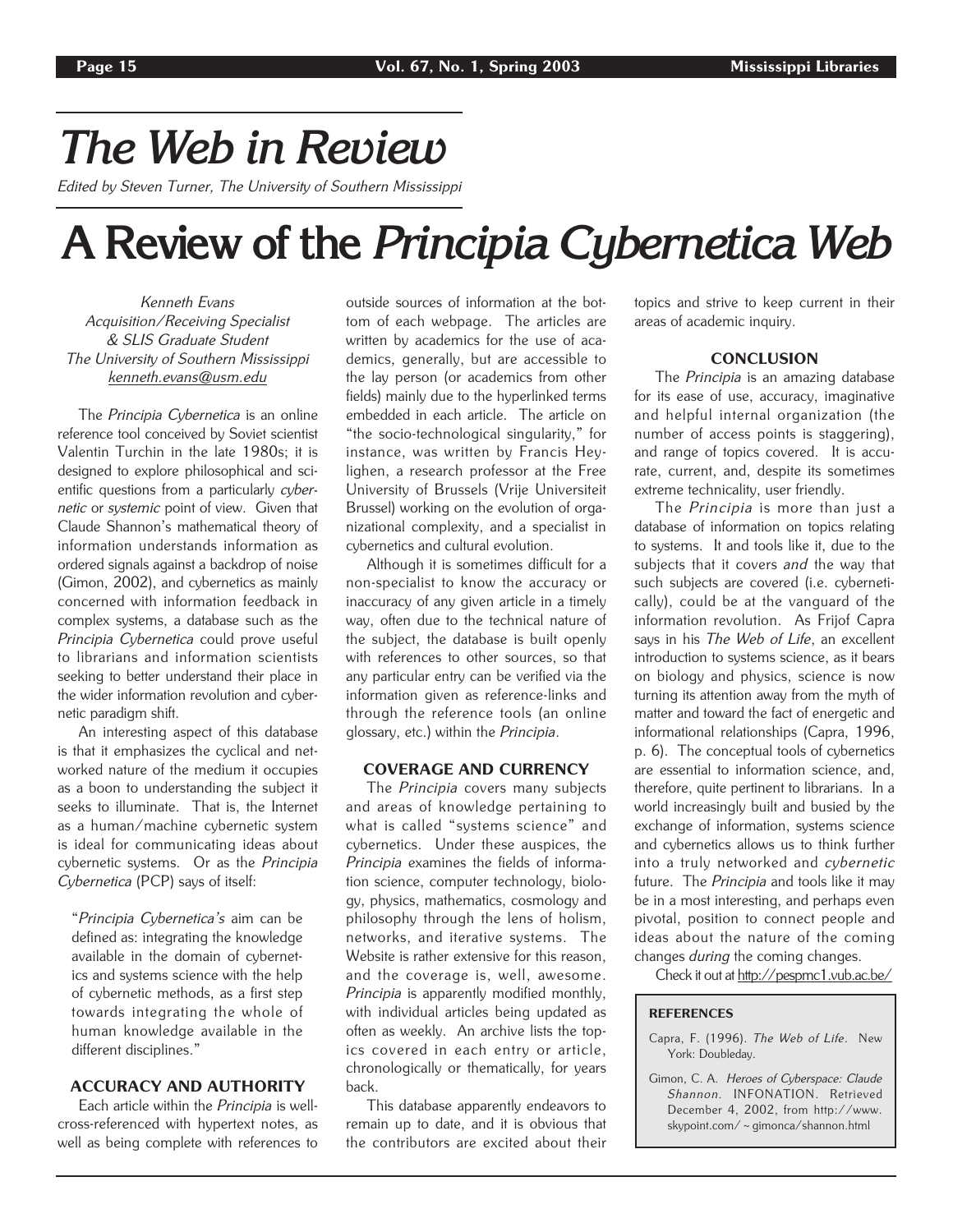# *Tech Notes, et al.*

Column Editor: Rick Torgerson, Delta State University

## **Guidelines for Supervising and Managing a Cataloging Department**

By Ann Branton Head of Bibliographic Services The University of Southern Mississippi Ann.Branton@usm.edu

It is a truism that graduate school does not always prepare librarians for administrative jobs and supervisory responsibilities in cataloging. Most of us came up through the ranks, becoming very skilled in cataloging rules and MARC formats, but not necessarily in leadership, organizational or management skills. Without opportunities to learn these skills prior to appointment, a cataloging manager may only gain experience through trial and error. This can be a very tough, painful approach in training, too often yielding only marginally successful results.

Appointments of department heads often depend on seniority in the department rather than on searching out and selecting the best-experienced catalog librarian suited for administrative duties. Additionally, managing workflow and supervising staff are related but different responsibilities; success in one does not guarantee success in the other. It would be helpful for a new catalog department head to have a roadmap, or perhaps some guidelines, as there are many ways to administer and direct a department within technical services. This article provides some basic concepts that any library technical services department can implement regardless of the technology or the experience of the manager.

## HOW TO ORGANIZE

Organizing the units or departments in technical services will depend on: 1) the size and economic health of the institution, and 2) the mission of the library within that institution. Reflecting on these two aspects of your institution is a good place to begin in organizing the following units in your technical services domain: acquisitions; cataloging; database maintenance and authorities; and physical processing and preservation, which may also include binding, gifts and exchanges, and serials management. The most streamlined departments are found in fully integrated automated library systems, where, for example, acquisitions duties can be merged with cataloging. Other libraries may adhere to more traditional lines in technical services and perform manual and/or automated processes in a more standard workflow. Most libraries fall somewhere in between. In organizing, managing, and supervising the cataloging department as a new manager, give careful attention to: 1) the specific goals of the library and how the goals of technical services support them; 2) the internal organization as well as the culture of each individual unit in technical services and how integrated the workflow really is; and 3) the management style of the supervisors for each unit. While this information may take a little time to gather and understand, it will help in formulating the vision, goals, and priorities of a cataloging department under new leadership.

## VISION, GOALS AND PRIORITIES

When employees understand the vision and goals of their library, they also see their place within that larger organization. If a vision statement is carefully articulated and communicated to staff, it gives focus to the routine and daily workflow. It is a good beginning in determining what is important to the library as a whole so that all of the technical services staff are in step with the library director and other administrative personnel.

Concerning the cataloging unit or department, the primary question to ask the library administration is: will the library support efficient and effective access to materials? If this is a priority of the library, it follows that the means and resources will be provided to support this goal. Accurate and timely cataloging of materials is dependent on sufficient staff to perform the work, i.e., staff who are well trained and well equipped to meet the expectations of their library's users, their supervisors, and their library's administration.

Establishing priorities that are evaluated several times a year keeps everyone focused on the goal. Measurement and assessment on a monthly or quarterly schedule will facilitate progress in achieving the goals of the department. The cataloging and processing of materials of marginal value, such as county phone books, needs to be weighed against the cataloging and processing of materials that have research value and need full cataloging with many access points to insure retrieval. Resources need to be allocated to these materials categories in accordance with their priority. Evaluating the different kinds of subject materials and formats will also determine the skills necessary to catalog and process them. This information will determine the number of professionals and paraprofessionals needed to accomplish the job in the most costeffective and efficient manner.

## DIVISION OF LABOR

Dividing up the workload can be done in several ways. Materials to be cataloged can be divided by subject or academic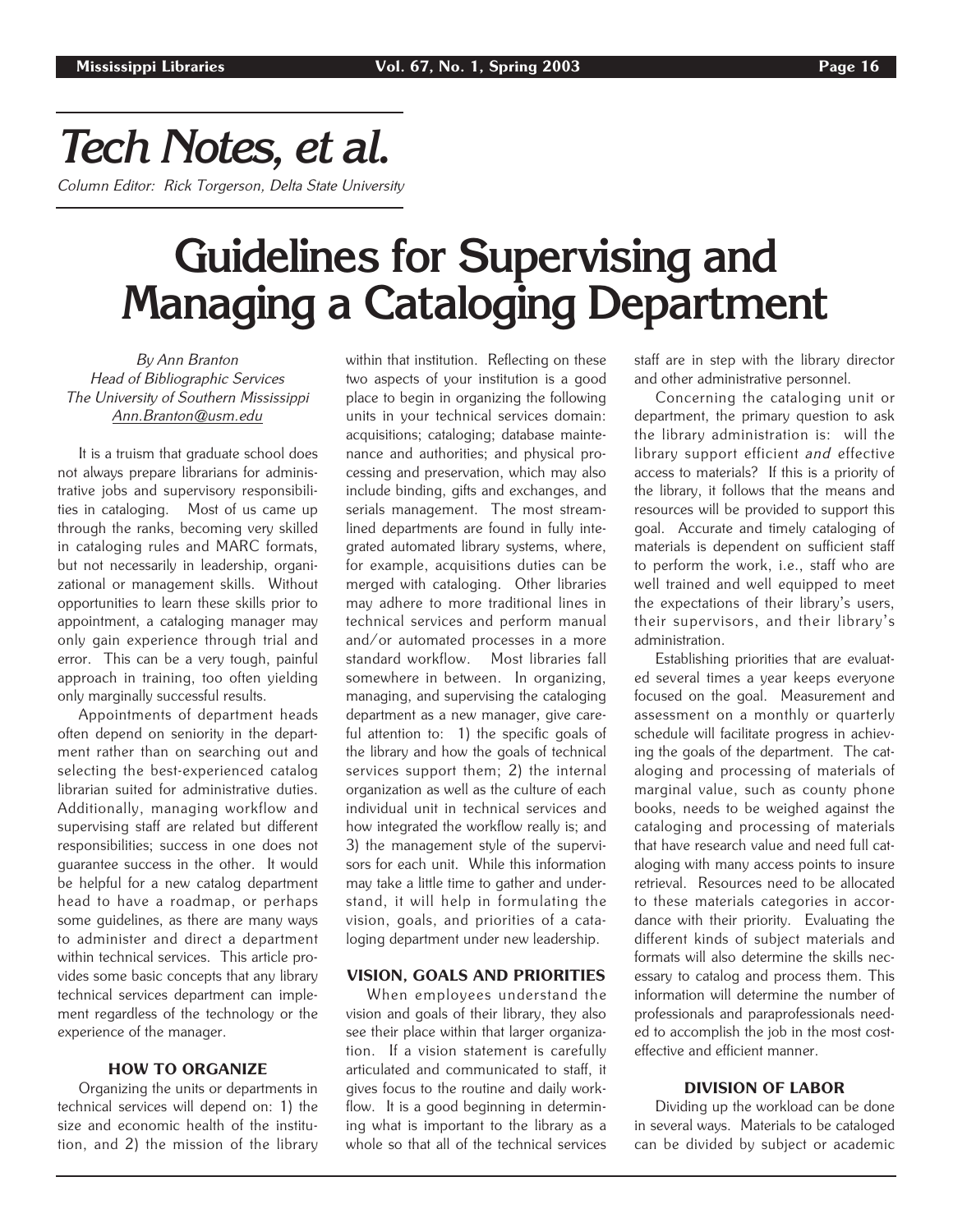department, by format, or even a combination of both. Work or special projects can be assigned according to the expertise or experience of the employee. Some libraries with relatively large staffs may divide the workload by subject, perhaps in workgroups or teams with subject expertise. Medium-sized libraries may divide work primarily by format, assigning all subjects in one format to an individual or team with experience in the form, such as videorecordings or serials. Catalogers in small libraries must be complete generalists in cataloging for all subjects in all formats. Another way to divide labor is by function: cataloging at point of order; copy cataloging; and edit and original cataloging according to the volume of materials, the expertise required, and/or the rate of delivery expected.

Carefully written job descriptions spell out the expectations for staff and should be reviewed annually and updated promptly as tasks and assignments change, or when technology impacts the way things are done. Job or desk audits may be warranted when significant changes are made. The introduction of automation and software applications will likely alter workflow and present new challenges and training opportunities in cataloging. Software applications that make work easier and less labor-intensive, usually reducing the workload, will also allow for new assignments to be made, which should be reflected on job descriptions as soon as possible.

## DOCUMENTING THE WORK

Well-run departments in technical services have documentation for every policy, every task, every process and every procedure. Keeping departmental documentation up to date is a challenge, but without written policies and procedures, there are no standards established to maintain consistency in daily practice. Much of the frustration among staff can be resolved with written procedures that clearly explain how to perform routine tasks. The best way to provide departmental documentation is by creating and maintaining a Web page. Web pages are easy to maintain, and are accessible by everyone in the department.

Whenever a new employee is being trained, see it as an opportunity to improve upon the written procedures or policies, as his/her questions will elicit a little more clarification that needs to be incorporated in the documentation. Periodically evaluate the policies and procedures performed in routine tasks and question if they are still relevant. You might be surprised that you cannot justify every one of them in light of new technology or new rules that will change cataloging procedures and processing of materials.

Writing monthly and annual reports is an excellent method of documenting what your department has achieved, why it was

successful – or not. Statistics explain better than words, particularly when compared month-to-month and year-to-year. Statistics of work performed may justify additional training, equipment and staff support. They also back up your claims that you have an outstanding, well-trained and productive department. Statistics document your failures too, which is ultimately your responsibility as a manager; whereas the success you achieve is success shared by those you supervise.

## SUPERVISORY SKILLS

No one was born a supervisor, but there are attributes of a good supervisor that can be learned. Professional reading of general works on management and supervision is a good place to start. The attributes of good supervision apply to any workplace, and a cataloging department has the same need for good supervisory techniques. Supervision of others can be challenging and gratifying at the same time. It takes a special kind of courage to want to supervise and motivate others toward a common goal. It is communicating the departmental vision and goals first that will guide others to follow a design. A manager must constantly remind himself and others of the primary purpose of the department and not be sidetracked by political or economic distractions.

Leadership in management involves setting the example for the department as a

## OUR SERVICE IS UNSURPASSED

Binding **periodicals** and rebinding **We take pride that our workmanship**, **books** in quality bindings is our materials and service are among business, and has been since 1912. the best in the industry.

Less expensive Adhesive Type Bindings available upon request.

100 Hembree Park Drive  $P$   $O$  Box 428 Roswell, GA 30077-9998 Telephone 770-442-5490 FAX 770-442-0183

An Equal Opportunity Employer

## National Library Bindery Co. of Ga., Inc.

A CERTIFIED LIBRARY BINDERY

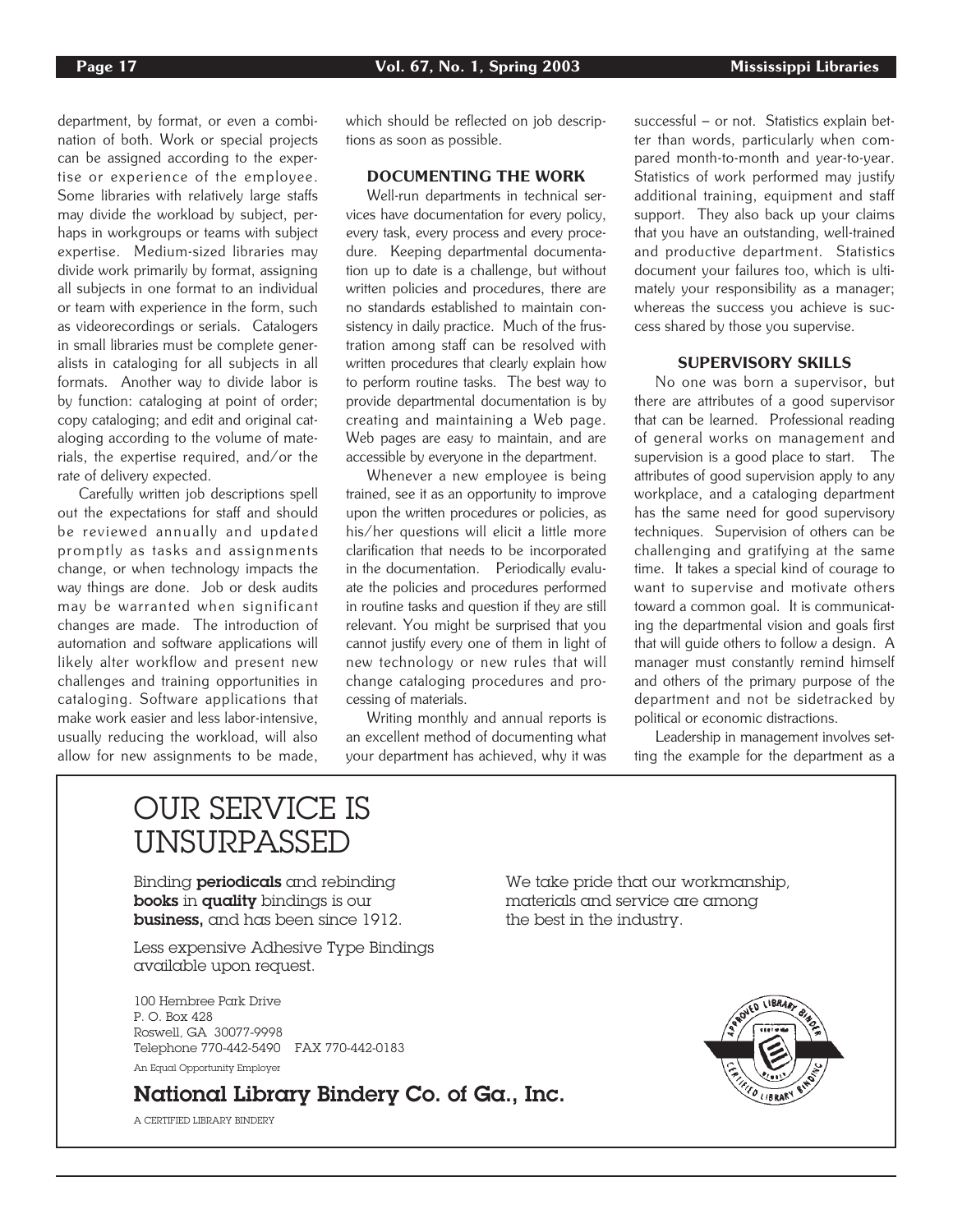whole. If the manager is late each morning, in a foul mood, and habitually barking at everyone, the cataloging staff will correspondingly become undisciplined in time. Providing a standard through one's own work ethic is important: as the saying goes, "talk the talk" and "walk the walk." Providing leadership also means being the single most vocal advocate for the department's needs and resources. These resources include a well-trained staff and equipment that is in good working condition in an ergonomic work environment, and they are the foundation of a productive workplace.

Communication is the key to overall success in any kind of group who work together. It begins with the manager setting priorities that are consistent with the vision and goals of the library and department. Regular meetings, shared governance, written documentation, electronic mail and monthly reports are all methods of keeping your staff informed about events, policies, and new procedures that impact their work directly. Failure in these areas of communication is the primary reason for a breakdown in successful supervision.

Invite continual evaluation for and by your employees. Every day there is an opportunity to ask, "How can we do this better?" or "How can we do that more efficiently?" Addressing the quality of the work or task rather than the individual keeps the focus on the end product and not the personality of an employee. Most people want to perform their best, want to please others, and want to be recognized when they are successful. A manager is responsible for identifying an employee's weaknesses and then doing something about them. This may mean career counseling, providing additional training, or adjusting the workload to provide an opportunity for a more productive but realistic performance. It is never enough to point out a fault; some specific remedy should be suggested. On average, the department as a whole will produce the required results. Employees will never be entirely equal in their skills and expertise. More seasoned employees will simply know more than a new employee for a time. However, there are tasks appropriate for every skill set, and giving work assignments accordingly will ensure success of the whole.

¥

٠

Trust and respect for others is essen-

tial to a harmonious workforce. As in any work environment, the golden rule is an excellent guideline for all who work together. Practice it daily.

## SERVING PUBLIC SERVICES

A service orientation is key to gaining the respect and appreciation of public services in your library. Service to the end user is the single most important reason for all the work performed in the cataloging department. Although not in direct sight of public service units or the library user, cataloging managers and staff should have the users' best interests in mind with every priority, every decision, and every item cataloged and processed. Be aware that the public services staff is on the front lines providing and mediating information; they are only as successful as the online

catalog is well-designed and maintained to perform access and retrieval of information. Their success or lack of it is therefore a reflection of the services the cataloging department provides. A strong service orientation to both public services and the end user should be fundamental to our jobs in cataloging.

## SOURCES:

- Maxwell, John C. Developing the Leader Within You. 2nd rev. ed. Nashville: Thomas Nelson, 2000.
- Maxwell, John C. The 17 Indisputable Laws of Teamwork: Embrace Them and Empower Your Team. Nashville: Thomas Nelson, 2001.

Walton, Mary. The Deming Management Method. New York: Perigee Books, 1986.

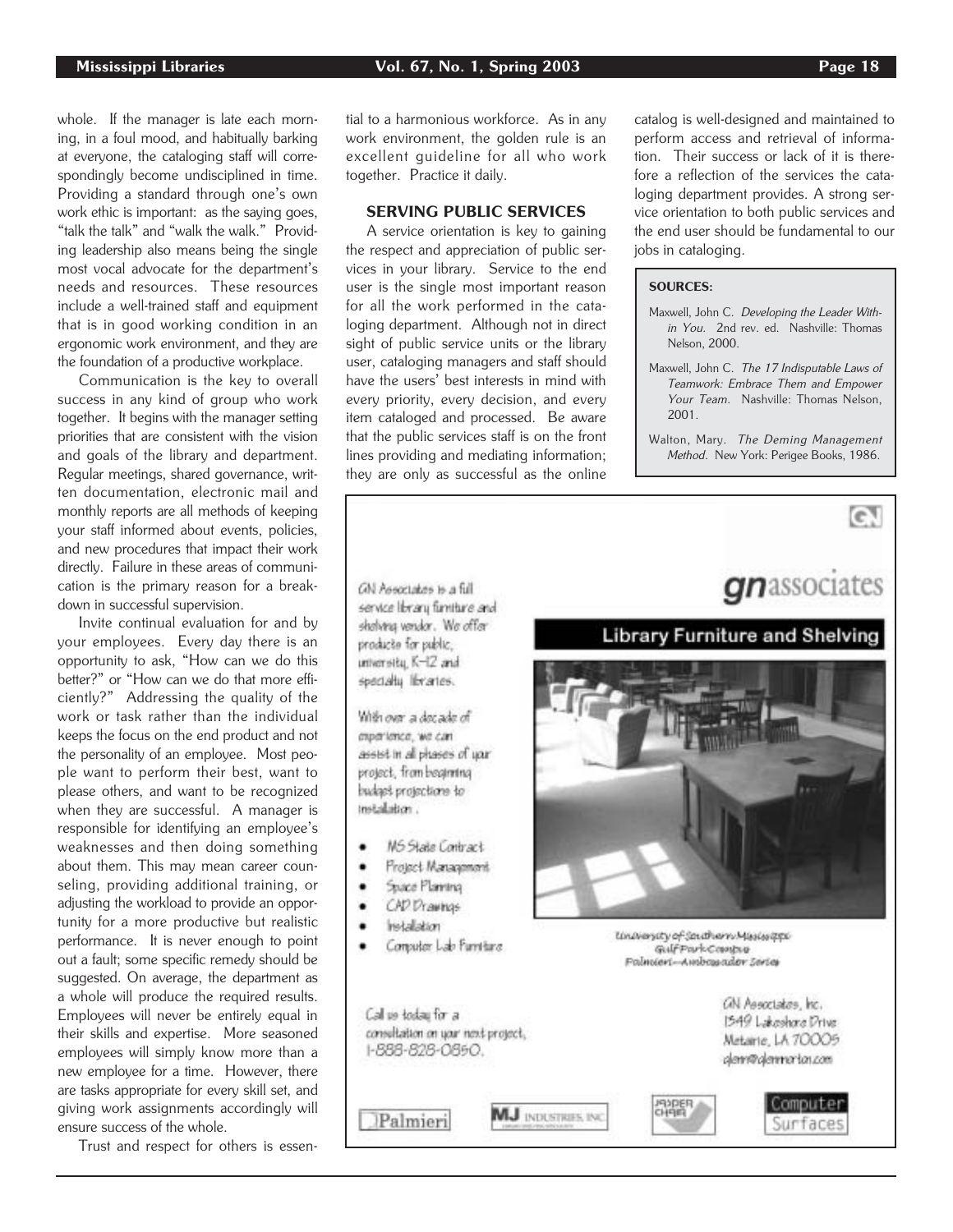## *What's So Special About…*

Edited by: Peggy Price, The University of Southern Mississippi

## **A Different Kind of Library: Toy Library and Technology Learning Center**

By Sara Jackson Associate Professor Division of Education and Psychology USM – Gulf Coast Sara.Jackson@usm.edu

Toy Library and Technology Learning Center (TLC), located on The University of Southern Mississippi's Gulf Coast Campus in Long Beach, is a special library filled with toys and equipment designed to improve quality of life for people with disabilities. TLC's expertise in the area of assistive technology makes it possible to provide necessary training to individuals, their families, teachers, and other related professionals in the field. The goal of the Center is to make assistive technology a reality for all individuals with disabilities in South Mississippi.

Just like books in a "regular" library the specialty items in TLC's inventory can be borrowed by anyone with a disability. The extensive library of assistive technology includes:

- Specially adapted toys like drums activated by switches for children who have no movement in their hands or arms;
- Environmental control devices allowing a person with paralysis to activate everyday household appliances;
- Specially designed computer access devices for children who cannot use a keyboard or a mouse;
- Augmentative communication devices for persons who are unable to speak;
- Adaptive fishing devices for persons whose disability makes it impossible to fish independently;
- Special wheelchairs, some designed for use on sandy beaches and some for hiking trails;
- Tennis wheelchairs;
- Flotation devices for children whose disabilities make it difficult to swim;
- Recreational devices such as a bowling device for a person in a wheelchair.

All of these assistive technology devices are purchased by TLC and loaned free of charge to any person with a disability. Since this equipment is very expensive for an individual to purchase, the library ensures that those who need the technology have access to it.

TLC first performs a technology needs assessment for each client. After individual needs are determined, a trial and error approach is used with an array of available equipment. After selecting the best device, TLC trains the individual and the individual's parent or teacher in the use of the technology.

But TLC is not only a library; it is a model demonstration/training program that delivers services that are not otherwise provided in the community. Providing consultation for special education teachers



Christy Sellers plays a computer game by using the Intellikeys, an alternative keyboard that enables students with physical, visual, or cognitive disabilities to easily type.

in the area of assistive technology has been an ongoing activity of TLC since its inception. The Center provides training and consultation to teachers in the local schools to assist them in providing an education to students with special needs. Because new developments in technologies are growing at such a rapid rate, TLC staff members make staying informed about technology applications a priority. Staff offer special education professionals in the field a readily available consultant to recommend equipment that can enhance the education and quality of life of children and youth with disabilities.

Consultation services of TLC have great potential to positively impact school district expenditures by eliminating the chance that what is purchased through catalog sales is not a "good fit" with the individual's needs or disabilities. The Center provides a hands on technology lab where teachers and USM Education students have the opportunity to "try out" various technology and software which support educational goals for children with disabilities. TLC staff demonstrate the proper utilization of assistive technology to in-service and pre-service teachers. The model demonstration lab of state-of-the-art technology helps train teachers before they ever enter the classroom about the power of technology solutions for students with disabilities. TLC takes the position that the teacher is the key to effective implementation of assistive technology in the classroom, and that it is essential that teachers enter the profession with a working knowledge of current technologies.

The Toy Library and Technology Learning Center is located on USM's (continued on page 28)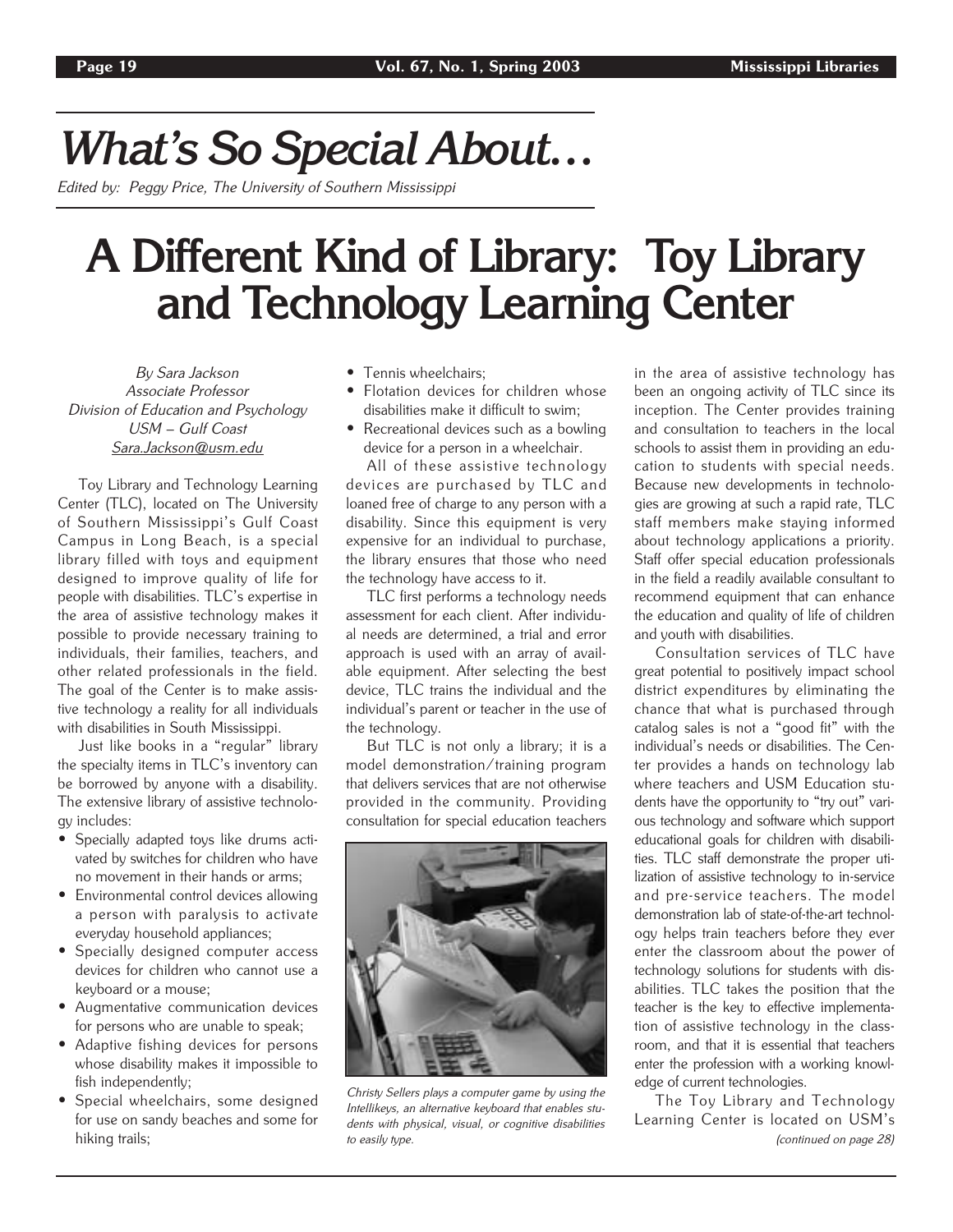## *People in the News*

Sherrell Dedeaux, part-time employee at the Pass Christian Library, was the recipient of a \$1,500 scholarship to study art awarded by the officers of the Collage Group in Pass Christian.

Dee Horn recently joined the George E. Allen Library in Booneville as the new branch librarian.

David Juergens, Collection Development/Acquisitions Librarian at Rowland Medical Library, recently served as a Senior Subject Advisor for The Best Books for Academic Libraries – Volume 2 – Medicine. In addition to medicine, Volume 2 also includes the subjects of nursing and psychology. The Best Books for Academic Libraries is a tenvolume set which "was created to fill a need that has been growing in collection development for college and academic libraries." Approximately 60,000 books are included and are organized based on the LC MARC records. For further information, including cost, please contact The Best Books, Inc., P.O. Box 893520, Temecula, California 92589- 3520; Voice 888-265-3531; E-mail customerservice@thebbooks.net

Meg Meiman, Information Services Librarian at The University of Southern Mississippi, received the GALE/SELA Continuing Education and Professional Development Grant to attend the Southeastern Library Association conference in Charleston, South Carolina.

Jody Wayne Perkins joins the staff of Hinds Community College-Jackson Campus Learning Resource Center as a library assistant. Jody is a graduate student in the School of Library and Information Science at The University of Southern Mississippi. Jody lives with his wife and daughter in Jackson, MS.

Sheila Peters moved to Biloxi, MS from Conway, AR in October 2001. She served as Children's and Youth Services Librarian at the main library in Biloxi for a year before receiving the promotion to Head Librarian of the Pass Christian Library in January 2003. Peters holds a B.S.E. in Secondary Education/English from the University of Arkansas in Fayetteville and a M.L.I.S. in Library and Information Science from Louisiana State University in Baton Rouge. A former editor of Arkansas Libraries and a new member of the Mississippi Library Association, she is grateful for the appointment as chair of the MLA Publications Committee in 2003. Having been an academic reference librarian for twelve years, Ms. Peters is excited by the challenges of public libraries and the opportunity to serve the Gulf Coast community.

Loretta Robinson, Reference Assistant at the Gulfport Library is now the Children's Librarian for the Biloxi Library.

Janice Williams joined the staff of the Carnegie Public Library in November. She had previously worked at the library at Parchman Penitentiary and at the Drew public library.

Editors' note: Please contact Mary Hamilton at Mary.Hamilton@usm.edu to submit items for People in the News and News Briefs.

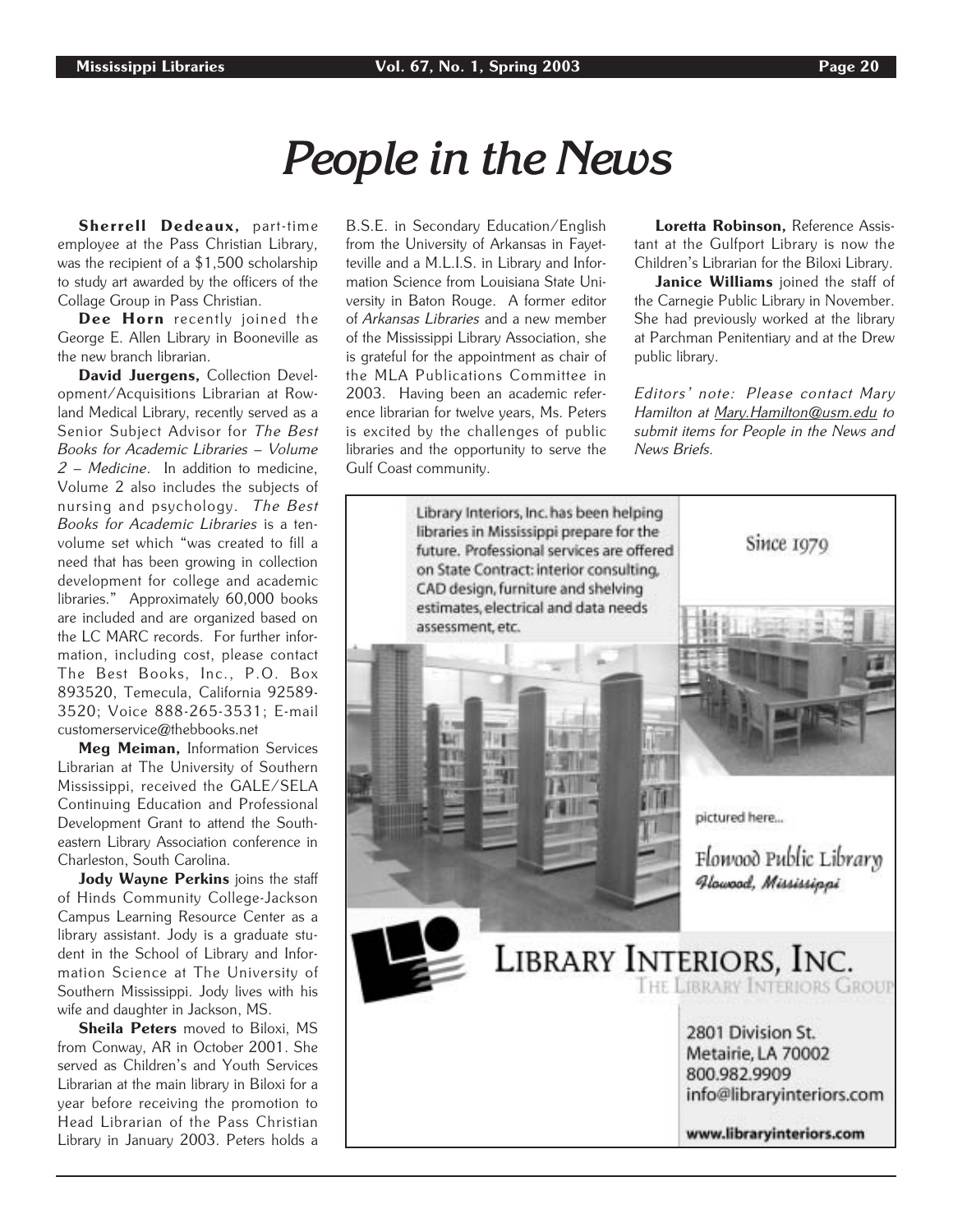# **MLA Councilor: Representing MLA at ALA**

By Billy Beal Dean of Learning Resources Meridian Community College bbeal@mcc.cc.ms.us

Over three hundred Mississippi librarians belong to the American Library Association (ALA). As your Councilor I represented our Mississippi Chapter within ALA's governance structure. The Chapter Relations Council keeps the Association grounded in the reality of the day to day activities of libraries and librarians in each state and even American territories. Some describe the chapter councilors as the senators of ALA who balance the influence of the at-large elected councilors.

ALA has been politically very active in the last three years, concentrating on issues that affect librarians every day: Uniform Computer Information Transactions Act (UCITA), the Children's Internet Protection Act (CIPA), and the USA Patriot Act as well as the establishment of the ALA/Allied Professional Association (APA). The ALA/APA has been designed to provide specialized skill certification for librarians and to create a lobbying structure to vigorously advocate for library services as well as better salaries for librarians and library workers.

The Association elected to become very proactive in passing a resolution seeking to amend the USA Patriot Act, because of its intrusion into the area of intellectual freedom and privacy. To promote diversity, the Association has developed the Spectrum Initiative, giving scholarships to minority students in accredited library schools. Several Mississippians have already received Spectrum awards. The Association has fought vigorously to prevent the adoption of UCITA legislation in State legislatures, as this expansion of copyright law threatens intellectual freedom and equity of access. The Association has committed more than a million dollars to the legal fight against CIPA since it denies local library boards the chance to determine the level of censorship local communities may adopt in order to fulfill their mission.

ALA is a membership organization. Librarians, library workers, library trustees and library vendors are eligible for membership. I urge all Mississippi librarians to become active members of ALA, knowing they can enrich themselves and shape the values of the Association through active participation in its multitude of sections, roundtables, discussion groups and programs.

My three years spent as Councilor have enriched me as a professional. I thank you for the opportunity to have served and represented our Mississippi Library Association.

## **Which Would You Rather Base Your Decision on...the Actual Book** or a Catalog Description?

Davidson Titles still provides the personal touch. Their sales representatives sit down with you and show the actual books you may be considering for purchase. This makes it much easier for you to be sure you are getting your money's worth.

Davidson Titles carries a very wide selection of the newest K-12 fiction, non-fiction and reference titles, as well as Spanish and bilingual titles from many of the best-known educational publishers. The majority of the titles they offer are library bound and are supported by computerized reading programs.

Davidson Titles offers numerous exclusively published and distributed titles, as well as a large selection of videos and DVDs. They also offer excellent, diverse opening day collections, plus a wide variety of customized processing options to best suit your cataloging needs.

Contact Davidson Titles today to set up your personal appointment with one of their experienced sales representatives.

## Supplying Libraries With Books & Other Media for Over Twenty Years! Davidson Titles, Inc. Sales Rep: Wendy Feild (205) 488-1570

2345 Dr. F. E. Wright Drive · P.O. Box 3538 · Jackson, TN 38303-3538 · 1-800-433-3903 · Fax: 1-800-787-7935 Catalogs available upon request via phone or e-mail! · Visit our website: www.davidsontitles.com · E-mail us: info@davidsontitles.com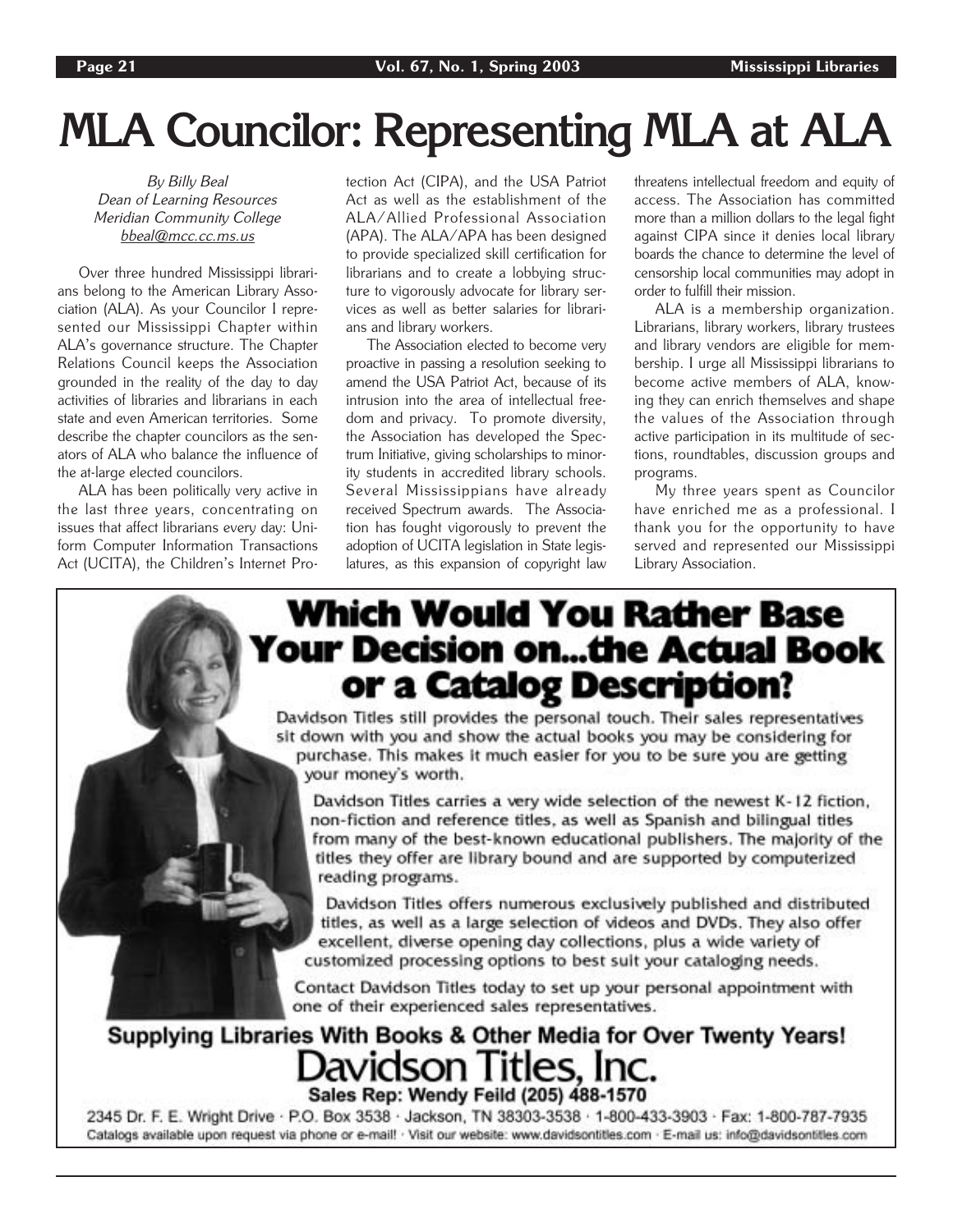and preschool children.

and install new carpet.

NEW BUILDINGS AND RENOVATIONS The groundbreaking for the Margaret Sherry Memorial Library expansion was held on December 10, 2002. Many local VIPs and devoted patrons braved the inclement weather to attend. Over 100 people were in attendance to witness the event including Biloxi Mayor A.J. Holloway and Councilman Mike Fitzpatrick. Local dignitaries were assisted during the ground breaking ceremony by elementary

In celebration of the 30th anniversary of the Pass Christian Library building, Harrison County Supervisor Marlin Ladner presented a check in the amount of \$6,000 to Mr. Robert Lipscomb, Director of Harrison County Library System, and Mrs. Sheila Peters, Head Librarian of Pass Christian Library. This generous donation will kick off a campaign to raise funds to purchase and install new carpeting in the library. Several fundraisers are being planned throughout the year to raise the \$13,000 needed to purchase

## *News Briefs*

just two weeks, while employees from the library and a moving company shuffled books, furniture and shelving.

## PROGRAMS AND SERVICES

During the fall of 2002, the Tunica County Literacy Council and First Regional Library co-sponsored a Motheread/ Fatheread, a nationally recognized family literacy program. Motheread uses wellloved children's books and gives parents skills to share stories with their children and approach literacy in a fun way. Parents and children meet separately each week but discuss the same book. Trained facilitators were Betty Jo Dunlaney and Kena Harris of Tunica County Literacy Council and Victoria Penny, Youth Services Coordinator of First Regional Library. Upon completion, parents are presented a certificate and given a free book from the Motheread/Fatheread list. For more information on Motheread/Fatheread contact Victoria Penny at (662) 429-4439 or vpenny@first.lib.ms.us.



Harrison County Supervisor Marlin Ladner presents a donation for carpeting to Pass Christian Head Librarian Sheila Peters and Harrison County Library System Director Robert Lipscomb.

The Lee County Library in Tupelo is enjoying a new look from last summer's facelift. The old 'muddy gray' carpet had become dangerously wrinkled, causing an unsafe environment for patrons and employees alike. Convinced of the problem, the Lee County Board of Supervisors provided \$60,000 for the project. Quality Carpet of Ripley won the low bid and installed the beautiful blue-green tweed carpet. The library was closed for



Victoria Penny, Youth Services Coordinator of First Regional Library engages children during Motheread/Fatheread.

The Mississippi Library Commission Mississippi Center for the Book recently teamed with Lemuria Bookstore in Jackson to promote Mississippi authors and their works. The newly formed partnership is designed to celebrate the written word by promoting book signings and readings. "This new venture provides the Center with opportunities to support Mississippi's finest talents and their work. We are excited about our partnership with

Lemuria," said Constance Lawson, MLC's Mississippi Center for the Book Coordinator. In October, MLC and Lemuria together welcomed Meridian native Sela Ward, author of Homesick.



Constance Lawson, Mississippi Center for the Book Coordinator and author Sela Ward at Lemuria Book Store.

The Harrison County Library System sponsored a Teen Web Page Design contest. Prizes were awarded in August to Swathi Bhargav, Elizabeth Maloy, Alison Saucier, Christopher Stull, and Kenny Van Alstyne. The teen page for the library will feature the winner's entries.

The University of Southern Mississippi Libraries introduced Live Reference Chat service in January. USM-affiliated persons are now able to chat over the Internet in real time with USM librarians. During chat sessions, librarians and users can browse the web together, and librarians can also direct users as they search the library catalog and other online library resources.

## AWARDS

Hancock County Library System Trustees Evelyn Johnson and Mary Cassis, chairman, traveled to Washington D.C. in January to receive the 2001 National Award for Library Service for Hancock County. The award was presented by Laura Bush and the Institute of Museum and Library Services. The library system was one of three libraries in the nation to be recognized for this award for innovative programs and community (continued on page 24)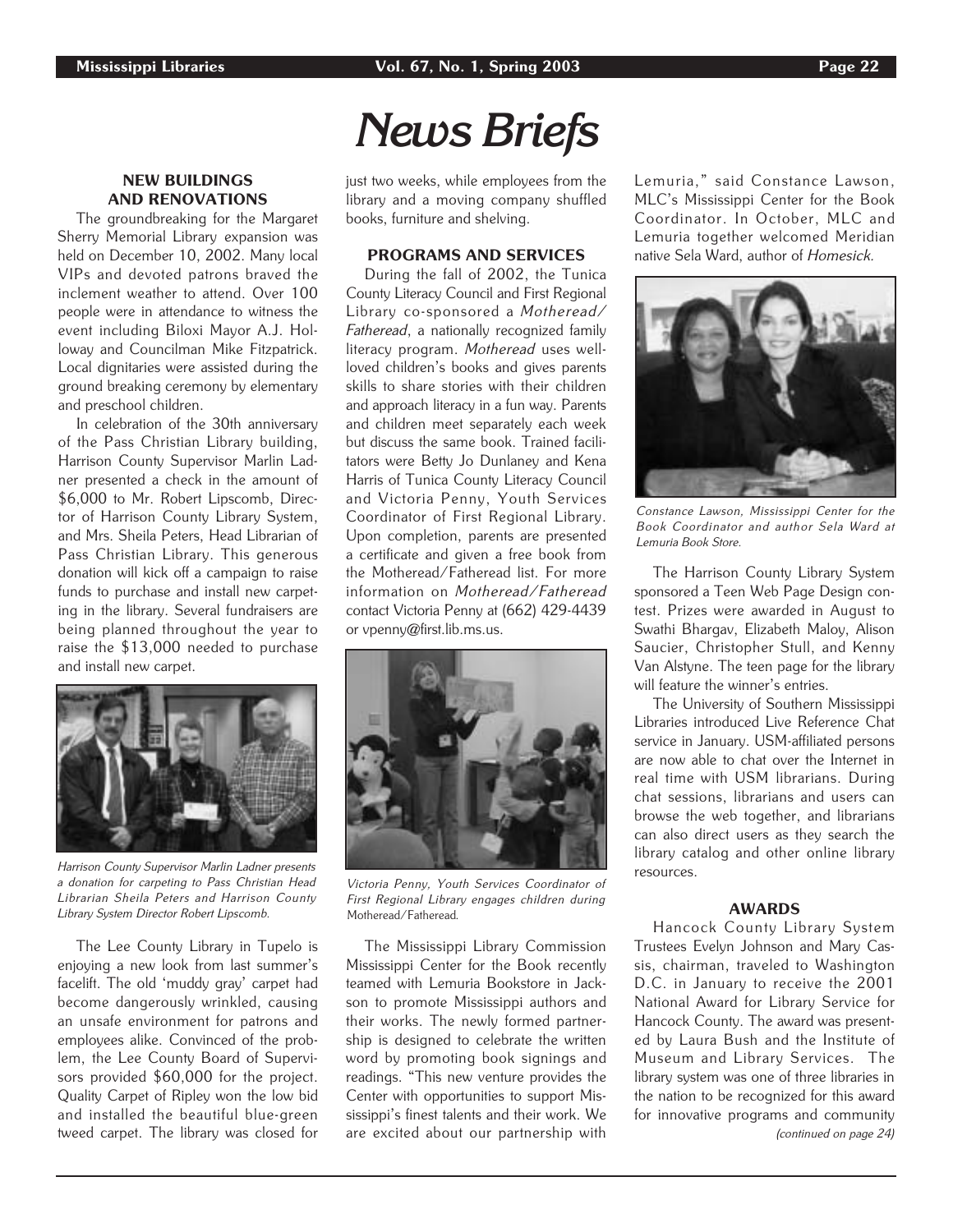Ambrose, Stephen E. and Douglas G. Brinkley. The Mississippi and the Making of a Nation: From the Louisiana Purchase to Today. Photographs by Sam Abell. Washington, D.C.: National Geographic Society, 2002. 273 pp. \$40.00 hardcover.

Two historians and a photographer went on a journey up the Mississippi River. While this statement may seem like the prelude to a joke, this actually happened, and the end result was the book, The Mississippi and the Making of a Nation. In honor of the bicentennial of the Louisiana Purchase of 1803, the National Geographic Society asked the late Stephen Ambrose and Douglas Brinkley (who had both written works on United States history and had previously collaborated on Witness to America) to travel the length of the Mississippi River from Pilottown, Louisiana, to Lake Itasca, Minnesota, and discuss historical events connected with the river over the last two centuries. Sam Abell, a photographer for the National Geographic magazine, accompanied them, and a portfolio of his pictures is inserted between every two chapters of richly illustrated text.

More than a typical coffee table book, in this book one finds a testament to the river's beauty, expanse, and power, coupled with stories about various people and their association with the Mississippi. Riverboats, plantations, Thomas Jefferson, Jean Lafitte, Louis Armstrong, Mike Fink, Civil War, the St. Louis World's Fair, Mark Twain, Roosevelt and the Teddy bear, floods of 1927 and 1993, W.C. Handy, Underground Railroad, Banvard's three mile painting, Paul Boyton (the Fearless Frogman), river control, Black Hawk, Grand Excursion of 1854, Charles Lindbergh: all these and more bubble out from the printed page. While the text is not footnoted, there is a twopage bibliography and an extensive index, and the illustration credits alone prove the extent of research.

Although not totally devoid of errors – for example, Charles Galigher's Magnolia

## *About Books*

Manor in Cairo, Illinois, could not have been built in 1969 if General Grant stayed there, and Birth of the Cool refers to Miles Davis recordings made in 1949- 50, not 1957 – this book is nonetheless a wonderful celebration of the way in which this giant aquatic thread has intertwined itself with natural history, science, historical events, and particularly with characters from many walks of life. Reading the text and gazing at the illustrations will make one appreciate again the significance of the "Big Muddy" as the "spine of America" (to quote Ambrose).

The Mississippi and the Making of a Nation will give clues as to why Jorge Luis Borges walked fully dressed chestdeep into the Mississippi in order to "understand the essence of America," or why Stephen Ambrose, after he and his boat tipped over into the muck near one of the mouths of the Mississippi, exulted in being where "earth meets sea and life began" rather than lamenting his situation. After reading this work, one may be inspired to engage in a similar baptismal ritual in the "father of waters." This is recommended for public and academic libraries that serve young adults and adults.

### Rick Torgerson

Cataloger Delta State University

Hegwood, Martin. Jackpot Bay. New York: St. Martin's Press, 2002. 258 pp. \$23.95, hardcover.

Jack Delmas does not seek trouble. It seeks him. A routine insurance job places him in the middle of intrigue, robbery, and murder in Martin Hegwood's newest novel, Jackpot Bay.

Hired by Bayou Casualty Insurance Company to "baby-sit" Jackpot Bay Casino owner Johnnie (the Dime) Koscko and Bayou Casualty security auditor Tara Conrad, Jack soon discovers major problems with this arrangement. Johnnie the Dime and Tara not only dislike each other

immensely but are unwilling to work together with any kind of tolerance.

When Jack and Tara witness the shooting death of a disgruntled former casino employee, Bayou Casualty orders Jack to begin an investigation into the employee's history. Through his investigation, he learns of an embezzlement scheme that has been in progress at the casino. However, when proceeds from the Snow Mountain Band Concert disappear along with casino manager, Rulon Hornbeck, Jack suspects that the embezzlement scheme has grown from small time petty theft to big time felony robbery. As his search for the truth unfolds, he opens secrets in the past that are best left alone, and follows a lead to a surprising end.

Hegwood's mysteries keep the reader turning page after page to find all the answers. His use of realistic details portrays the Mississippi Gulf Coast in all its glory and form while touching on its hidden and not-so-hidden problems. With an amazing talent for developing real-life characters who work their way into the life of his hero detective, Jack Delmas, Hegwood often introduces Southern hospitality side by side with Southern hostility.

With an appealing honesty and a generous following of admirers, Jack Delmas has entered the arena of popular modern detectives. Hegwood's continuous development of this character's essence keeps readers wanting more.

Jackpot Bay by Martin Heqwood is a must for all Mississippi libraries, especially those catering to a mystery reading patronage.

#### Donna Phelps Fite

Purvis Public Branch Librarian Lamar County Library System

Rushing, Felder and Walter Reeves. The Mississippi Fruit and Veqetable Book. Nashville, TN: Cool Springs Press, 2002. 312 pp. \$19.99.

The Mississippi Fruit and Vegetable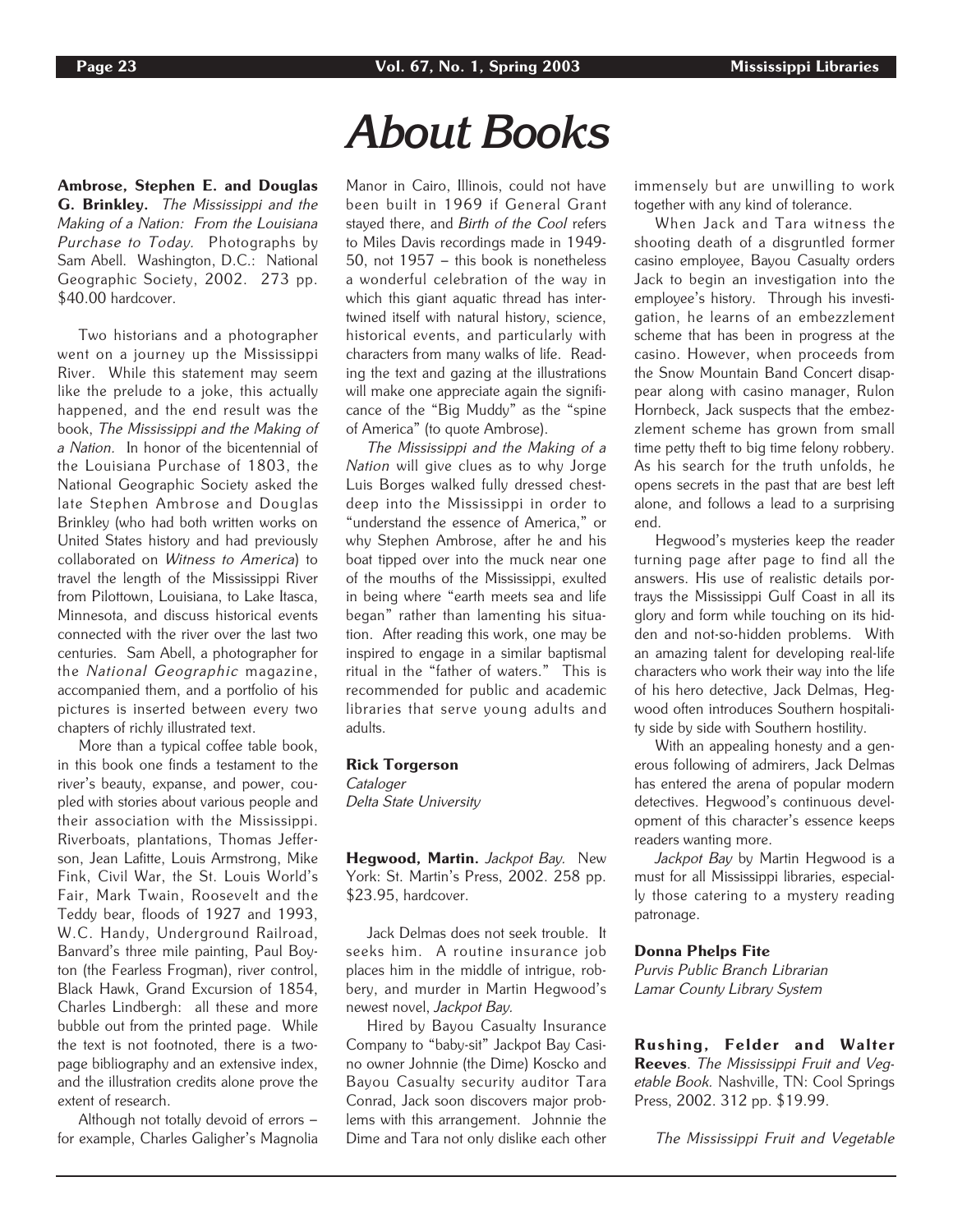Book instructs new gardeners as well as experienced ones on when to plant, where to plant, and how to plant. Many parts of the book also contain recipes. For example, the watermelon section has a recipe for watermelon rind pickles. Planting instructions for sixty vegetables, herbs, fruits, and nuts for Mississippi are presented. The color photographs are plentiful and very instructive. The work is targeted toward Mississippi gardeners, with Mississippi rainfall and frost/freeze maps and a section on Southern weather. The Mississippi Fruit and Vegetable Book is recommended for collections in every Mississippi and Southern library.

## Tracy Englert

Catalog Librarian University of Southern Mississippi

Young, Alan. Pilgrim Jubilees. Jackson, MS: University Press of Mississippi, 2001. 287 pages, including annotated discography, notes and index. \$18.00, paperback.

Although essentially biographical, this book is interspersed with much history that traces African American music from its roots in slavery, both as art and enterprise. It offers general information and insight about the world of gospel music through the eyes and experiences of the Pilgrim Jubilees Quartet. Gospel music as a genre has always had deep roots in quartet singing. Quartet style, as part of that cultural history, stands out as the core harmonic structure for ensemble singing and the soul of call and response form.

The life of the Pilgrim Jubilees as an organization is projected through the relationships of family members, friends, and professional associates who have helped sustain the group since 1944. The wellstructured retrospective details reveal the backgrounds, talents, characters, and sensitivities of those who have contributed to the life of the quartet. Their chronicle echoes the lives of hundreds of other gospel quartets "on the 'gospel highway' – the metaphorical network that links traveling singers and audiences across the United States."

The opening chapter describes the annual Pilgrim Jubilees homecoming celebration in Houlka, Mississippi, on a summer Sunday afternoon in a building with no air conditioning. The quartet is based in Chicago but still maintains an active family and community connection, which safeguards the professional musical link with its Mississippi origin in the now defunct community of Horse Nation in Chickasaw County.

Alan Young recorded individual as well as group interviews and traveled with the group in the process of developing the book. The Pilgrim Jubilees have stood the test of time while enjoying only modest financial success and occasional appearances on the gospel bestseller charts. Their love of the Gospel and the music it inspires seems to have been the greater reward. The ups and downs of the group are told mostly in their own words.

Their innovation to the world of gospel quartet music was the use of the bass violin as accompaniment in addition to the piano, guitar, and drums. When the bass singer failed to show for the 1959 recording session of what was to become their first big hit on the Peacock label, "Stretch Out," they substituted the bass violin, played by Willie Dixon, for the missing singer's voice.

The Pilgrim Jubilees is Alan Young's second contribution to the American Made Music Series. His first book on this subject was Woke Me Up This Morning: Black Gospel Singers and the Gospel Life (1997). Alan Young is a journalist from Auckland, New Zealand.

This title is recommended for academic, public, and special libraries and would be of interest to gospel quartet music enthusiasts, performers, researchers and collectors.

Rashidah Z. Hakeem Reference Librarian, Music University of Mississippi

## News Briefs

(continued from page 22)

partnerships. The 2001 awards ceremony was delayed because of the events of September 11, 2001.



Hancock County Trustees Evelyn Johnson and Mary Cassis with First Lady Laura Bush.

On February 4, 2003, the Pearl Public Library, Pearl, MS, received the Public Relations Award from the Mississippi Library Association. The category was "Best Year-Round Effort by an Individual Library to Publicize Library Services in General."

The winning entry was a scrapbook illustrating the programming activities from September 2001 to September 2002. Included in the scrapbook was the publicity for a monthly lunch and lecture series for women, teen programs such as an alliance with the local little theatre actors, children's summer reading events, special evening lectures and art exhibits for adults.

## TOWN MEETINGS

The Mississippi Library Commission announces 2003 Town Meetings coming in May to the following public libraries: May 6 – Batesville, First Regional; May 7 – West Point, Tombigbee Regional; May 9 – Ridgeland, Madison County; May 27 – Brookhaven, Lincoln-Lawrence-Franklin; May 28 – Wiggins, Pine Forest Regional; and May 29 – Meridian, Meridian-Lauderdale County.

Editors' note: Please contact Mary Hamilton at Mary.Hamilton@usm.edu to submit items for People in the News and News Briefs.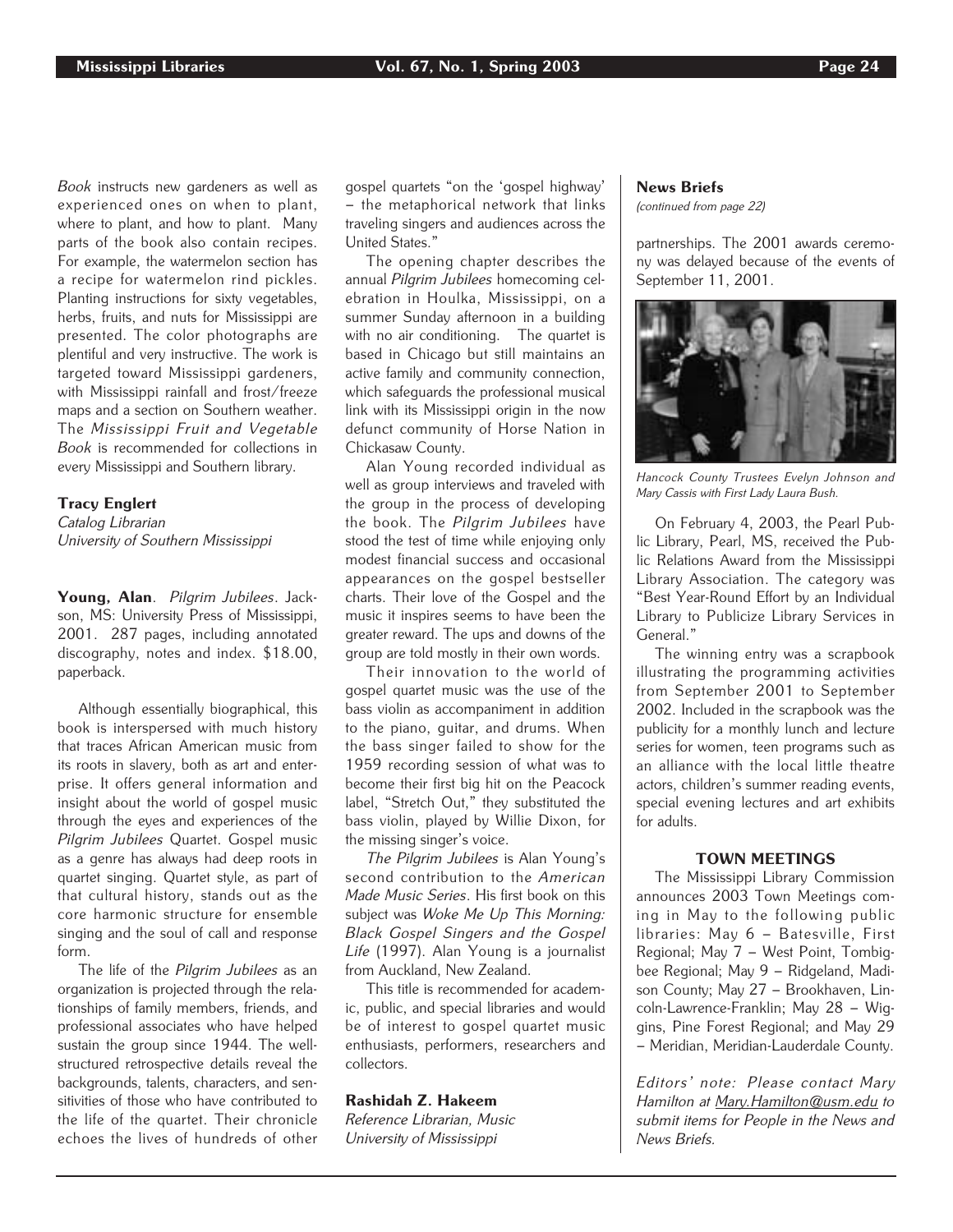## *About Children's Books*

## JOHN NEWBERY AWARDS, 2003

On January 27th the annual awards for youth literature were announced at the American Library Association's Midwinter Meeting in Philadelphia. It was exciting to hear the enthusiastic cheers and applause greeting most titles and the polite applause responding to titles that are lesser known.

The John Newbery Awards are named after an 18th century British bookseller and entrepreneur. The Newbery Medal is given for the most distinguished contribution to American literature for children to age fourteen. The first Newbery Medal was awarded in 1922 to Henrik Van Loon for The Story of Mankind. Five Honor Books may be named each year. These books are not intended to be runners-up, but each book is chosen for its uniqueness.

### NEWBERY MEDAL, 2003

Avi. Crispin: The Cross of Lead. New York: Hyperion Books for Children, 2002. 262 pp. \$15.99.

In England A.D. 1377 a young boy, Asta's son, is declared a "Wolf's Head" after his mother dies. The label means he is not considered human and anyone may kill him. Terrified, Asta's son runs away from his small village and meets Bear, a spy posing as a juggler. Bear reads the words written on the lead cross worn by Asta's son, and they journey on a circuitous route to Great Wexly, where Bear is captured and tortured. Asta's son, who now knows that his name is Crispin and that he is the bastard son of the tyrannous Lord Furnival, sets out to save his friend and mentor, Bear. Readers will sympathize with Crispin, an innocent, orphaned boy, brought up in poverty. Crispin's willingness to learn and his pure heart contrast with the wickedness of men in power. Avi's story sparkles with the trappings of the Middle Ages and with the truth and idealism of a young boy.

## NEWBERY HONOR BOOKS, 2003

Farmer, Nancy. The House of the Scorpion. New York: A Richard Jackson Book/Atheneum Books for Young Readers, 2002. 380 pp. \$17.95.

In this realistic science fiction novel, young Matt Alacron lives in Opium, a tract of land between Mexico and the United States. Once he learns he is a clone who is being kept alive for the organs he can provide to 142-year-old El Patron, Opium's ruler, Matt runs. Matt leaves the only world he has ever known only to face yet another cruel existence. This unusual coming-of-age story builds on ethical and scientific issues in a possible but scary future. Winner of the 2002 National Book Award for young people's literature.

Giff, Patricia Reilly. Pictures of Hollis Woods. New York: Wendy Lamb Books/ Random House, 2002. 166 pp. \$15.95.

At almost thirteen years old, Hollis Woods is a gifted artist with natural talent for drawing and painting. Unfortunately, Hollis was abandoned as a baby and must depend upon foster parents. When Hollis gets too uncomfortable in a foster home, she runs. She even runs from the Regans, the one family that offers her a home. Hollis finds refuge with Josie, an elderly woman who teaches her about being an artist, and, more importantly, about family love. Josie's memory deteriorates, forcing Hollis to make some desperate decisions leading her back to the Regans and to a happy resolution for everyone.

### Hiaasen, Carl. Hoot. New York: Alfred A. Knopf, 2002. 292 pp. \$15.95.

In his first book for children, Hiaasen has continued his tradition of eccentric characters and wild humor, yet he has provided plenty of heart for young readers. Roy Eberson has left Montana with his family and landed in a small town in Florida. He is not happy with Florida or the bully he encounters at school. Everything changes for him once he sees a boy running barefoot and follows him. Roy learns that the boy is called Mullet Fingers and is trying to save a colony of tiny burrowing owls from being wiped out by the construction of another Mother Paula's All-American Pancake House. Roy joins forces with Mullet Fingers and his imposing stepsister, Beatrice Leep, to stop the builders.

Martin, Ann M. A Corner of the Universe. New York: Scholastic Press, 2002. 189 pp. \$15.95.

Hattie Owens, a shy girl who loves to read, lives with her parents in a small-town boarding house, which they own. Their boarders and Cookie, the cook, are part of Hattie's family, but the one person who stands out clearly in her mind and in her heart is her Uncle Adam. Until he comes to live with her wealthy grandparents, Nana and Papa, she does not know Adam exists. Getting to know her manic-depressive uncle changes her life. She and Adam become friends and their friendship includes a girl Hattie's age whose father owns Fred Carmel's Funtime Carnival. The carnival is the scene of a disastrous Ferris wheel ride, partially caused by Hattie's disobedience to her parents. Adam chaffs under his limitations as a young man living in his parents' restrictive home. Hattie is alternately delighted with and fearful of Adam while only partially understanding his problems. Hattie's "corner of the universe" is lifted for having known a man like Adam.

Tolan, Stephanie S. Surviving the Applewhites. New York: HarperCollins, 2002. 216 pp. \$15.99.

Jake Semple is a juvenile delinquent with spiky red hair, an eyebrow ring, numerous earrings, and the blame for setting fire to a school. His last chance before being sent to a juvenile detention facility is to live with the Applewhites and be home schooled at the Creative Academy. Jake is paired with E. D., the normal and highly organized daughter in the family, and is expected to follow the curriculum she has planned for herself. Jake tries to resist the Applewhites's manic approach to life, but is soon caught up in the family's production of The Sound of Music. Despite a predictable plot, the creativity and craziness of the family captures Jake and sets him on a path to self-discovery.

## Rosemary Chance

Assistant Professor, SLIS The University of Southern Mississippi Rosemary.Chance@usm.edu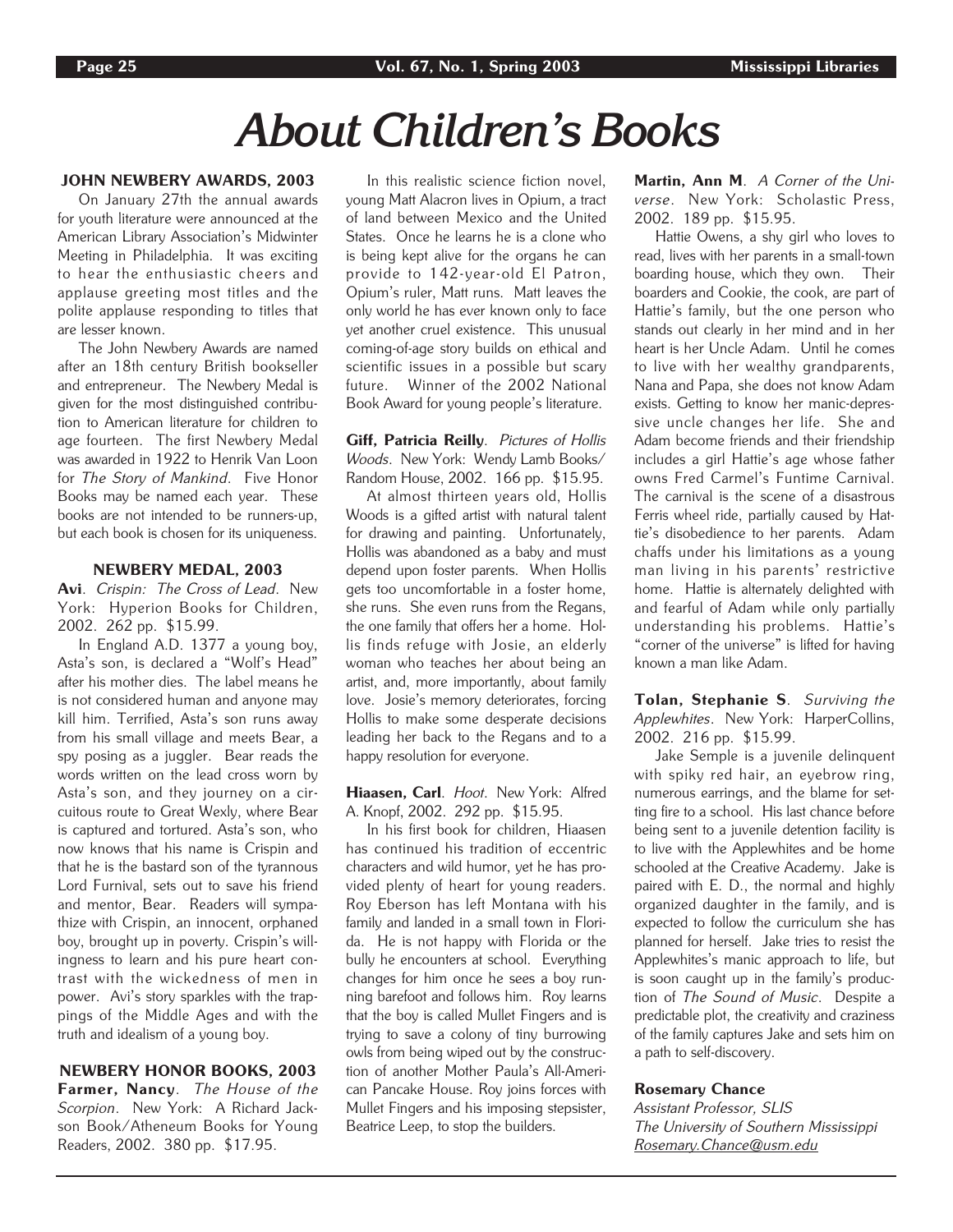## **2003 MLA Conference Committees**

## **LOCAL ARRANGEMENTS**<br>av. Chair Hancock County Library

## Linda McKay, Chair

Sandra Ladner Hancock County Library

## Susan Daigre **Library Foundation**, Hancock County Patricia Rodgers USM/Gulf Coast Cathy Kanady Northeast Regional Deborah Lundy West Biloxi Public Library Pass Christian Library Linda Tufaro Pearl River County Library System Hancock County Library

Gwen Taggart Hancock County Library Barbara White **Hancock High School**<br>Rhonda Sones Hancock Middle School Hancock Middle School Beth Carriere Dir. Hancock County Tourism & Gaming Jeanne Ann Thriffley Owner of Fashion Express, Bay St. Louis Mike Cuevas **Director of Cultural Affairs**, City of Bay St. Louis Pamela Pridgen Library of Hattiesburg, Petal & Forrest County

Carol Green, Chair Molly Signs Millsaps College Linda Hendrix MUW

**EXHIBITS**<br>USM/Hattiesburg Victoria Penny First Regional, Hernando Madonna Green Neshoba County Library

## REGISTRATION

Margaret Jane Stauble, Hinds Community College Chair Judith Hilkert Hinds Community College

Kathleen Wells **USM/Hattiesburg** 

Jacqueline Quinn Hinds Community College Sarah Rebecca Jolly Hinds Community College Susan Byra East MS Regional Library Hancock County Library Nadine Baumann Pearl River Library System

## REGISTRATION (cont.)

Eva Williams Nailor Elementary, Cleveland Elizabeth Urbanik MS State University Linda A Tufaro Crosby Memorial Library Cathy Kanady Northeast Regional, Corinth Mississippi College Kathy Buntin MS Library Commission Keith Coleman Northwest Community College Marty Coleman First Regional, Hernando<br>Myra Havnes Hancock County Library Hancock County Library Mantra Henderson James H. White Library, Indianola Lynn Shurden MS Library Commission Carol Phares Margaret Reed Crosby Library

## **HOSPITALITY**

Deborah Lundy West Biloxi Library Allison Mays Millsaps College Patricia Rodgers USM/Gulf Coast<br>Theresa Akbar-Fllison Hinds Community

Pamela Ladner, Chair MS Gulf Coast CC, Gautier Gwendolyn Green MS Gulf Coast CC, Gautier Heloise Bostick Hinds Community College Susan S. Cassagne Homochitto Valley Library Service Harrison County Public Library Susan Prendergast Hancock County Library Loretta Robinson Gulfport Public Library Glenda Redmond MS Gulf Coast CC, Perkinson<br>Diane Schule Marshall County Public Library Marshall County Public Library Melissa Wright MS Library Commission<br>Diane B. Willard George Armstrong Public George Armstrong Public Library Adrienne Bradley Hancock County Library Hinds Community College

## POSTER SESSIONS

Diane Ross, Chair USM/Hattiesburg Joi Jones Delta State University<br>Sheila Cork Hancock Public Libra Hancock Public Library Donna Posey West Biloxi Library Lana Hoover MS State University Daisy Cheng University of Mississippi Kaylene Behm USM/Hattiesburg

# Visit our Website: www.misslib.org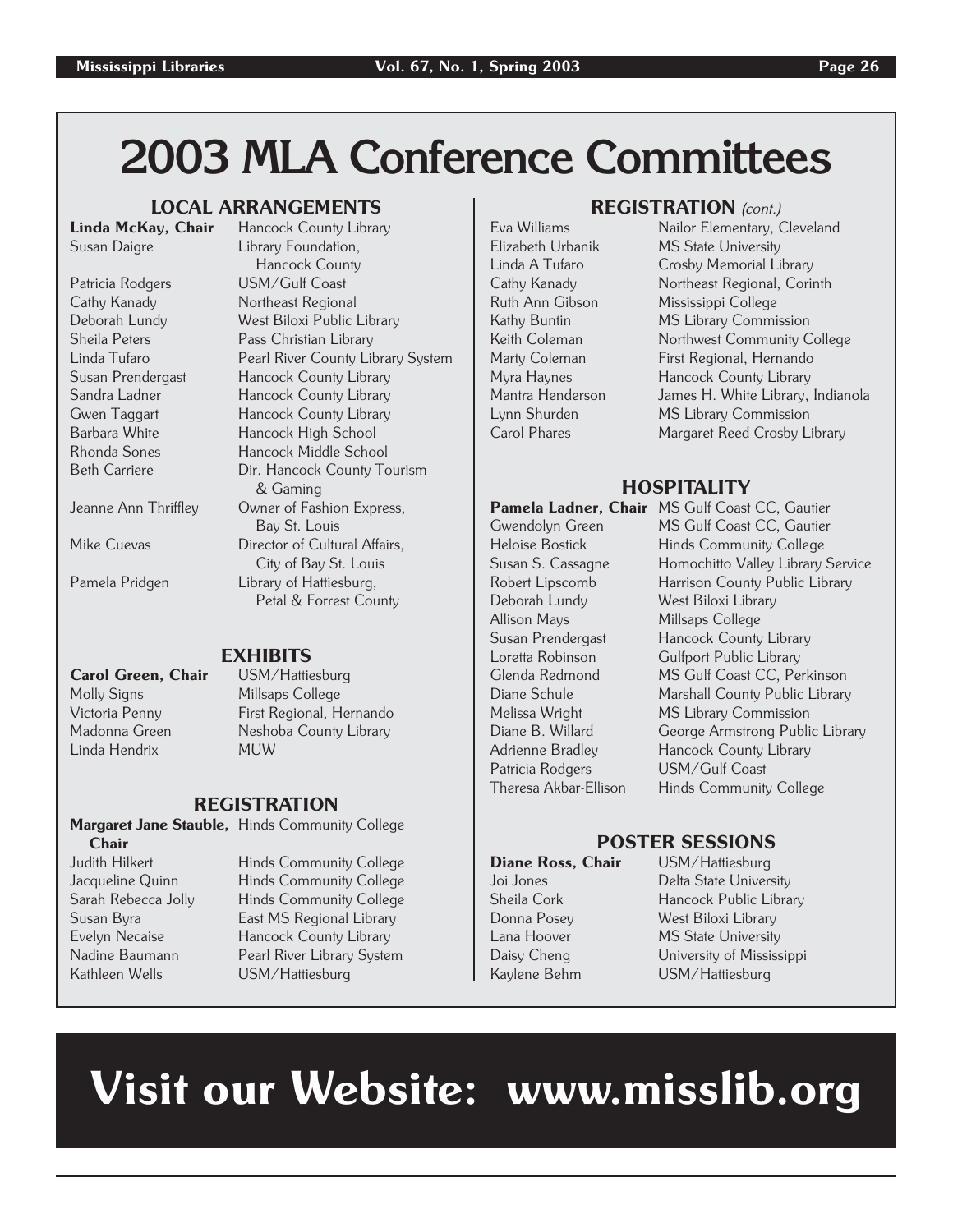## **MLA Executive Board Meeting Minutes**

### DECEMBER 6, 2002 2003 BOARD

### BOARD MEMBERS ATTENDING

Prima Plauché, President Juanita Flanders, Vice-President/President-elect Jennifer Smith, Treasurer Sara Morris, Secretary Terry Latour, Past President Billy Beal, ALA Councilor Gretchen W. Cook, ACRL Chair

### OTHERS IN ATTENDANCE

Mary Julia Anderson, Executive Secretary Ann Branton, Nominating Committee Sharman Smith, Mississippi Library Commission Kathleen Wells, Handbook Committee David Woodburn, Public Library Section

President Plauché called the meeting to order at 11:30. The agenda was presented. Before presenting any business P. Plauché asked B. Beal to serve as Parliamentarian for the 2003 Board. B. Beal Accepted. Additionally, the members of the new board introduced themselves

#### II. OFFICERS' AND STAFF REPORTS

A. Minutes – No report

Treasurer's Report – No report

#### III. OLD BUSINESS

Fiscal Management Committee P. Plauché presented a report for Patricia Matthes, Chair, Fiscal Management Committee. The committee recommends that the Mississippi Library Association's Executive Board carry over its FY 2002 budget and adopt it for the 2003 budget to allow posting of end-of-year adjusted journal entries so that the Committee has accurate financial documents to review and analyze prior to meeting on January 30, 2003, to propose an amended 2003 budget. The 2003 budget will then be presented at the board meeting on January 31st. T. Latour seconded the motion brought forth by the committee. The motion passed.

P. Plauché made a motion to determine whether to go into executive session. All visitors left the room.

P. Plauché reopened the meeting to the public and announced that a motion had been made, seconded and carried to go into executive session for the purpose of discussing personnel matters relating to job performance. All visitors left the room. The Board entered into an Executive Session.

P. Plauché reopened the meeting to the public and announced that a motion had been duly made, seconded and unanimously carried to end the Executive Session.

P. Plauché then made a motion based on the recommendation of the Mississippi Library Association's Fiscal Management Committee to wit:

"That a salary supplement of \$250.00 be given to Executive Secretary Mary Julia Anderson for additional duties and time incurred in preparing for and assisting with the Mississippi Library Association's annual conference."

Parliamentarian B. Beal affirmed that a motion can be introduced through a recommendation by a standing committee of the Association.

J. Smith seconded the motion. The motion carried.

- A. Library Legislative Day Activities Report was given at earlier board meeting.
- B. Legislative Committee T. Latour presented the report of the Legislative Committee for Chair, Jim Anderson. The agenda for the committee is attached. It was stressed that for the work of the committees to be a success participation needs to come from all types of libraries and librarians. B. Beal moved that the Board accept the agenda as presented. G. Cook seconded. The motion carried.
- C. Nominating Committee A. Branton reported that the committee has a preliminary list of names. A complete slate will be proposed to the board at the next meeting.
- D. Other Old Business No other old business.

#### IV. NEW BUSINESS

- A. 2003 Conference Planning Report J. Flanders reported that she is making progress in preparing for conference. She will be visiting the conference site in next few weeks along with P. Plauché, and Linda McKay, Chair of Local Arrangments. Carol Green has agreed to serve as chair for exhibits. A number of different ideas for programs are being pursued.
- B. 2003 Section Reports
- No Reports C. Committee Reports No Reports
- D. 2003 Roundtable Reports No Reports
- E. Other New Business None

#### V. ANNOUNCEMENTS: None

VI. ADJOURNMENT

The Board adjourned at 12:07.

Respectfully submitted, Sara E. Morris, Secretary

— ❖ —

#### DECEMBER 6, 2002 2002 BOARD

### BOARD MEMBERS ATTENDING:

Terry Latour, President Prima Plauché, Vice-President/President-elect Keith Coleman, Treasurer

Kathleen Wells, Secretary Henry Ledet, Past President Billy Beal, ALA Councilor Indira Bhowal, Special Library Section Chair Jeff Slagell, ACRL Chair David Woodburn, Public Library Section Chair

#### OTHERS IN ATTENDANCE:

Mary Julia Anderson, Executive Secretary Ann Branton, Editor, Mississippi Libraries Marty Coleman, First Regional Library Gretchen Cook, Incoming Chair, ACRL Freda Hartness, Friends of Mississippi Libraries Sara Morris, Incoming Secretary Jennifer Smith, Incoming Treasurer Sharman Smith, Mississippi Library Commission Steven Turner, Web Committee

President Latour called the meeting to order at 10:05 a.m. The agenda was presented.

#### I. OFFICERS' AND STAFF REPORTS:

- A. Minutes. The minutes of the October 16 meeting were distributed and reviewed. The minutes were approved on a motion by D. Woodburn with a second by B. Beal. K. Wells also distributed minutes of the membership meeting held to vote on dues changes on October 17; those minutes will need to be approved at the next membership meeting.
- B. Treasurer's Report. K. Coleman distributed the treasurer's report, with a balance sheet current as of November 30, 2002. After some discussion of the figures, the report was approved on a motion by B. Beal with a second by D. Woodburn.
- C. President's Report. T. Latour thanked the members of the 2002 Board for their service.
- D. Vice-President/President-Elect. P. Plauché thanked President Latour for his leadership during the year, and thanked the Board members, committee and round table chairs for their work on the annual conference.
	- 1. Conference Report. Plauché distributed a report from the Registration Committee on attendance at the conference and specific programs. There were 451 total conference registrations. Plauché also distributed a report comparing attendance for the last three years. She thanked the Mississippi Library Commission for their financial and staff support of the conference, and the Friends for their program and support. She also expressed appreciation to Ann Branton and Linda McKay, co-chairs of the Local Arrangements Committee.
- E. ALA Councilor's Report. B. Beal reported that he has been nominated for membership on the ALA Executive Board, which is elected by ALA Council. Beal reminded the Board of the ALA Midwinter Meeting to be held in Philadelphia in January.
- F. Mississippi Libraries Editor. A. Branton reported that the winter issue, her last as editor, should be out in early January. The articles will consist primarily of graduate student papers. The new co-editors will be Kathy Davis and Donnelle Scott of USM-Gulf Coast; they will serve for a two-year term. The Board expressed appreciation to Branton for her service as editor for the last three years.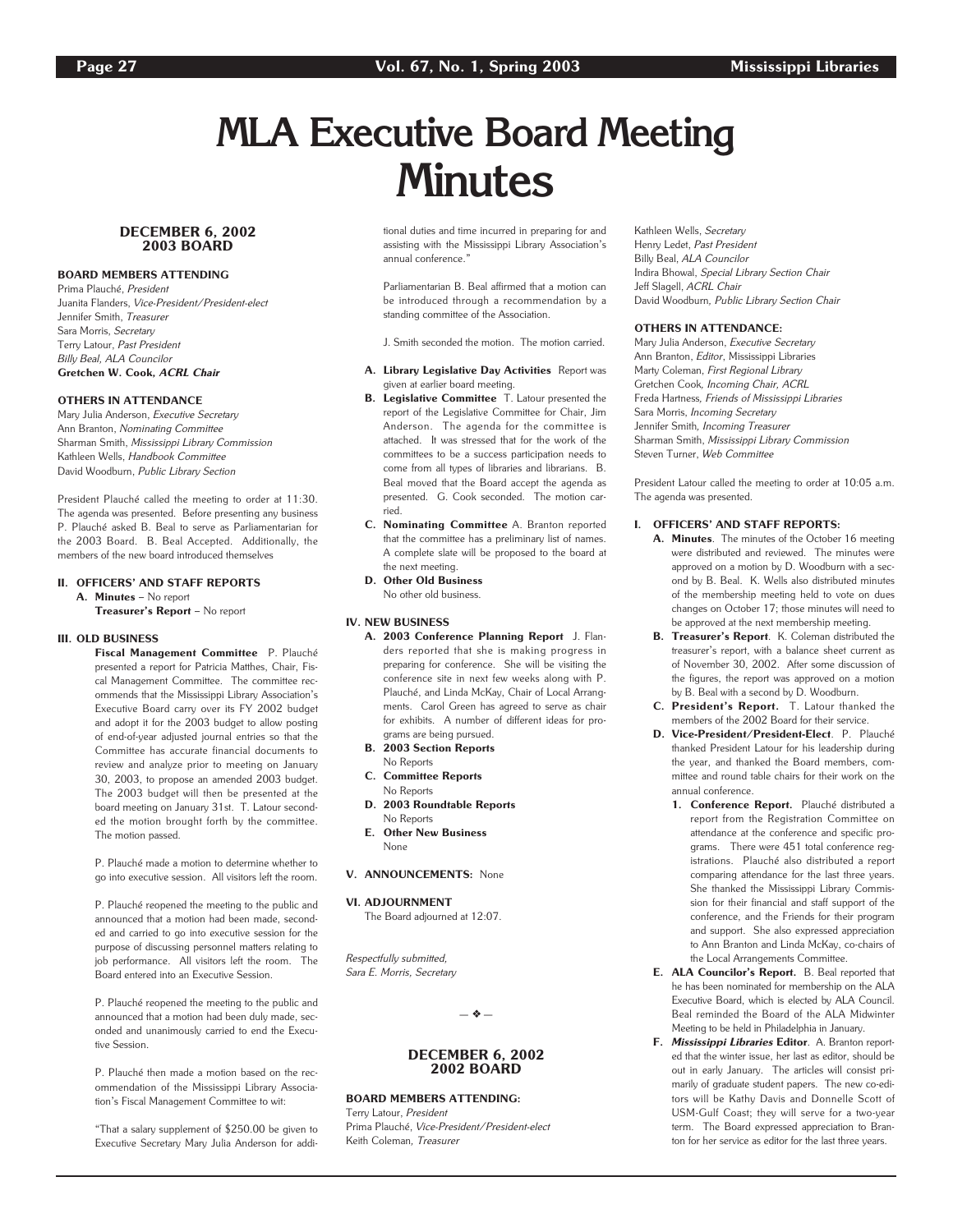#### II. SECTION REPORTS:

- A. ACRL. Section Chair J. Slagell thanked incoming Chair Gretchen Cook for organizing the section's conference program, which was very well attended.
- B. Public Libraries. Section Chair D. Woodburn presented a report on the Public Library Section's annual meeting, which was a joint session with the Public Library Directors' Discussion Group. Both groups passed a joint resolution to pursue information on ways to improve public library financing in Mississippi. Woodburn has been appointed Chair of a PLS subcommittee which will work to implement the resolution. He thanked the Board for authorizing the request for MLC grant funds that funded the PLS conference programs.
- C. Special Libraries. Section Chair I. Bhowal reported that the section's conference program had gone well and that she was looking forward to working with the new Chair, Sandy Hayes.
- **III. ROUND TABLE REPORTS: None.**

#### IV. COMMITTEE REPORTS:

- A. Membership. T. Latour reported on the adjustments to the dues structure that were approved at the October 17 membership meeting. The changes were:
	- 1. Change student dues to \$10 and allow parttime status with a limitation of 2 years.
	- 2. Add membership types: \$50,000 to 59,999, \$55.00; \$60,000 and up, \$60.
	- 3. Add categories: Retired, \$15; Vendor, \$40. 4. Create option to pay for additional section memberships at \$6.00 each.
- 5. Creation of a new life membership category, with dues of a \$1,000 one-time payment or \$1,250 payable over a maximum period of five years.<br> **B.** Web Page.
- S. Turner reported that misslib.org is the new MLA domain name. The Board approved the name by an e-mail vote between Board meetings. All database content has been transferred to the new site. Payment via PayPal will be available beginning in January 2003; some specifics still need to be worked out with the Membership Committee and M.J. Anderson. Turner stated that he would like to redesign the Web site in the coming year; he will distribute templates to the Board. He recommended allowing multiple people to work on different areas of the site. Turner suggested the possibility of an online conference slide show. He has been asked to create a password-protected Web forum for discussion of committee business. T. Latour and P. Plauché thanked Turner for his work on the Web Page Committee.
- C. Internal Audit. H. Ledet reported for Chair Tom Henderson and distributed a report of the committee's annual review of MLA's books, conducted on Dec. 5. The records for 2001 were found to be in good order. The two Peggy May accounts have been combined into one. A furniture and equipment inventory was attached to the report. P. Plauché expressed appreciation for the

committee's work.

D. National Library Week. J. Smith reported that planning is underway for Legislative Day activities. The date has been moved to Tuesday, Feb. 4. Jim Borsig, the Chief Administrative Officer for the city of Biloxi, will be the featured speaker. Smith asked the Board to approve an honorary MLA membership for Mr. Borsig; P. Plauché seconded. The motion carried. The Legislative Day activities will be held at the Edison Walthall Hotel, followed by a 5 p.m. reception at the Welty Library. Smith noted that there will be a limited amount of meeting space for committees and round tables. M.J. Anderson asked if the registration fee is still \$25; Smith replied that the matter is under discussion. B. Beal noted that he has been asked about a follow-up to his salary equity presentation at the MLA conference; he stated that he would like to do a presentation on interacting with legislators, county boards, etc., and how to talk to the press about library advocacy. Plauché noted that such a program could boost attendance for the day. S. Smith added that there is a renewed press interest in the librarian shortage, and reported that she has an interview scheduled with a reporter on this topic; the ensuing story may trigger other questions on the issue. A. Branton suggested adding members of the Board of Institutions of Higher Learning to the invitation list, since the Board has a great impact on academic libraries. Plauché moved to add the names of IHL Board members to the list; J. Slagell seconded. The motion carried. Plauché added that it is important to have all types of libraries represented at Legislative Day activities. Branton also raised the possibility of inviting university and college presidents.

### V. OLD BUSINESS: None.

VI. NEW BUSINESS: None.

#### VII. ANNOUNCEMENTS:

- A. MLC. S. Smith reported that MLC escaped the midyear budget cut because it is an education agency, but the agency has been advised to set aside 5% of its appropriation in case of further cuts. For FY04, the budget office is recommending a \$230K cut in the MLC budget; this will probably come primarily from salaries. The agency currently has ten vacancies. On Dec. 11, MLC will sponsor a teleconference on the USA Patriot Act and other homeland security legislation that may affect libraries and privacy rights. Smith added that pilings have been driven for the new MLC building, and that support is needed for furniture and equipment and to finance the agency's move to the new location.
- B. Next Board Meeting. This was the final meeting of the 2002 Executive Board.

#### VIII. ADJOURNMENT

The Board adjourned at 11:15 a.m.

Respectfully submitted, Kathleen L. Wells, Secretary

## President's Page

(continued from page 1)

Review. A 2003 goal for these committees is to conduct an organizational audit to provide even more accountability to the membership.

For the Mississippi Library Association to succeed in accomplishing these initiatives, each of you must become actively involved in the Association. Even if you are not able to serve on a committee, you can support the activities of your section and roundtable.

I encourage you to refer to the winter issue of Mississippi Libraries or visit our web site at www.misslib.org wherein is listed your representatives on the executive board and the standing committees of MLA. It is not too late to get involved. There are many ways you can help strengthen our organization and many opportunities for stewardship and professional growth.

I ask for your help in accomplishing these important goals and initiatives for 2003 that build on our past and assure our future success. I appreciate the opportunity you have given me. It is an honor to serve as your President this year and I look forward to working with all of you in making a difference in Mississippi through active involvement in the Mississippi Library Association.

## Technology Learning Center

(continued from page 19)

Gulf Coast campus in Long Beach. For more information call (228) 867-2636.



Lou Besancon sits in an all terrain wheelchair while using an adapted fishing device called a John's Reel. Both items may be borrowed from USMGC's Toy Library and Technology Learning Center, or used at the following Mississippi State Parks: Flint Creek in Wiggins, Little Black Creek in Lumberton, and Maynor Creek in Waynesboro.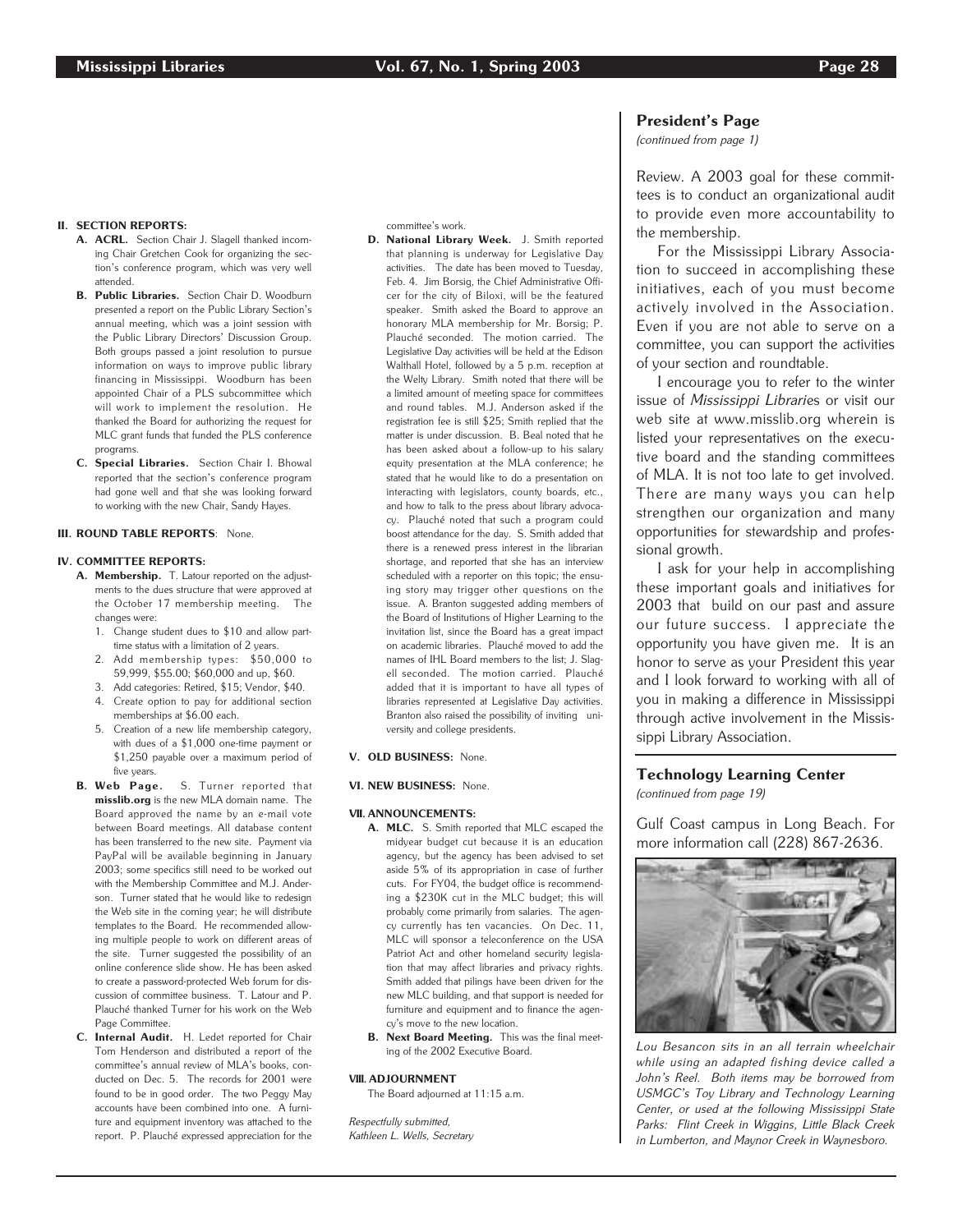## **MLA 2003 Conference Preview**

Mark your calendars for October 21-24! The 2003 Mississippi Library Association annual conference will be held at the Casino Magic Convention Center in Bay Saint Louis. The theme for this year's conference is "Discover Mississippi @ your library."™ Come to the convention to discover more about your profession and to enjoy a recreational resort area on the lovely Mississippi Gulf Coast.

Tuesday evening a pre-conference banquet is planned, and an invitation is being issued to First Lady Laura Bush to speak. Mrs. Bush's schedule is set six weeks in advance, so conference planners will not know until closer to conference time if we will be fortunate enough to secure her as a program participant.

On Wednesday, three roundtables have scheduled luncheon programs. Invited as speaker for the first general session on Wednesday is the inspirational Dr. Carla Hayden, president-elect of the American Library Association. The Friends of Mississippi Libraries are sponsoring an afternoon tea with Mississippi authors. Don't miss the President's Reception that evening for Prima Plauché, our current MLA president. Following, there will be several tours and "dinner on your own" in the city of Bay St. Louis. The night's events may take some of us through the cemetery!

Start Thursday morning with the 2YCRT breakfast and featured speaker Rick Bragg, who won a Pulitzer Prize for his coverage of the Oklahoma City bombing. He is author of All Over but the Shoutin,' known for its honest style. Have lunch with the Public Librarians who are planning a BIG surprise. Sessions by school librarians will be available throughout the day to acquaint teachers with the Master Teacher/Librarian program. Top off the evening with the Mississippi Authors Awards Banquet.

Friday will be a time to say good-bye and visit with friends during several breakfast programs, discussion groups, and presentations. The conference will wrap up with an upbeat message for the coming year.

A preliminary program and conference information will be posted on the Mississippi Library Association's Website at www.misslib.org as events unfold.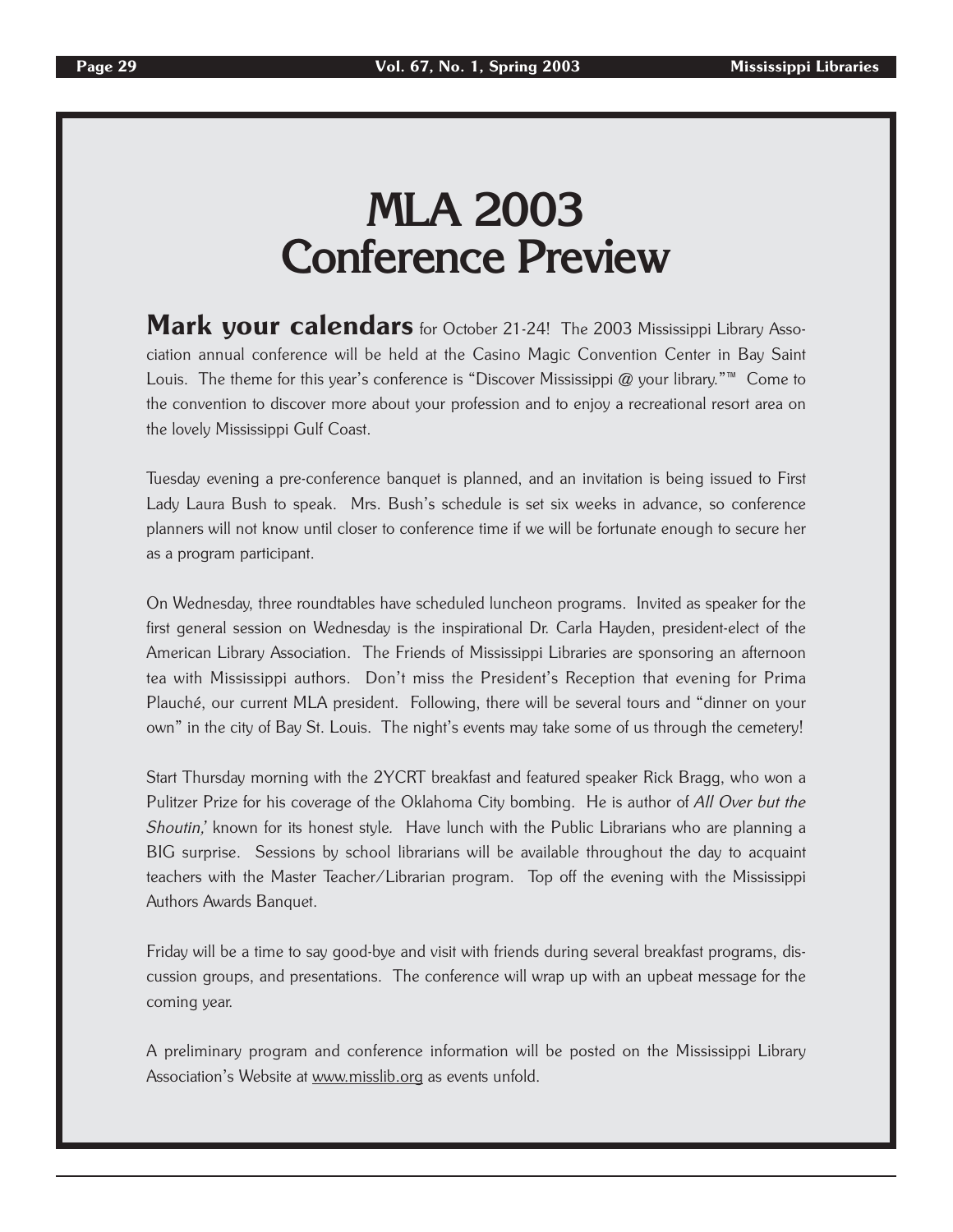## **MISSISSIPPI LIBRARY ASSOCIATION MEMBERSHIP FORM**

## MEMBERSHIP YEAR

□ 2003 (January-December 2003)

| Name |                                                                                                 |  |
|------|-------------------------------------------------------------------------------------------------|--|
|      |                                                                                                 |  |
|      |                                                                                                 |  |
|      |                                                                                                 |  |
|      | the contract of the contract of the contract of the contract of the contract of the contract of |  |
|      |                                                                                                 |  |
|      |                                                                                                 |  |
|      |                                                                                                 |  |
|      |                                                                                                 |  |
|      |                                                                                                 |  |
|      |                                                                                                 |  |
|      |                                                                                                 |  |
|      |                                                                                                 |  |

New Membership  $\Box$  Renewal  $\Box$ 

## A. MEMBERSHIP TYPES

Membership (Any person currently working in a library or information center or those who provide support for its many services. Mark by salary range or current library affiliation)

| \$0 to \$9,999                          | \$15 per year  |              |
|-----------------------------------------|----------------|--------------|
| \$10,000 to \$19,999                    | \$25 per year  |              |
| \$20,000 to \$29,999                    | \$35 per year  |              |
| \$30,000 to \$39,999                    | \$45 per year  |              |
| \$40,000 to \$49,999                    | \$50 per year  |              |
| \$50,000 to \$59,999                    | \$55 per year  |              |
| \$60,000 or above                       | \$60 per year  |              |
| Student Full or Part-time               |                |              |
| (2 Year Limit)                          | \$10 per year  |              |
| Retired                                 | $$15$ per year |              |
| Trustee                                 | \$15 per year  |              |
| Friend of Library                       | $$15$ per year |              |
| Institutional Membership                | \$45 per year  |              |
| Vendor                                  | \$40 per year  |              |
| Lifetime membership                     |                |              |
| One-time payment                        | \$1000         |              |
| Installment Plan                        |                |              |
| Payable up to 5 years \$1500-\$300/year |                | $\mathbb{S}$ |
| A. MEMBERSHIP TYPES SUBTOTAL            |                |              |
|                                         |                |              |
|                                         |                |              |



## B. SECTIONS

| All memberships include membership in <b>one</b> section |  |
|----------------------------------------------------------|--|
| (Additional Section Membership \$6.00)                   |  |
| Academic (ACRL)                                          |  |
| Public                                                   |  |
| School                                                   |  |
| Special                                                  |  |
| Trustee                                                  |  |
| <b>B. SECTIONS SUBTOTAL</b>                              |  |
|                                                          |  |

## C. ROUNDTABLES

Join one or more roundtables for opportunities in professional growth \$3.00 EACH.

| ANRT                                                                                                                                                                                                                                                                                                                                                                                                                                                 | $\mathcal{L}^{\text{max}}_{\text{max}}$ , and $\mathcal{L}^{\text{max}}_{\text{max}}$<br>\$.                                                                                                                                                                                                                                                                                                                                                                                                                                                                                                                                                                                                                                                                      |
|------------------------------------------------------------------------------------------------------------------------------------------------------------------------------------------------------------------------------------------------------------------------------------------------------------------------------------------------------------------------------------------------------------------------------------------------------|-------------------------------------------------------------------------------------------------------------------------------------------------------------------------------------------------------------------------------------------------------------------------------------------------------------------------------------------------------------------------------------------------------------------------------------------------------------------------------------------------------------------------------------------------------------------------------------------------------------------------------------------------------------------------------------------------------------------------------------------------------------------|
| (Automation and Networking)                                                                                                                                                                                                                                                                                                                                                                                                                          |                                                                                                                                                                                                                                                                                                                                                                                                                                                                                                                                                                                                                                                                                                                                                                   |
| <b>BLACK CAUCUS</b>                                                                                                                                                                                                                                                                                                                                                                                                                                  | $\frac{1}{2}$                                                                                                                                                                                                                                                                                                                                                                                                                                                                                                                                                                                                                                                                                                                                                     |
| <b>ECTRT</b>                                                                                                                                                                                                                                                                                                                                                                                                                                         |                                                                                                                                                                                                                                                                                                                                                                                                                                                                                                                                                                                                                                                                                                                                                                   |
| (Educational Communication and Tech)                                                                                                                                                                                                                                                                                                                                                                                                                 |                                                                                                                                                                                                                                                                                                                                                                                                                                                                                                                                                                                                                                                                                                                                                                   |
| <b>GODORT</b>                                                                                                                                                                                                                                                                                                                                                                                                                                        | $\frac{1}{2}$                                                                                                                                                                                                                                                                                                                                                                                                                                                                                                                                                                                                                                                                                                                                                     |
| (Government Documents)                                                                                                                                                                                                                                                                                                                                                                                                                               |                                                                                                                                                                                                                                                                                                                                                                                                                                                                                                                                                                                                                                                                                                                                                                   |
| LIRT                                                                                                                                                                                                                                                                                                                                                                                                                                                 | $\frac{1}{2}$                                                                                                                                                                                                                                                                                                                                                                                                                                                                                                                                                                                                                                                                                                                                                     |
| (Library Instruction)                                                                                                                                                                                                                                                                                                                                                                                                                                |                                                                                                                                                                                                                                                                                                                                                                                                                                                                                                                                                                                                                                                                                                                                                                   |
| <b>NMRT</b>                                                                                                                                                                                                                                                                                                                                                                                                                                          | $\frac{1}{2}$                                                                                                                                                                                                                                                                                                                                                                                                                                                                                                                                                                                                                                                                                                                                                     |
| (New Members)                                                                                                                                                                                                                                                                                                                                                                                                                                        |                                                                                                                                                                                                                                                                                                                                                                                                                                                                                                                                                                                                                                                                                                                                                                   |
| <b>SCRT</b>                                                                                                                                                                                                                                                                                                                                                                                                                                          | $\frac{1}{2}$                                                                                                                                                                                                                                                                                                                                                                                                                                                                                                                                                                                                                                                                                                                                                     |
| (Special Collections)                                                                                                                                                                                                                                                                                                                                                                                                                                |                                                                                                                                                                                                                                                                                                                                                                                                                                                                                                                                                                                                                                                                                                                                                                   |
| <b>TSRT</b>                                                                                                                                                                                                                                                                                                                                                                                                                                          | $\frac{1}{\sqrt{2}}$                                                                                                                                                                                                                                                                                                                                                                                                                                                                                                                                                                                                                                                                                                                                              |
| (Technical Services)                                                                                                                                                                                                                                                                                                                                                                                                                                 |                                                                                                                                                                                                                                                                                                                                                                                                                                                                                                                                                                                                                                                                                                                                                                   |
| 2YCRT                                                                                                                                                                                                                                                                                                                                                                                                                                                | $\frac{1}{2}$                                                                                                                                                                                                                                                                                                                                                                                                                                                                                                                                                                                                                                                                                                                                                     |
| (2 Year College)                                                                                                                                                                                                                                                                                                                                                                                                                                     |                                                                                                                                                                                                                                                                                                                                                                                                                                                                                                                                                                                                                                                                                                                                                                   |
| YPSRT                                                                                                                                                                                                                                                                                                                                                                                                                                                | $\sim$                                                                                                                                                                                                                                                                                                                                                                                                                                                                                                                                                                                                                                                                                                                                                            |
| (Young People's Services)                                                                                                                                                                                                                                                                                                                                                                                                                            |                                                                                                                                                                                                                                                                                                                                                                                                                                                                                                                                                                                                                                                                                                                                                                   |
| <b>C. ROUNDTABLES SUBTOTAL</b>                                                                                                                                                                                                                                                                                                                                                                                                                       | $\frac{1}{2}$                                                                                                                                                                                                                                                                                                                                                                                                                                                                                                                                                                                                                                                                                                                                                     |
| <b>D. SCHOLARSHIP</b>                                                                                                                                                                                                                                                                                                                                                                                                                                |                                                                                                                                                                                                                                                                                                                                                                                                                                                                                                                                                                                                                                                                                                                                                                   |
| Donation to Peggy May Scholarship                                                                                                                                                                                                                                                                                                                                                                                                                    |                                                                                                                                                                                                                                                                                                                                                                                                                                                                                                                                                                                                                                                                                                                                                                   |
| D. SCHOLARSHIP SUBTOTAL                                                                                                                                                                                                                                                                                                                                                                                                                              | $\begin{array}{c} \n \uparrow \quad \quad \quad \downarrow \quad \quad \quad \quad \uparrow \quad \quad \quad \quad \quad \downarrow \quad \quad \quad \downarrow \quad \quad \downarrow \quad \quad \downarrow \quad \quad \downarrow \quad \quad \downarrow \quad \quad \downarrow \quad \quad \downarrow \quad \quad \downarrow \quad \quad \downarrow \quad \quad \downarrow \quad \quad \downarrow \quad \quad \downarrow \quad \quad \downarrow \quad \quad \downarrow \quad \quad \downarrow \quad \quad \downarrow \quad \downarrow \quad \downarrow \quad \downarrow \quad \downarrow \quad \downarrow \quad \downarrow \quad \downarrow \quad \downarrow \quad \downarrow \quad \downarrow \quad \downarrow \quad \downarrow \$<br>$\frac{1}{\sqrt{2}}$ |
|                                                                                                                                                                                                                                                                                                                                                                                                                                                      |                                                                                                                                                                                                                                                                                                                                                                                                                                                                                                                                                                                                                                                                                                                                                                   |
| <b>GRAND MLA TOTAL</b><br>(DUES GRAND TOTAL $(A + B + C)$ AND                                                                                                                                                                                                                                                                                                                                                                                        |                                                                                                                                                                                                                                                                                                                                                                                                                                                                                                                                                                                                                                                                                                                                                                   |
| <b>SCHOLARSHIP D)</b>                                                                                                                                                                                                                                                                                                                                                                                                                                | \$                                                                                                                                                                                                                                                                                                                                                                                                                                                                                                                                                                                                                                                                                                                                                                |
|                                                                                                                                                                                                                                                                                                                                                                                                                                                      |                                                                                                                                                                                                                                                                                                                                                                                                                                                                                                                                                                                                                                                                                                                                                                   |
| Check enclosed (Make payable to Mississippi Library Associa-<br>$\overline{1}$ $\overline{1}$ $\overline{1}$ $\overline{1}$ $\overline{1}$ $\overline{1}$ $\overline{1}$ $\overline{1}$ $\overline{1}$ $\overline{1}$ $\overline{1}$ $\overline{1}$ $\overline{1}$ $\overline{1}$ $\overline{1}$ $\overline{1}$ $\overline{1}$ $\overline{1}$ $\overline{1}$ $\overline{1}$ $\overline{1}$ $\overline{1}$ $\overline{1}$ $\overline{1}$ $\overline{$ |                                                                                                                                                                                                                                                                                                                                                                                                                                                                                                                                                                                                                                                                                                                                                                   |

tion) and mail to MLA, P.O. Box 20448, Jackson MS 39289- 1448. All dues include subscription to Mississippi Libraries. Please charge my MLA dues to my:

VISA MasterCard

Account Number \_\_\_\_\_\_\_\_\_\_\_\_\_\_\_\_\_\_\_\_\_\_\_\_\_\_\_\_\_\_\_

Expiration Date\_\_\_\_\_\_\_\_\_\_\_\_\_\_\_\_\_\_\_\_\_\_\_\_\_\_\_\_\_\_\_\_\_

Signature

Dues must be paid by January 15 in order to receive the March issue of Mississippi Libraries and for annual election of officers. MLA may at times supply its membership list to professional organizations or library vendors.  $\Box$  Check the box if you do not want your name included.